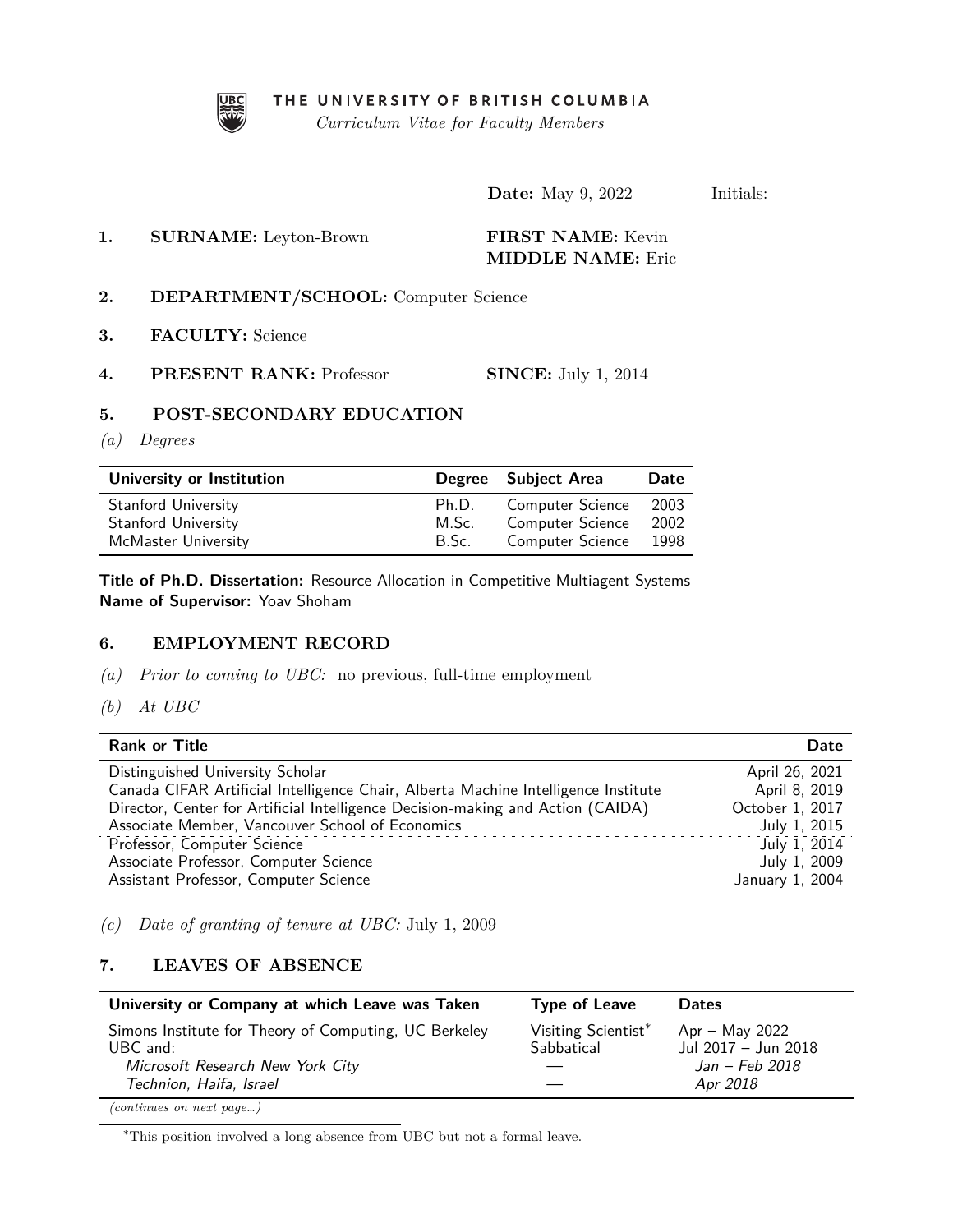# **7. LEAVES OF ABSENCE** *(continued)*

| University or Company at which Leave was Taken        | <b>Type of Leave</b> | <b>Dates</b>           |
|-------------------------------------------------------|----------------------|------------------------|
| Hebrew University, Jerusalem, Israel                  |                      | May 2018               |
| Simons Institute for Theory of Computing, UC Berkeley | Visiting Scientist*  | Aug $-$ Sept; Nov 2016 |
| Microsoft Research New England and Harvard University | Visiting Researcher  | Mar - Jun 2016         |
| Simons Institute for Theory of Computing, UC Berkeley | Visiting Scientist*  | $Sept - Dec 2015$      |
| UBC and:                                              | Sabbatical           | Jul 2010 - Jun 2011    |
| Makerere University, Kampala, Uganda                  |                      | Sept 2010 - Jan 2011   |
| Hebrew University, Jerusalem, Israel                  |                      | Mar 2011 - Jun 2011    |

## **8. TEACHING**

- *(a) Areas of special interest and accomplishments*
	- 1. **Killam Teaching Award:** In 2014, I received this university-wide award (see Section 12(a)) recognizing sustained teaching excellence, ability to motivate students and stimulate critical thinking, and development of innovative approaches to teaching methodology and curricula. In the 2013–14 academic year, four awards were given in the Faculty of Science and 23 across the university; at the time, UBC Vancouver had 4,659 faculty.
	- 2. **Game Theory Online:** With Matt Jackson and Yoav Shoham of Stanford University, I co-taught this massive, open online course (MOOC). Over multiple offerings we've reached over 967,000 registrants. Our first offering was also UBC's first, and Coursera's second-biggest course to that date. We drew students from every Canadian province, every US state, and 183 countries overall. The seven-week course consisted of video lectures, quizzes, problem sets, discussion forums, weekly "screenside chats" between students and all three instructors, interactive game-playing labs, and a final exam. We subsequently offered a second, four-week course following the same format.
	- 3. **Publication of two textbooks**, *Multiagent Systems: Algorithmic, Game Theoretic, and Logical Foundations* (Cambridge University Press, 2009) and *Essentials of Game Theory* (Morgan & Claypool Publishers, 2008), both written with Yoav Shoham. These texts have been used as the basis for courses at dozens of universities in North America, Europe and Asia, and for the CPSC 532L and ISCI 330 courses at UBC. The books have received 3,686 citations (Google Scholar, February 2, 2022), have sold over 6,000 copies, and have been downloaded over 89,851 times by readers in 203 different countries (Google Analytics, September 24, 2021).
	- 4. **Redesign of CPSC 430, Computers and Society:** I dramatically redesigned this course around custombuilt, open-source software that supports an elaborate system of peer grading, calibration, TA spot-checking, and AI tools for determining how to aggregate peer grades to produce final student grades. More specifically, each week students read a textbook chapter, take an online quiz, submit a 300-word essay, and peer-evaluate other students' essays. Classes are devoted to interaction, with custom in-class participation tracking tools helping to keep the same set of students from dominating classroom discussions and adjusting students' peer grading workloads based on in-class engagement. For more details see [S22](#page-0-1) in "Other Works: Software Released Publicly" at the end of my CV.
	- 5. **Design of CPSC 532L, Artificial Intelligence for Social Impact:** This course focuses on applying AI to solve practical problems faced by a local nonprofit. The course's key goal is for students to learn how to leverage existing technical skill in AI into real world impact. Beyond the application of technical ideas, the course emphasizes experiential learning: building a relationship with a client, problem identification, refining goals in the face of new information, and communicating project progress. The course was co-developed with Prof. Scott Kominers of Harvard Business School.

|                                 | <b>Course</b>                | Scheduled    | <b>Class</b> | <b>Hours Taught</b>                  |  |
|---------------------------------|------------------------------|--------------|--------------|--------------------------------------|--|
| <b>Session</b>                  | <b>Number</b>                | <b>Hours</b> | Size         | <b>Lectures Tutorials Labs Other</b> |  |
| Winter 2022<br><b>Fall 2021</b> | CSPC 532L<br><b>CPSC 430</b> |              | 341<br>113   |                                      |  |

*(b) Courses Taught at UBC*

*(continues on next page…)*

<span id="page-1-1"></span><span id="page-1-0"></span><sup>∗</sup>This position involved a long absence from UBC but not a formal leave.

† Jointly offered by UBC (as CPSC 530L/532L) and the University of Alberta (as CMPUT 654). James Wright co-taught on the Alberta side. We had 13 students registered at UBC and another 21 students registered at Alberta.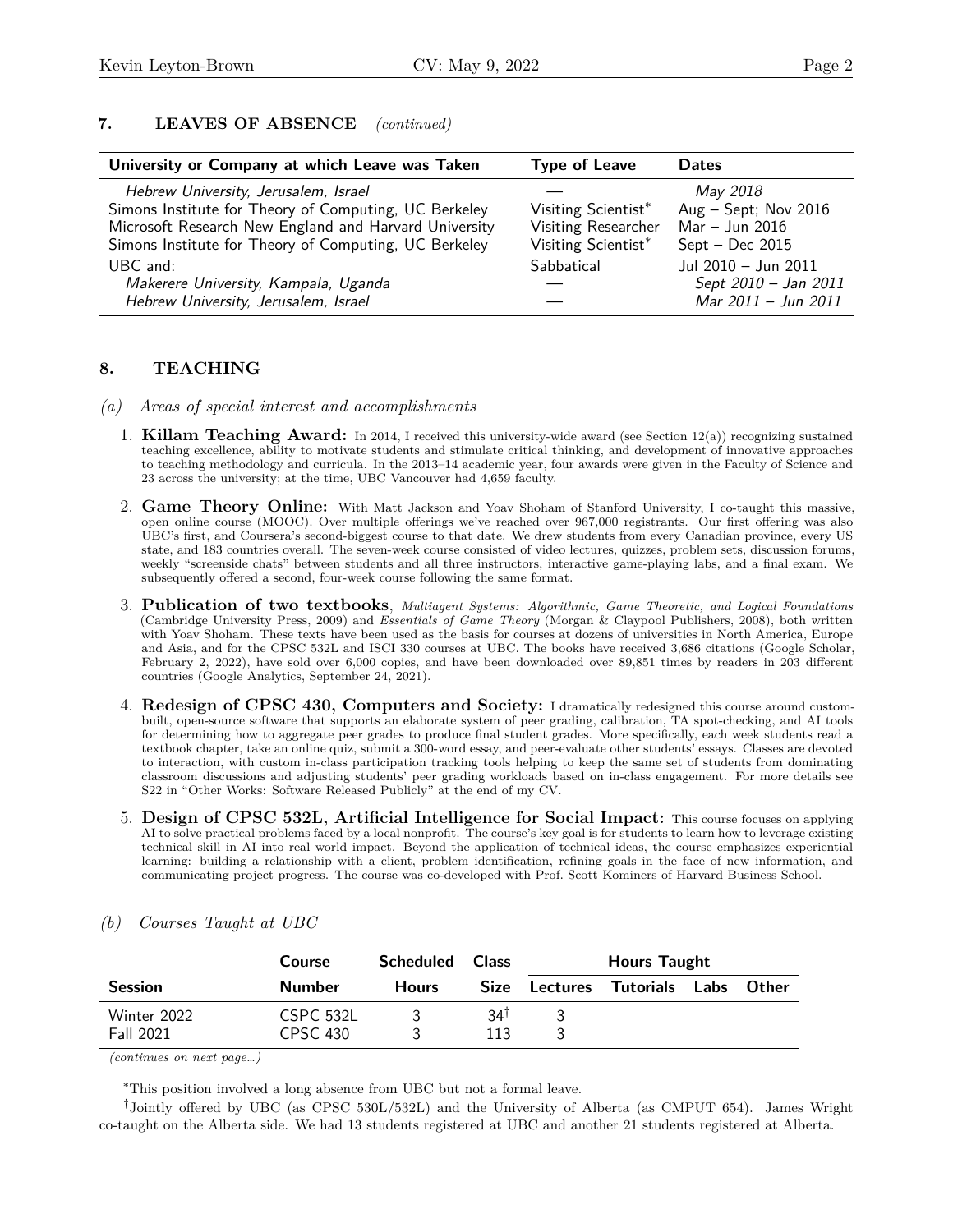|                  | <b>Course</b>    | <b>Scheduled</b> | <b>Class</b>   |                           | <b>Hours Taught</b> |      |              |
|------------------|------------------|------------------|----------------|---------------------------|---------------------|------|--------------|
| <b>Session</b>   | <b>Number</b>    | <b>Hours</b>     | <b>Size</b>    | <b>Lectures</b>           | <b>Tutorials</b>    | Labs | <b>Other</b> |
| Winter 2021      | <b>CPSC 430</b>  | 3                | 120            | 3                         |                     |      |              |
| Fall 2020        | <b>COGS 200</b>  | 3                | 140            | $\ensuremath{\mathsf{3}}$ |                     |      |              |
| Winter 2020      | <b>CPSC 532L</b> | 3                | 4              | 3                         |                     |      |              |
| Fall 2019        | <b>CPSC 430</b>  | 3                | 118            | 3                         |                     |      |              |
| Winter 2019      | CPSC 532L        | 3                | $\overline{7}$ | $\mathfrak{Z}$            |                     |      |              |
| Fall 2018        | <b>CPSC 430</b>  | 3                | 116            | 3                         |                     |      |              |
| Fall 2014        | <b>CPSC 430</b>  | 3                | 92             | 3                         |                     |      |              |
| Winter 2014      | CPSC 532L        | 3                | 15             | $\mathfrak{Z}$            |                     |      |              |
| <b>Fall 2013</b> | <b>CPSC 430</b>  | 3                | 72             | 3                         |                     |      |              |
| Winter 2013      | CPSC 532L        | 3                | 11             | 3                         |                     |      |              |
| <b>Fall 2012</b> | <b>CPSC 430</b>  | 3                | 69             | 3                         |                     |      |              |
| Winter 2012      | <b>CPSC 430</b>  | 3                | 53             | 3                         |                     |      |              |
| <b>Fall 2011</b> | CPSC 532L        | 3                | 17             | $\mathfrak{Z}$            |                     |      |              |
| Fall 2009        | <b>CPSC 322</b>  | 3                | 59             | 3                         |                     |      |              |
| Winter 2008      | CPSC 532L        | 3                | 20             | 3                         |                     |      |              |
| <b>Fall 2008</b> | <b>CPSC 322</b>  | 3                | 82             | 3                         |                     |      |              |
| Winter 2008      | <b>CPSC 532L</b> | 3                | 17             | 3                         |                     |      |              |
| <b>Fall 2007</b> | <b>CPSC 322</b>  | 3                | 44             | $\mathfrak{Z}$            |                     |      |              |
| Winter 2007      | <b>ISCI 330</b>  | 3                | 12             | 3                         |                     |      |              |
| Winter 2007      | <b>CPSC 322</b>  | 3                | 45             | 3                         |                     |      |              |
| Fall 2006        | <b>CPSC 532A</b> | 3                | 15             | $\mathfrak{Z}$            |                     |      |              |
| Winter 2006      | <b>CPSC 322</b>  | 3                | 67             | 3                         |                     |      |              |
| Fall 2005        | <b>CPSC 532A</b> | 3                | 22             | $\mathfrak{Z}$            |                     |      |              |
| Winter 2005      | CPSC 532A        | 3                | 9              | 3                         |                     |      |              |
| Winter 2004      | CPSC 532A        | 3                | 9              | 3                         |                     |      |              |

## *(b) Courses Taught at UBC (continued)*

*Massive, Open Online Courses (MOOCs)*

| <b>Start Date</b> | Title          | <b>Platform</b> | <b>Students</b> |   | Weeks Co-Instructors      |
|-------------------|----------------|-----------------|-----------------|---|---------------------------|
| Aug 10, 2016*     | Game Theory II | Coursera        | $>$ 38,000      | 4 | Matt Jackson, Yoav Shoham |
| Aug 10, 2016*     | Game Theory I  | Coursera        | $>$ 385, 000    | 7 | Matt Jackson, Yoav Shoham |
| Jan 8, 2016       | Game Theory II | Coursera        | > 16,000        | 4 | Matt Jackson, Yoav Shoham |
| Sept 11, 2015     | Game Theory I  | Coursera        | > 83,000        | 7 | Matt Jackson, Yoav Shoham |
| Jan 11, 2015      | Game Theory II | Coursera        | $>$ 33,000      | 4 | Matt Jackson, Yoav Shoham |
| Oct 5, 2014       | Game Theory I  | Coursera        | > 88,000        | 7 | Matt Jackson, Yoav Shoham |
| Jan 13, 2014      | Game Theory II | Coursera        | $>$ 38,000      | 4 | Matt Jackson, Yoav Shoham |
| Oct 14, 2013      | Game Theory I  | Coursera        | > 80,000        | 7 | Matt Jackson, Yoav Shoham |
| May 27, 2013      | Game Theory II | Google          | > 11,000        | 4 | Matt Jackson, Yoav Shoham |
| Jan 7, 2013       | Game Theory I  | Coursera        | > 195,000       | 7 | Matt Jackson, Yoav Shoham |

<span id="page-2-0"></span><sup>∗</sup>Unlike the previous offerings, which started and ended on fixed dates, these MOOC offerings are "evergreen": new students sign up every week and complete the course at their own pace. (Enrollment numbers updated March 30, 2022.)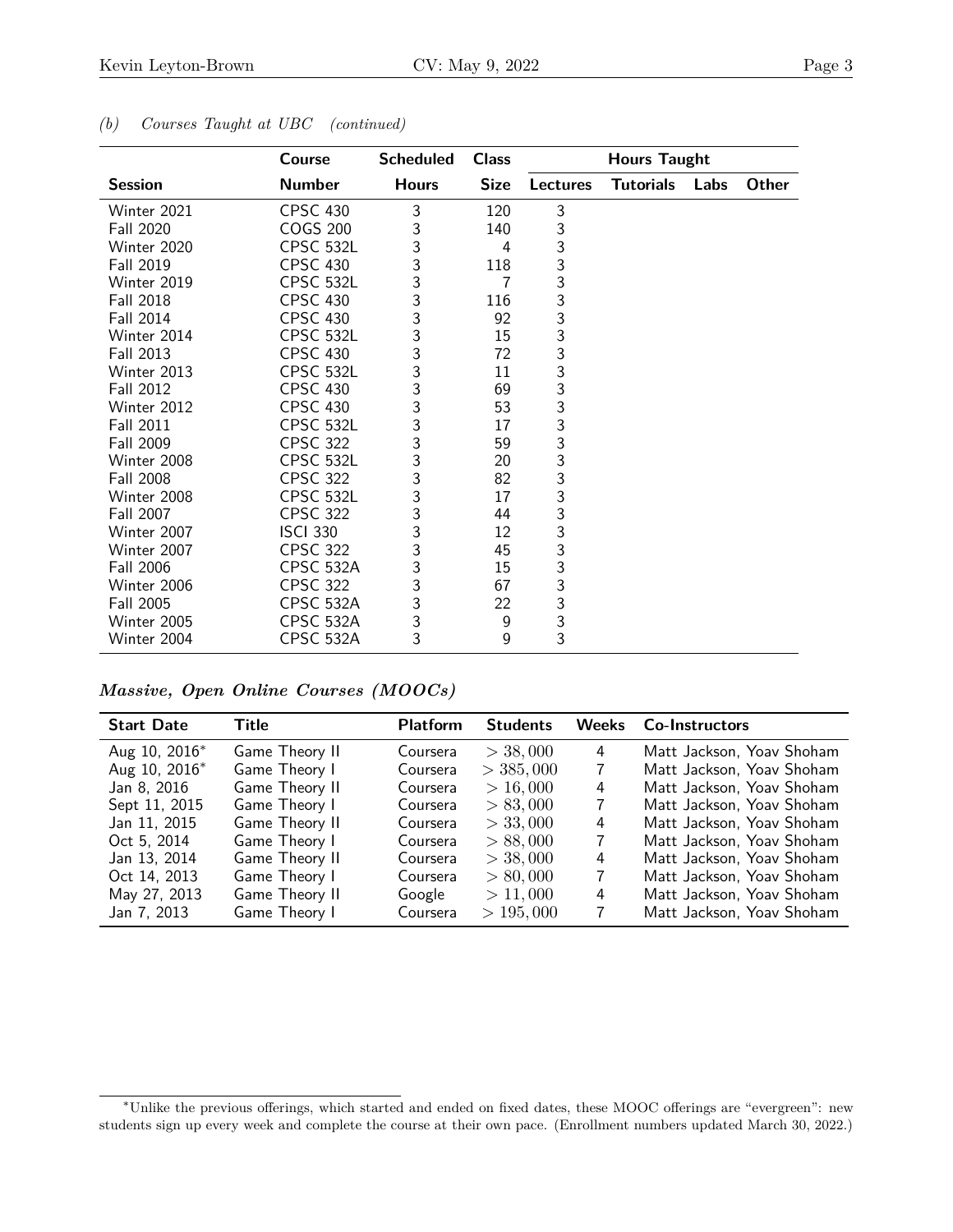| <b>Source</b>                                                          | Course                                                                                                      | Total<br><b>Funds</b>                                   | Year(s) | PI (Co-PIs in italics)                                                                                                                                                                                         |
|------------------------------------------------------------------------|-------------------------------------------------------------------------------------------------------------|---------------------------------------------------------|---------|----------------------------------------------------------------------------------------------------------------------------------------------------------------------------------------------------------------|
| UBC CTLT<br>UBC CTLT<br>UBC CS<br><b>UBC CWSEI</b><br><b>UBC CWSEI</b> | <b>Game Theory Online</b><br><b>Game Theory Online</b><br>Game Theory Online<br><b>CPSC 430</b><br>CPSC 322 | \$11,500<br>\$50,000<br>\$5,000<br>\$13,000<br>\$28,000 | 2008–10 | 2013-14 Kevin Leyton-Brown<br>2012-13 Kevin Leyton-Brown<br>2012-13 Kevin Leyton-Brown<br>2012-14 Kevin Leyton-Brown<br>Giuseppe Carenini, Kevin Leyton-Brown,<br>Cristina Conati, Alan Mackworth, David Poole |

### *Funding for Course Development*

## *Funding for Teaching Relief*

| <b>Source</b>                            | Total<br><b>Funds</b> | Year(s) PI $(Co-PIs \text{ in } italics)$ |
|------------------------------------------|-----------------------|-------------------------------------------|
| NSERC E.W.R. Steacie Memorial Fellowship | \$180,000             | 2015-16 Kevin Leyton-Brown                |

*(c) Student Supervision and Cosupervision*

#### *Graduate Students*

Here and below, start year indicates when I began to supervise a student, not when the student enrolled in the program.

|                     |          | Year         |                          | Principal                       |                          |
|---------------------|----------|--------------|--------------------------|---------------------------------|--------------------------|
| <b>Student Name</b> | Program  | <b>Start</b> | <b>Finish</b>            | <b>Supervisor</b>               | CoSupervisor             |
| Narun Raman         | M.Sc     | 2022         |                          | Kevin Leyton-Brown              |                          |
| Greg d'Eon          | Ph.D     | 2019         |                          | Kevin Leyton-Brown              |                          |
| Taylor Lundy        | Ph.D     | 2019         |                          | Kevin Leyton-Brown              |                          |
| Devon Graham        | Ph.D     | 2018         | $\overline{\phantom{0}}$ | Kevin Leyton-Brown              |                          |
| Neil Newman         | Ph.D     | 2016         |                          | Kevin Leyton-Brown              |                          |
| Hedayat Zarkoob     | Ph.D     | 2016         |                          | Kevin Leyton-Brown              |                          |
| Chris Cameron       | Ph.D     | 2014         |                          | Kevin Leyton-Brown              |                          |
| Jason Hartford      | $Ph.D^*$ | 2016         | 2021                     | Kevin Leyton-Brown              |                          |
| Taylor Lundy        | $M.Sc.*$ | 2018         | 2019                     | Kevin Leyton-Brown <sup>†</sup> | Hu Fu <sup>†</sup>       |
| Neil Newman         | $M.Sc.*$ | 2014         | 2016                     | Kevin Leyton-Brown              |                          |
| Chris Cameron       | M.Sc.    | 2014         | 2016                     | Kevin Leyton-Brown <sup>†</sup> | Holger Hoos <sup>†</sup> |
| Jason Hartford      | $M.Sc.*$ | 2014         | 2016                     | Kevin Leyton-Brown              |                          |
| James Wright        | $Ph.D^*$ | 2010         | 2016                     | Kevin Leyton-Brown              |                          |
| Yingsai Dong        | M.Sc.    | 2013         | 2015                     | Kevin Leyton-Brown              |                          |
| Alexandre Fréchette | Ph.D.    | 2012         | $DNC^{\ddagger}$         | Kevin Leyton-Brown              |                          |
| David Thompson      | $Ph.D^*$ | 2007         | 2015                     | Kevin Leyton-Brown              |                          |
| Steve Ramage        | $M.Sc.*$ | 2012         | 2015                     | Kevin Leyton-Brown <sup>†</sup> | Holger Hoos <sup>†</sup> |
| Lin Xu              | $Ph.D^*$ | 2005         | 2014                     | Kevin Leyton-Brown <sup>T</sup> | Holger Hoos <sup>†</sup> |
| Chris Thornton      | $M.Sc.*$ | 2012         | 2013                     | Kevin Leyton-Brown <sup>†</sup> | Holger Hoos <sup>†</sup> |
| Baharak Rastegari   | $Ph.D^*$ | 2005         | 2013                     | Kevin Leyton-Brown <sup>†</sup> | Anne Condon <sup>†</sup> |
| Albert Xin Jiang    | $Ph.D^*$ | 2006         | 2011                     | Kevin Leyton-Brown              |                          |

<span id="page-3-0"></span><sup>∗</sup>Click the degree name for a link to the student's thesis.

<span id="page-3-1"></span> $^\dagger$ This cosupervision arrangement was symmetric: both faculty members acted as principal supervisors.

<span id="page-3-2"></span><sup>‡</sup>This student left for a job in industry before completing a thesis.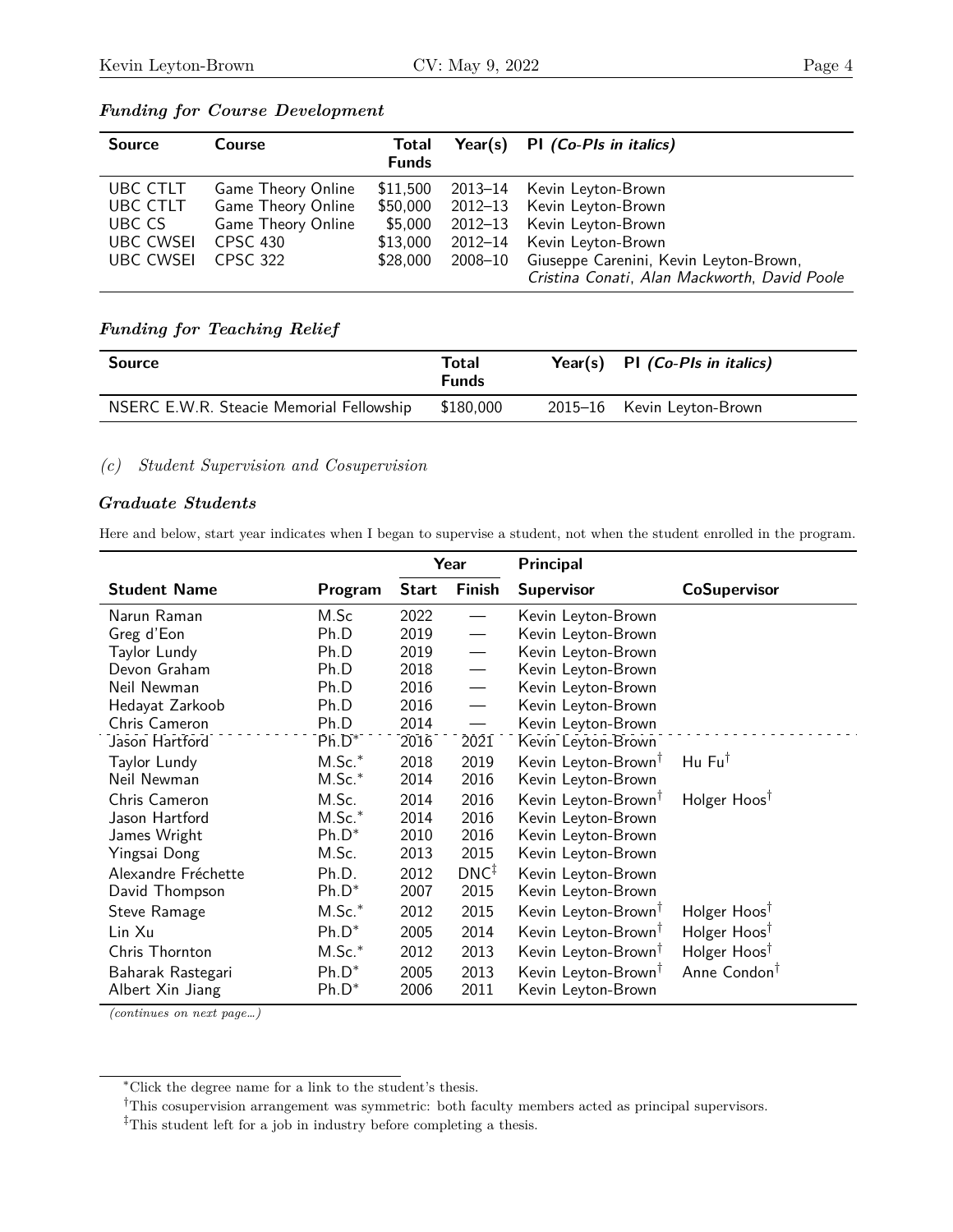|                                     |                      | Year         |                  | <b>Principal</b>                                      |                                                 |
|-------------------------------------|----------------------|--------------|------------------|-------------------------------------------------------|-------------------------------------------------|
| <b>Student Name</b>                 | Program              | <b>Start</b> | <b>Finish</b>    | <b>Supervisor</b>                                     | <b>CoSupervisor</b>                             |
| Chris Nell<br>James Wright          | $M.Sc.*$<br>$M.Sc.*$ | 2010<br>2008 | 2011<br>2010     | Kevin Leyton-Brown <sup>†</sup><br>Kevin Leyton-Brown | Holger Hoos <sup>†</sup>                        |
| Ashiqur KhudaBukhsh<br>Frank Hutter | $M.Sc.*$<br>$Ph.D^*$ | 2007<br>2005 | 2009<br>2009     | Kevin Leyton-Brown <sup>†</sup><br>Holger Hoos        | Holger Hoos <sup>†</sup><br>Kevin Leyton-Brown, |
|                                     |                      |              |                  |                                                       | Kevin Murphy                                    |
| Erik Zawadzki                       | $M.Sc.*$             | 2006         | 2008             | Kevin Leyton-Brown                                    |                                                 |
| David Thompson                      | $M.Sc.*$             | 2006         | 2007             | Kevin Leyton-Brown                                    |                                                 |
| Jennifer Tillett                    | M.Sc.                | 2005         | $DNC^{\ddagger}$ | Kevin Leyton-Brown                                    |                                                 |
| Albert Xin Jiang                    | $M.Sc.*$             | 2004         | 2006             | Kevin Leyton-Brown                                    |                                                 |
| Asher Lipson                        | $M.Sc.*$             | 2004         | 2005             | Kevin Leyton-Brown                                    | Nando De Freitas                                |

# *Graduate Students (continued)*

### *Postdoctoral Fellows*

| <b>Fellow Name</b> |      |      | Start Finish Supervisor(s)                   |
|--------------------|------|------|----------------------------------------------|
| Lars Kotthoff      | 2015 | 2017 | Holger Hoos, Kevin Leyton-Brown              |
| Alice Gao          | 2014 | 2017 | Kevin Leyton-Brown                           |
| Frank Hutter       | 2009 | 2013 | Kevin Leyton-Brown, Holger Hoos <sup>†</sup> |

## *Selected Awards and Outcomes for Graduate Students and Postdocs*

This includes undergraduate awards for students who worked with me both as undergraduates and as graduate students.

| <b>Student Name</b> | <b>Outcome/Award(s)</b>                                                                                                                                                                                                                                                                                                                                                                                                                                                                                                                                                                                                                                                                                              |
|---------------------|----------------------------------------------------------------------------------------------------------------------------------------------------------------------------------------------------------------------------------------------------------------------------------------------------------------------------------------------------------------------------------------------------------------------------------------------------------------------------------------------------------------------------------------------------------------------------------------------------------------------------------------------------------------------------------------------------------------------|
| Chris Cameron       | NSERC USRA (2014).                                                                                                                                                                                                                                                                                                                                                                                                                                                                                                                                                                                                                                                                                                   |
| Yingsai Dong        | Now at Facebook.                                                                                                                                                                                                                                                                                                                                                                                                                                                                                                                                                                                                                                                                                                     |
| Alexandre Fréchette | Now at Google. NSERC PGSD2 (2014-17); INFORMS Edelman Prize (2018).                                                                                                                                                                                                                                                                                                                                                                                                                                                                                                                                                                                                                                                  |
| Alice Gao           | Now Lecturer at Waterloo. Previously NSERC-funded postdoc at UBC; PhD student<br>at Harvard, where she held an NSERC PGSD3 (2010-2013) and held a University<br>Graduate Fellowship (2008-10); NSERC USRA (2007).                                                                                                                                                                                                                                                                                                                                                                                                                                                                                                    |
| Jason Hartford      | Now postdoc at University of Montreal, working with Yoshua Bengio.                                                                                                                                                                                                                                                                                                                                                                                                                                                                                                                                                                                                                                                   |
| <b>Frank Hutter</b> | Now Professor at the University of Freiburg, Germany, funded by a German Research<br>Foundation (DFG) Emmy Noether award. While at UBC: CAIAC Doctoral Disser-<br>tation Award (2009 best thesis in Artificial Intelligence at a Canadian University);<br>DFG Postdoctoral Research Fellowship (2011-12); Postdoctoral Research Fellow-<br>ship: Canadian Bureau of International Education (2009-10); Doctoral Fellowship:<br>German National Academic Foundation (2006-2008); UBC University Graduate Fel-<br>lowship (hereafter "UBC UGF"; 2005-07); 3 best paper awards (2011, 2010 $\times$ 2);<br>best poster award (2007); awards at 4 international algorithm competitions (2012;<br>2009; 2007 $\times$ 2). |

<span id="page-4-0"></span><sup>∗</sup>Click the degree name for a link to the student's thesis.

<span id="page-4-1"></span><sup>†</sup>This cosupervision arrangement was symmetric: both faculty members acted as principal supervisors.

<span id="page-4-2"></span><sup>‡</sup>This student left for a job in industry before completing a thesis.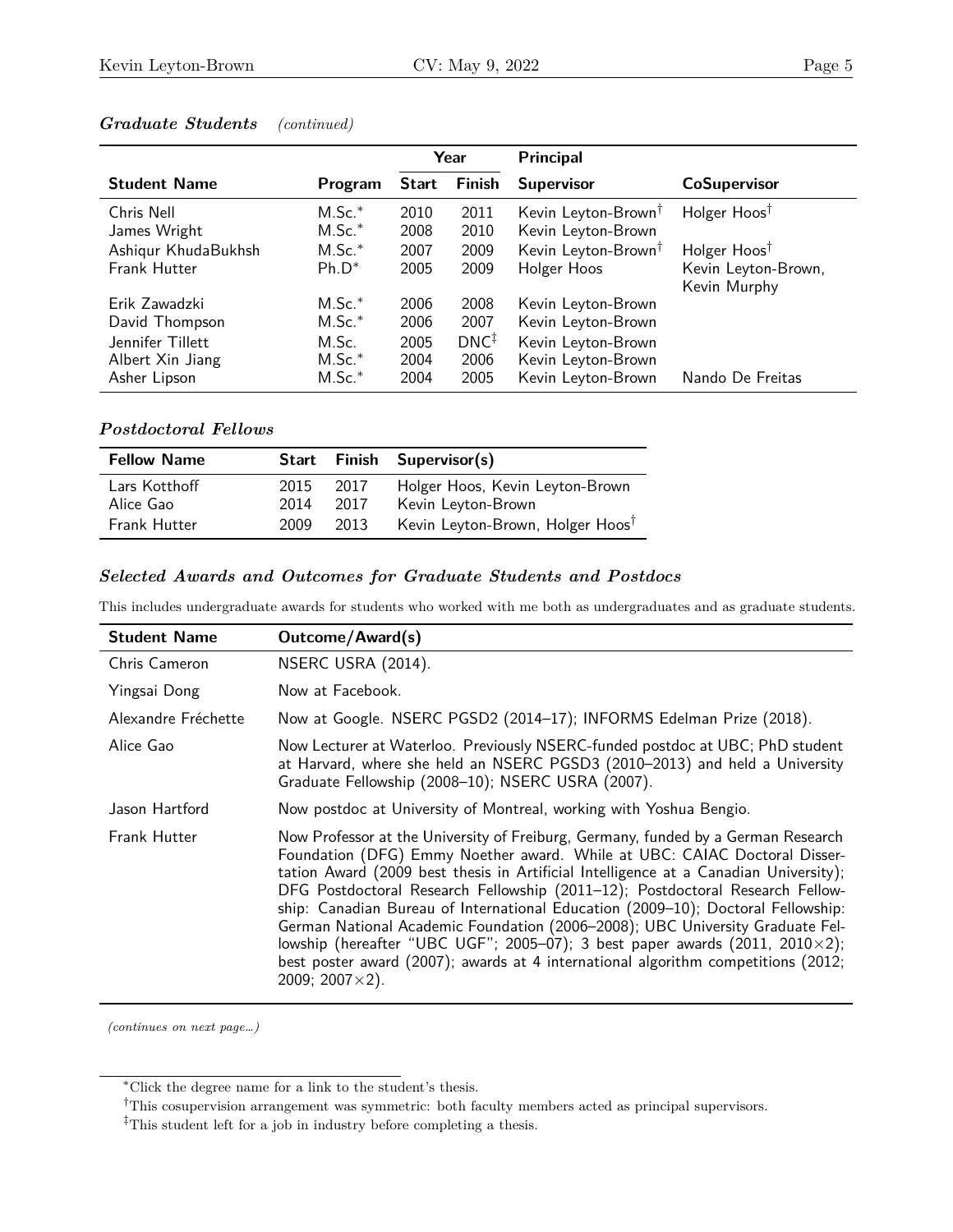| <b>Student Name</b>    | <b>Outcome/Award(s)</b>                                                                                                                                                                                                                                                                                                                                                                           |
|------------------------|---------------------------------------------------------------------------------------------------------------------------------------------------------------------------------------------------------------------------------------------------------------------------------------------------------------------------------------------------------------------------------------------------|
| Albert Jiang           | Now Assistant Professor at Trinity University, Texas. International Foundation for<br>Autonomous Agents and Multiagent Systems 2011 Victor Lesser Distinguished Dis-<br>sertation Award (runner up); CAIAC Doctoral Dissertation Award (2011 best thesis<br>in Artificial Intelligence at a Canadian University); best student paper award (2011);<br>NSERC CGSD3 (2007-2010); UBC UGF (2006-09). |
| Ashigur<br>KhudaBukhsh | Now Assistant Professor at Rochester Institute of Technology (RIT). Previously PhD<br>student at Carnegie Mellon (CMU). UBC UGF (2006-07).                                                                                                                                                                                                                                                        |
| Lars Kothoff           | Now an Assistant Professor at University of Wyoming.                                                                                                                                                                                                                                                                                                                                              |
| Taylor Lundy           | UBC 4-Year Fellowship (4YF).                                                                                                                                                                                                                                                                                                                                                                      |
| Chris Nell             | Now at deviantART, a Vancouver startup. NSERC CGSM3 (2009-10).                                                                                                                                                                                                                                                                                                                                    |
| Neil Newman            | Best Paper Award (2020); NSERC PGS-D (2019-20); BC Government Scholarship<br>(2019-20); INFORMS Edelman Prize (2018).                                                                                                                                                                                                                                                                             |
| Baharak Rastegari      | Now Lecturer (i.e., Assistant Professor) at University of Southampton. UBC UGF<br>(2007-08); UBC CS Student Service Award (2008).                                                                                                                                                                                                                                                                 |
| David Thompson         | Now at Google. NSERC PGSD3 (2008-11); UBC UGF (2007-11).                                                                                                                                                                                                                                                                                                                                          |
| Chris Thornton         | Now at Google. NSERC PGS (2010-11).                                                                                                                                                                                                                                                                                                                                                               |
| James Wright           | Now Assistant Professor at University of Alberta. Previously postdoctoral Researcher<br>at Microsoft Research, NYC. Best paper award (2012); NSERC CGSD3 (2010-13);<br>UBC UGF (2010-14); NSERC CGSM3 (2008-09).                                                                                                                                                                                  |
| Lin Xu                 | Now Chief Science Officer at GenerationsE, a Vancouver company. IBM Ph.D. Fel-<br>lowship Award (2011-12); UBC Faculty of Science Graduate Award (2011); 2010<br>IJCAI-JAIR Best Paper Prize; awards at 3 international algorithm competitions;<br>UBC Pacific Century Graduate Scholarship (2008-09); UBC UGF (2006-07); Pre-<br>carn Scholarship (2006).                                        |
| Erik Zawadzki          | Now at Facebook. NSERC PGSM (2007-08); NSERC USRA (2006).                                                                                                                                                                                                                                                                                                                                         |

# *Selected Awards and Outcomes for Graduate Students and Postdocs (continued)*

# *Undergraduate Students*

| <b>Student Name</b>    | Program                              | <b>Start</b> | <b>Finish</b> | Supervisor(s) |
|------------------------|--------------------------------------|--------------|---------------|---------------|
| Tuan Truong            | <b>WLIURA</b>                        | 2022         |               | Leyton-Brown  |
| Sophie Greenwood       | <b>NSERC USRA</b>                    | 2022         |               | Leyton-Brown  |
| Alan Milligan          | <b>NSERC USRA; RA</b>                | 2021         |               | Leyton-Brown  |
| Will (Ningyuan) Xu     | Research Assistant                   | 2021         |               | Leyton-Brown  |
| Nafis Abrar            | Research Assistant                   | 2020         |               | Leyton-Brown  |
| Narun Raman            | Research Assistant                   | 2020         | 2021          | Leyton-Brown  |
| Pranay Jain            | Research Assistant                   | 2020         | 2020          | Leyton-Brown  |
| Lena Podina            | NSERC USRA                           | 2020         | 2020          | Leyton-Brown  |
| Wei-i Lin              | Research Assistant                   | 2019         | 2020          | Leyton-Brown  |
| Xuming Feng            | <b>UBC GoGlobal Exchange Student</b> | 2019         | 2019          | Leyton-Brown  |
| Arman Raina            | B.Sc. Honors                         | 2018         | 2019          | Leyton-Brown  |
| Rex Chen               | NSERC USRA; B.Sc. Honors             | 2018         | 2020          | Leyton-Brown  |
| Laura Alvarez Carvajal | <b>UBC GoGlobal Exchange Student</b> | 2018         | 2018          | Leyton-Brown  |
| Xing Jin               | Mitacs Globalink                     | 2018         | 2018          | Leyton-Brown  |
| Anuar Yeraliyev        | Directed Studies; B.Sc. Honours      | 2016         | 2018          | Leyton-Brown  |
| Kevin Yap              | B.Sc. Honours                        | 2017         | 2018          | Leyton-Brown  |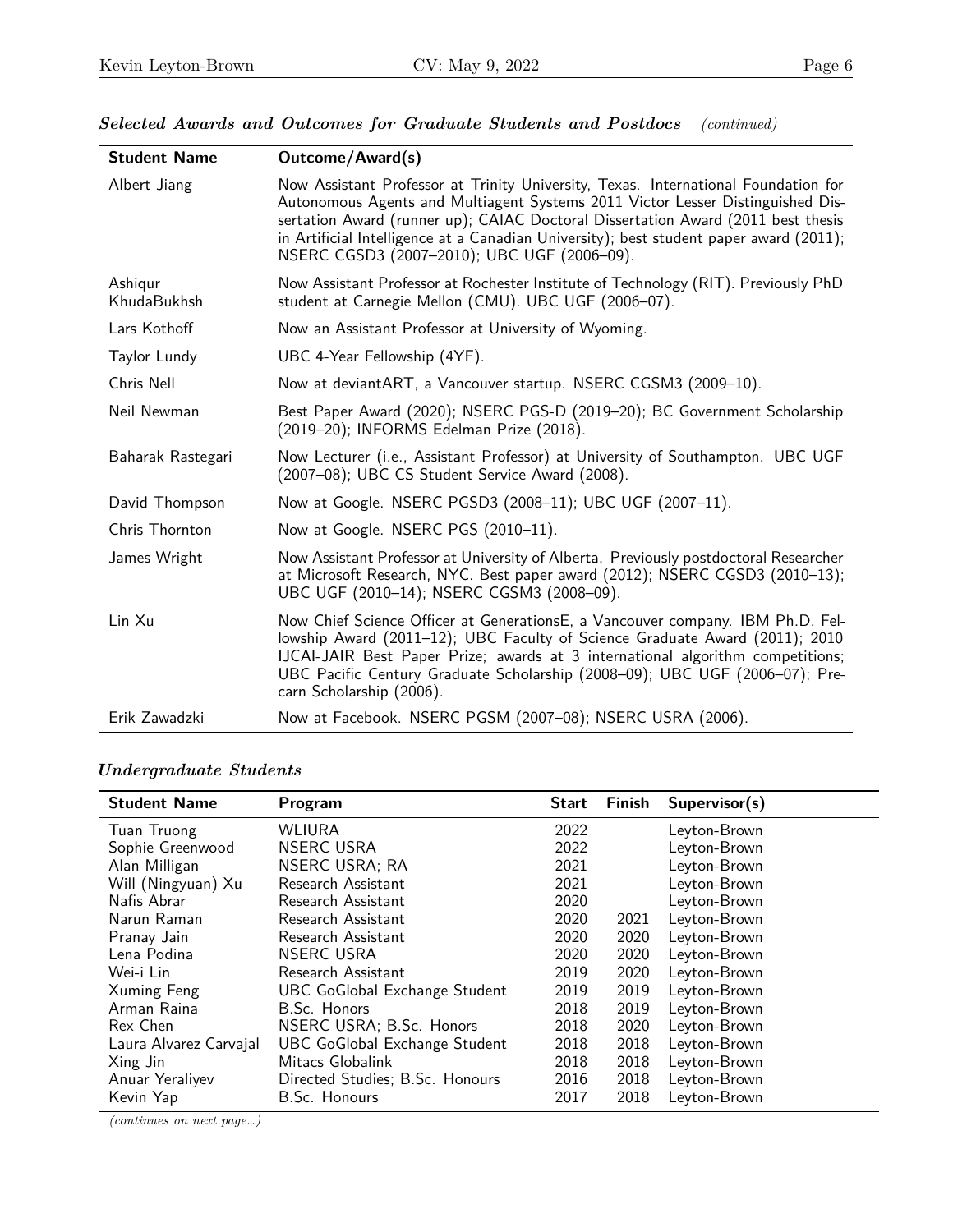| <b>Student Name</b> | Program                            | <b>Start</b> | Finish | Supervisor(s)               |
|---------------------|------------------------------------|--------------|--------|-----------------------------|
| Rachel Han          | Research Assistant                 | 2017         | 2017   | Leyton-Brown                |
| Karan Grover        | Research Assistant                 | 2016         | 2017   | Gao, Leyton-Brown*          |
| David Ma            | Research Assistant                 | 2016         | 2017   | Gao, Leyton-Brown*          |
| Peter West          | Research Assistant                 | 2016         | 2017   | Leyton-Brown                |
| Oto Alves           | Research Assistant                 | 2016         | 2016   | Kotthoff, Leyton-Brown*     |
| Patrick Luk         | Research Assistant                 | 2015         | 2015   | Gao, Leyton-Brown*          |
| Ted Grover          | Research Assistant                 | 2015         | 2016   | Leyton-Brown                |
| Emily Chen          | <b>NSERC USRA</b>                  | 2015         | 2015   | Leyton-Brown                |
| Paul Cernek         | Work Learn Summer Research Award   | 2015         | 2015   | Leyton-Brown                |
| Naveen Kodali       | <b>MITACS GlobalLink</b>           | 2015         | 2015   | Leyton-Brown                |
| Cesar Manduchi      | Research assistant                 | 2015         | 2015   | Leyton-Brown                |
| Miguel Gamis        | Co-op                              | 2014         | 2015   | Leyton-Brown                |
| Chris Cameron       | <b>NSERC USRA</b>                  | 2014         | 2014   | Leyton-Brown                |
| Ricky Chen          | Research assistant                 | 2014         | 2014   | Leyton-Brown                |
| Alim Virani         | <b>NSERC USRA</b>                  | 2014         | 2014   | Leyton-Brown                |
| Shashank Rai        | <b>MITACS GlobalLink</b>           | 2014         | 2014   | Leyton-Brown                |
| Daniel Geschwender  | Research assistant                 | 2013         | 2013   | Hoos, Leyton-Brown*         |
| Steve Ramage        | Research assistant                 | 2011         | 2012   | Hutter, Hoos, Leyton-Brown* |
| Jonathan Shen       | Co-op; research assistant          | 2011         | 2012   | Hutter, Hoos, Leyton-Brown* |
| Maverick Chan       | Co-op; research assistant          | 2010         | 2011   | Hutter, Hoos, Leyton-Brown* |
| Samantha Leung      | B.Sc. Honours; twice NSERC USRA    | 2008         | 2009   | Leyton-Brown                |
| Damien Bargiacchi   | NSERC USRA; independent study      | 2008         | 2008   | Leyton-Brown                |
| Alice Gao           | B.Sc. Honours                      | 2007         | 2008   | Leyton-Brown                |
| David Ludgate       | Cognitive Systems research project | 2007         | 2007   | Leyton-Brown                |
| Erik Zawadzki       | B.Sc. Honours; NSERC USRA          | 2005         | 2006   | Leyton-Brown                |

#### *Undergraduate Students (continued)*

*Selected Awards and Outcomes for Undergraduate Students*

| <b>Student Name</b> | Outcome/Award(s)                                                                             |
|---------------------|----------------------------------------------------------------------------------------------|
| Damien Bargiacchi   | Now at Google. NSERC USRA (2008).                                                            |
| Paul Cernek         | Now at UBC. Work Learn Summer Research Award (2015).                                         |
| Emily Chen          | Now at Hootsuite. NSERC USRA (2015).                                                         |
| Ricky Chen          | Now a PhD student at UBC.                                                                    |
| <b>Ted Grover</b>   | Now a PhD student at UC Irvine.                                                              |
| Samantha Leung      | Now at Google. Held an NSERC PGSD3 (2011-2014) at Cornell. NSERC USRA<br>twice (2008, 2009). |
| Lena Podina         | Now a PhD student at Waterloo. NSERC USRA (2020).                                            |
| Alan Milligan       | NSERC USRA (2021)                                                                            |
| Shashank Rai        | Now at Microsoft India. MITACS GlobalLink (2014).                                            |
| Pranay Jain         | Now a PhD student at Duke.                                                                   |
| Alim Virani         | Now a PhD student at UBC. NSERC USRA (2014).                                                 |
|                     |                                                                                              |

<span id="page-6-0"></span><sup>∗</sup>This cosupervision arrangement was symmetric: both faculty members acted as principal supervisors.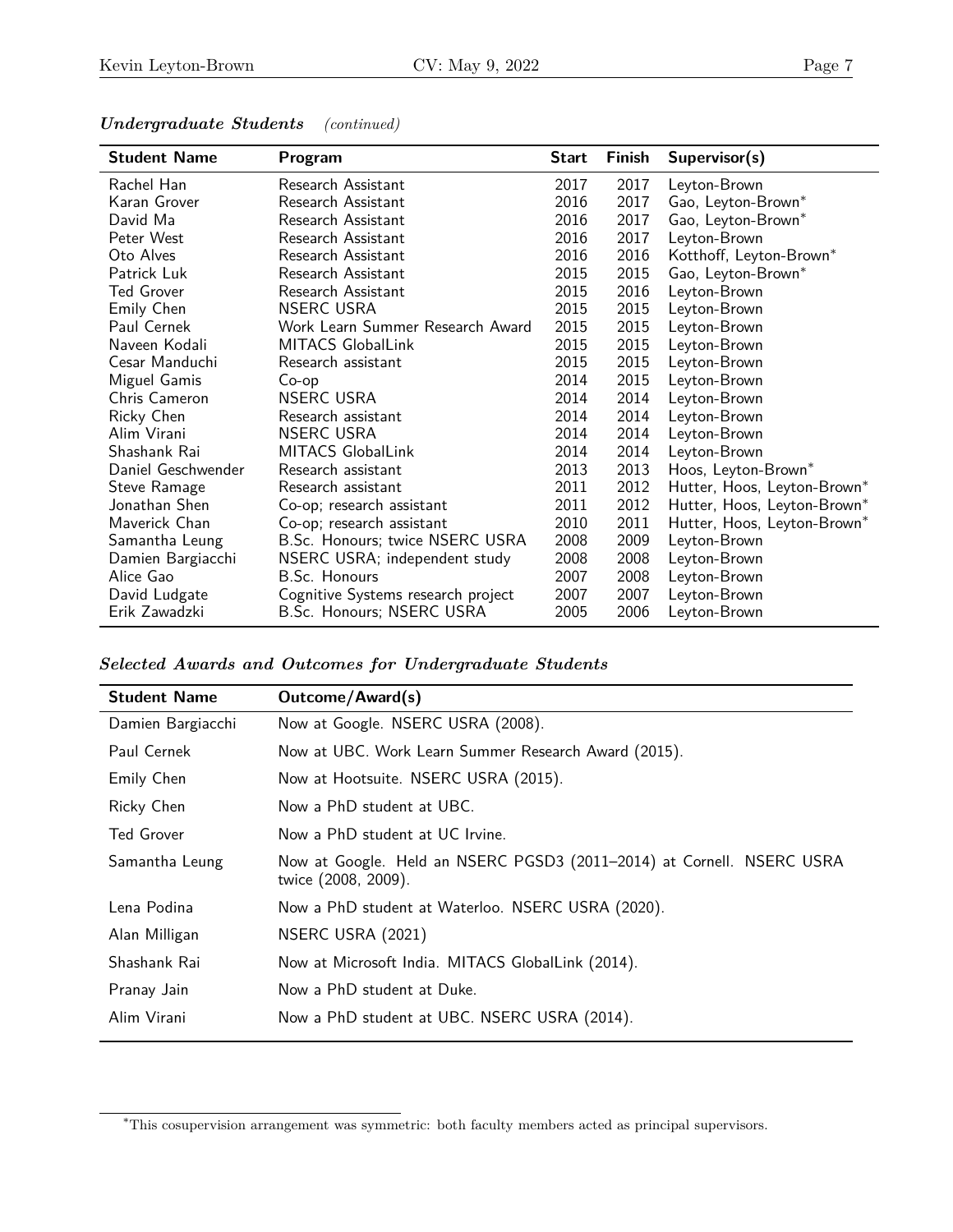#### *Students CoSupervised during my PhD*

As is common at some US universities, while still a PhD student myself I cosupervised students in my advisor's research group. These cosupervision arrangements were informal in the sense that they did not involve official recognition by the department. My responsibilities typically included meeting alone with the student at least once weekly, setting research directions and priorities (with varying degrees of input from Yoav depending on the project and the student), attending some of the student's meetings with Yoav, and writing the student letters of reference. I also co-authored papers with all of these students. The dates I give below are those during which I had an active cosupervisory relationship with the student. Both of the PhD students continued their studies—and went on to cosupervise other students—after my cosupervisory involvement with them ended. (Since Stanford admits PhD students directly from a BSc. degree, they were what Canadian universities would consider MSc. students during at least part of my involvement with them.)

|                     |         |              | Year   | <b>Principal</b>  |                     |
|---------------------|---------|--------------|--------|-------------------|---------------------|
| <b>Student Name</b> | Program | <b>Start</b> | Finish | <b>Supervisor</b> | <b>CoSupervisor</b> |
| Eugene Nudelman     | Ph.D    | 2001         | 2003   | Yoav Shoham       | Kevin Leyton-Brown  |
| Jenn Wortman        | M.Sc.   | 2003         | 2003   | Yoav Shoham       | Kevin Leyton-Brown  |
| Alex Devkar         | B.Sc.   | 2003         | 2003   | Yoav Shoham       | Kevin Leyton-Brown  |
| Jim McFadden        | M.Sc.   | 2002         | 2003   | Yoav Shoham       | Kevin Leyton-Brown  |
| Galen Andrew        | M.Sc.   | 2001         | 2003   | Yoav Shoham       | Kevin Leyton-Brown  |
| Ryan Porter         | Ph.D    | 2000         | 2001   | Yoav Shoham       | Kevin Leyton-Brown  |
| Shobha Venkataraman | B.Sc.   | 2000         | 2001   | Yoav Shoham       | Kevin Leyton-Brown  |
| Mark Pearson        | B.Sc.   | 1999         | 2000   | Yoav Shoham       | Kevin Leyton-Brown  |

#### *(d) Continuing Education Activities*

- **2019 Tutorial Speaker**, 36th International Conference on Machine Learning (ICML), Long Beach, CA. A half-day tutorial: *[Algorithm Configuration: Learning in the Space of Algorithm Designs](https://www.facebook.com/icml.imls/videos/2044426569187107/UzpfSTYzNjk2MTU4NzoxMDE1NjM5NjM4NTUyNjU4OA)*, with Frank Hutter.
- **2016 Tutorial Speaker**, Algorithms and Uncertainty Boot Camp, Simons Institute for Theoretical Computer Science, Berkeley, CA. A 2-hour tutorial: *Understanding the Empirical Hardness of NP-Complete Problems*.
- **2013 Tutorial Speaker**, 23rd International Joint Conference on Artificial Intelligence (IJCAI), Beijing.[∗](#page-7-0) A 3-hour tutorial: *Programming by Optimization*, with Holger Hoos and Frank Hutter.

**Tutorial Speaker**, IFAAMAS Summer School at the Institute of Computing Technology, Chinese Academy of Sciences, Beijing.[†](#page-7-1) A 3-hour tutorial: *Mechanism Design and Auctions*.

**Tutorial Speaker**, Nanyang Techological University, Winter School on Algorithmic Game Theory,  $Singapore.<sup>†</sup>$  A 3-hour tutorial on empirical problems in algorithmic game theory.

- **2012 Tutorial Speaker**, Sapienza University of Rome, Italy.† Three 2.5-hour tutorials on advanced topics in multiagent systems: *Beyond Equilibrium*, *Action-Graph Games*, and *Computational Mechanism Design*.
- **2010 Tutorial Speaker**, First Makerere Workshop on Social Systems and Computation, Kampala, Uganda.† Two three-hour tutorials: *Introduction to Game Theory*, and *Introduction to Mechanism Design and Auctions*. **Tutorial Speaker**, 9th International Conference on Autonomous Agents and Multiagent Systems (AAMAS-2010), Toronto.†∗ Tutorial title: *Equilibrium Computation: Theory and Practice*, with Costis Daskalakis.
- **2009 Tutorial Speaker**, 10th ACM Conference on Electronic Commerce (EC'09), Stanford.∗ Tutorial title: *Equilibrium Computation: Theory and Practice*, with Costis Daskalakis.
- **2001 Tutorial Speaker**, Auction Theory Workshop, Cornell University Computer Science Department.† Tutorial title: *Auctions, Auction Theory, and Hard Computational Problems in Auctions.*

<span id="page-7-0"></span><sup>∗</sup>Competitively selected.

<span id="page-7-1"></span><sup>†</sup>Expenses paid.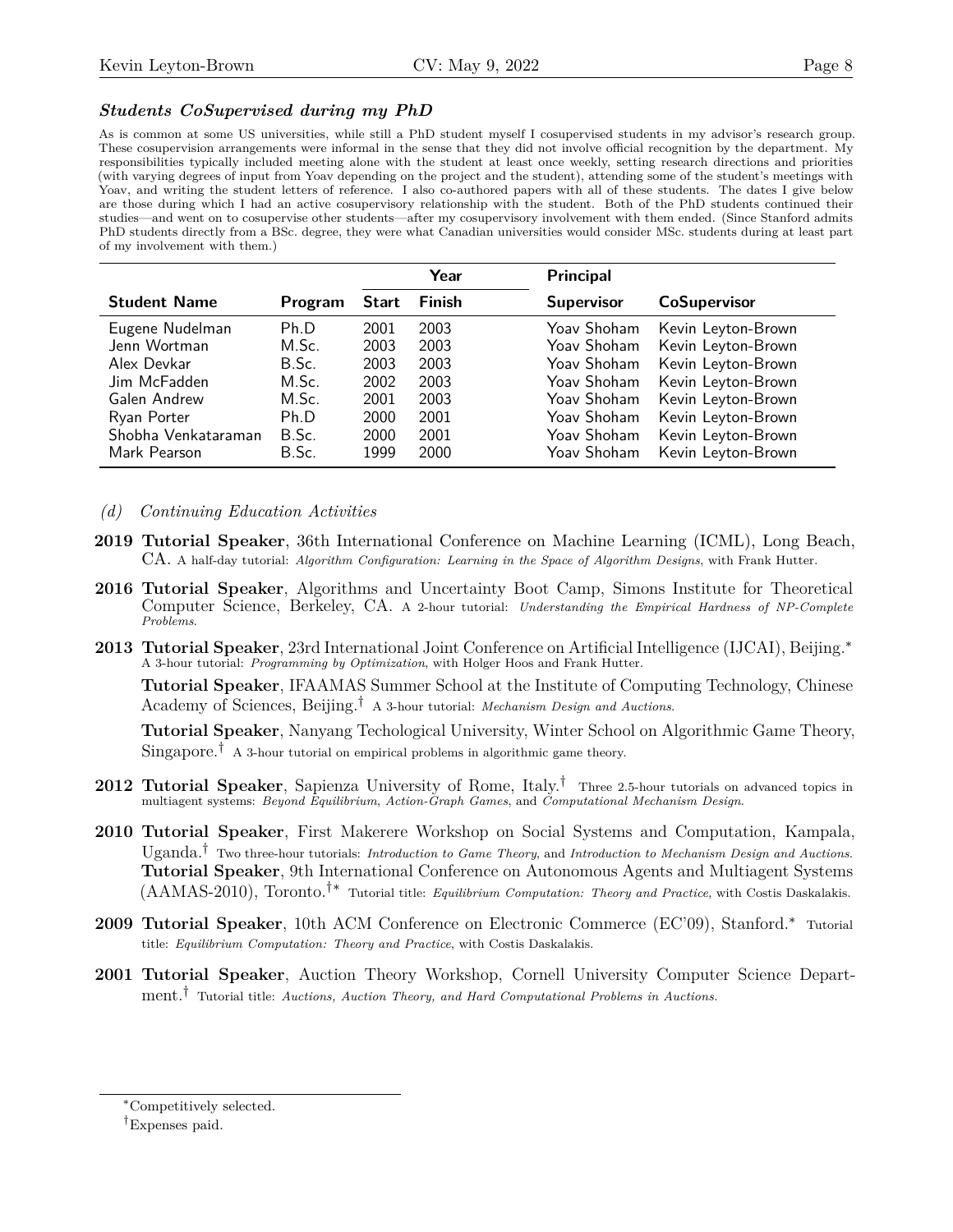*(e) Visiting Lecturer (indicate university/organization and dates)*

# **9. SCHOLARLY AND PROFESSIONAL ACTIVITIES**

## *(a) Areas of special interest and accomplishments*

Game theory studies what happens when strategic interests collide. The internet facilitates a wide range of interactions that are larger and more complex than traditional analysis can handle. My research extends such analysis to internet scale. It focuses on computational tools, auctions, and fast algorithms for solving hard problems.

**Computational Game Theory.** *Goal:* computational techniques to replace pen-and-paper methods for analyzing strategic behavior. *Key contributions:* the first representation language for describing large, general settings in which all players interact; algorithms for efficiently answering game theoretic questions; novel methods for predicting human behavior in strategic situations. *Impact:* 7 software packages; 30 papers; 586 citations.[∗](#page-8-0)

**Market Design, Analysis, and Clearing.** *Goal:* designing novel auctions (and other markets), and analyzing properties of existing economic protocols. *Key contributions:* theoretical analyses; novel computational methods to enable quantitative studies; mechanisms for peer grading. Clearing means identifying the winners of a complex, multi-good auction; this is often a hard computational problem. My clearing algorithms have had wide impact in electronic commerce companies and government; the most recent one is the top contender for use in the US FCC's upcoming, \$50 billion "incentive auction" of radio spectrum. *Impact:* 5 software packages; 35 papers; 1,968 citations.

**Machine Learning for Optimization.** *Goal:* general techniques for designing algorithms that are fast in practice on provably hard optimization problems. *Key contributions:* the first use of machine learning methods to characterize algorithm performance; the world's fastest satisfiability solvers, using statistical models to build "algorithm portfolios"; methods for casting algorithm design as "noisy blackbox function optimization" and solving with computers. *Impact:* 7 software packages; 37 papers; 2,308 citations.

# *(b) Research or Equivalent Grants*

Since taking up my position at UBC in 2004, I have been (co/)awarded \$8,100,939 in research funding: \$3,145,766 in research grants, \$3,033,990 in compute cluster time, and \$1,921,183 in research contracts.

| Agency, Program Title             |                                                    | <b>Comp</b>    | \$ Total             | Year(s) $PI$ (Co-PIs in italics) |
|-----------------------------------|----------------------------------------------------|----------------|----------------------|----------------------------------|
| Compute Canada                    | General-Purpose Automation of<br>Machine Learning  | $\overline{C}$ | $$355.482^{\dagger}$ | 2022 K. Leyton-Brown;<br>F. Wood |
| University of<br>British Columbia | Distinguished University Scholar<br>Research Award | $\mathsf{C}$   | \$20,000             | 2021 K. Leyton-Brown             |

*Comp* indicates whether grants were obtained competitively (C) or non-competitively (NC).

<span id="page-8-0"></span><sup>∗</sup>Paper counts consider only peer-reviewed papers, and include journal papers up to J11, archival conference papers up to C61, other papers up to O35, and software packages up to S18; each paper is assigned to either zero or one of the three categories used here. Citation counts are from Google Scholar. Per-topic counts were accessed February 2, 2022. Total citations: 20,000; *h*-index 56; i10-index 115, accessed December 1, 2021.

<span id="page-8-1"></span><sup>†</sup>Compute Canada's officially stated value for our allotted core-years of compute time.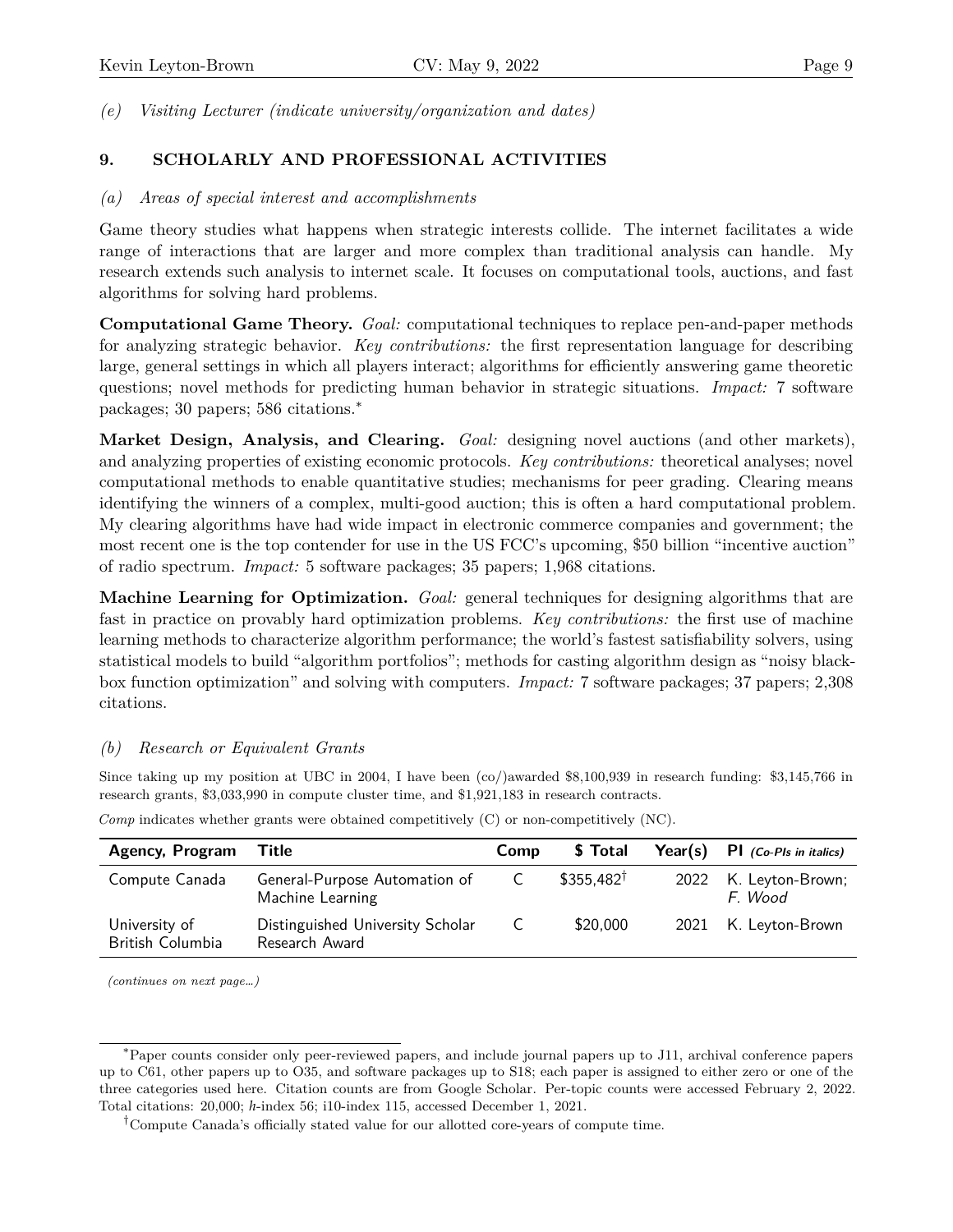| <b>Agency, Program</b>                                  | <b>Title</b>                                                                                                            | Comp            | \$ Total             | Year(s)     | $PI$ (Co-PIs in italics)                                                |
|---------------------------------------------------------|-------------------------------------------------------------------------------------------------------------------------|-----------------|----------------------|-------------|-------------------------------------------------------------------------|
| <b>NSERC</b> Research<br>Tools and<br>Instruments (RTI) | <b>UBC Machine Learning</b><br>Computational Cluster                                                                    | С               | \$150,000            | 2021        | F. Wood;<br>K. Leyton-Brown;<br>M. Schmidt;<br>L. Sigal;<br>T. Campbell |
| Amazon Research                                         | Automated Machine Learning<br>for Tabular Datasets using<br>Hyperband Embedded<br>Reinforcement Learning                | C               | \$197,667*           | 2021        | K. Leyton-Brown;<br>F. Wood                                             |
| Compute Canada                                          | General-Purpose Automation of<br>Machine Learning ("Fast Track"<br>renewal)                                             | C               | $$409,871^{\dagger}$ | 2021        | K. Leyton-Brown;<br>F. Wood                                             |
| Compute Canada                                          | General-Purpose Automation of<br>Machine Learning ("Fast Track"<br>renewal)                                             | C               | $$431,055^{\dagger}$ | 2020        | K. Leyton-Brown;<br>F. Wood                                             |
| <b>CIFAR</b>                                            | Canada CIFAR AI Chair, Amii                                                                                             | C               | \$400,000            | $2019 - 23$ | K. Leyton-Brown                                                         |
| Compute Canada                                          | General-Purpose Automation of<br>Machine Learning                                                                       | $\mathsf{C}$    | $$480,443^{\dagger}$ | 2019        | K. Leyton-Brown;<br>F. Wood                                             |
| <b>NVIDIA</b><br>Corporation                            | <b>GPU Grant</b>                                                                                                        | C               | $$1,512^{\ddagger}$  | 2018        | K. Leyton-Brown                                                         |
| Facebook Research                                       | Unrestricted Research Gift                                                                                              | C               | \$31,940             | 2018        | K. Leyton-Brown                                                         |
| DND/NSERC<br>Discovery Grant<br>Supplement              | Data-Driven Mechanism Design                                                                                            | C               | \$120,000            | 2018-20     | K. Leyton-Brown                                                         |
| <b>NSERC Discovery</b>                                  | Data-Driven Mechanism Design                                                                                            | C               | \$426,000            | $2017 - 22$ | K. Leyton-Brown                                                         |
| Compute Canada                                          | Programming by Optimization<br>("Fast Track" renewal)                                                                   | C               | $$31,105^{\dagger}$  | 2018        | H. Hoos;<br>K. Leyton-Brown                                             |
| <b>CFI</b> Infrastructure<br><b>Operating Fund</b>      | Computing Infrastructure for<br>Automated Design,<br>Optimisation and Customisation<br>of Performance-Critical Software | <b>NC</b>       | \$232,500            | $2018 - 23$ | K. Leyton-Brown                                                         |
| <b>CFI Leaders Fund</b>                                 | Computing Infrastructure for<br>Automated Design,<br>Optimisation and Customisation<br>of Performance-Critical Software | NC <sup>§</sup> | \$322,321            | 2017        | K. Leyton-Brown<br>(formerly, H. Hoos)                                  |
| Compute Canada                                          | Programming by Optimization<br>("Fast Track" renewal)                                                                   | C               | $$113,364^{\dagger}$ | $2016 - 17$ | H. Hoos;<br>K. Leyton-Brown                                             |

#### *(b) Research or Equivalent Grants (continued)*

*(continues on next page…)*

<span id="page-9-2"></span>‡NVIDIA's stated "donation value" (not commercial price) for one Titan Xp graphics card, translated into CAD.

<span id="page-9-0"></span><sup>∗</sup> \$57,000 USD in funding and an additional \$100,000 USD in Amazon Web Services Promotional Credits. My portion of this funding is 50%.

<span id="page-9-1"></span><sup>†</sup>Compute Canada's officially stated value for our allotted core-years of compute time.

<span id="page-9-3"></span><sup>§</sup>This equipment grant was awarded to Holger Hoos; it was transferred to me when he left UBC for another university.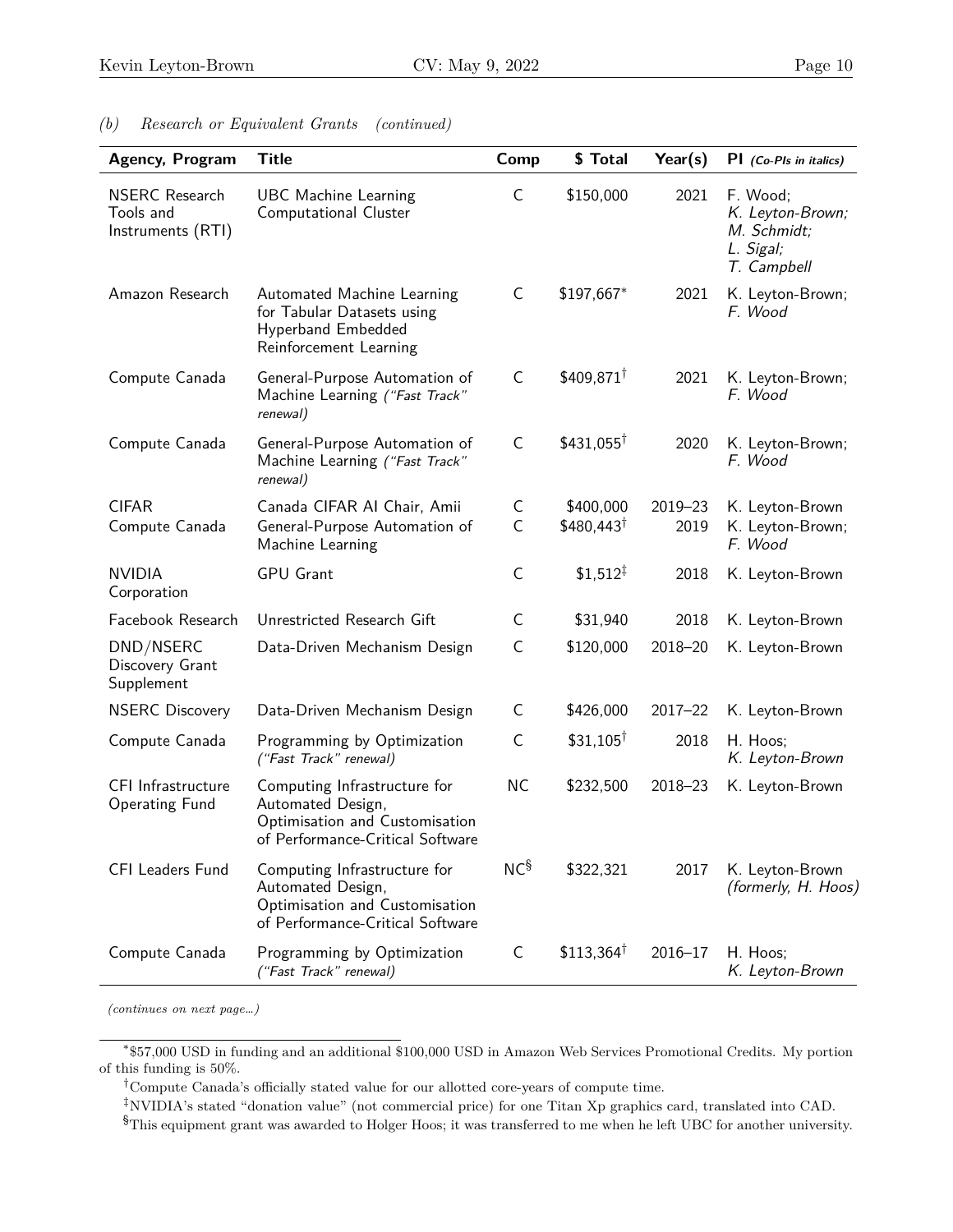| Agency, Program                                              | <b>Title</b>                                                                                                                        | Comp         | \$ Total   | Year(s)     | PI (Co-PIs in italics)      |
|--------------------------------------------------------------|-------------------------------------------------------------------------------------------------------------------------------------|--------------|------------|-------------|-----------------------------|
| <b>NSERC</b><br>Collaborative<br>Research and<br>Development | Predictive Models of Human<br>Behavior in Strategic Settings                                                                        | C            | \$35,000   | 2015        | K. Leyton-Brown             |
| <b>NSERC</b><br>E.W.R. Steacie<br>Memorial<br>Fellowship     | Computational Bottlenecks in<br><b>Electronic Markets</b>                                                                           | C            | \$250,000  | $2015 - 16$ | K. Leyton-Brown             |
| <b>NSERC Discovery</b>                                       | Computational Game-Theoretic<br>Analysis: Methods and<br>Applications                                                               | C            | \$210,000  | $2012 - 16$ | K. Leyton-Brown             |
| Compute Canada                                               | Programming by Optimization:<br>Automated Configuration and<br>Selection of Algorithms for<br>Challenging Computational<br>Problems | $\mathsf C$  | \$946,707* | $2013 - 15$ | H. Hoos;<br>K. Leyton-Brown |
| Auctionomics, Inc.                                           | Feasibility Testing for Spectrum<br>Reallocation                                                                                    | <b>NC</b>    | \$134,938  | 2014        | K. Leyton-Brown             |
| Google Faculty<br>Research Award                             | Predictive Models of Human<br>Behavior in Strategic Settings                                                                        | C            | \$35,000   | 2013        | K. Leyton-Brown             |
| Auctionomics, Inc.                                           | Feasibility Testing for Spectrum<br>Reallocation                                                                                    | <b>NC</b>    | \$35,448   | 2013        | K. Leyton-Brown             |
| Compute Canada                                               | Automated Configuration of<br>Heuristic Algorithms from<br>Components                                                               | $\mathsf{C}$ | \$140,060* | 2012        | H. Hoos;<br>K. Leyton-Brown |
| Peter Wall<br>Institute for<br><b>Advanced Studies</b>       | Early Career Scholar Award                                                                                                          | $\mathsf C$  | \$10,000   | 2012        | K. Leyton-Brown             |
| <b>MITACS</b><br>Seed Project                                | Automated Design of Heuristic<br>Algorithms from Components                                                                         | $\mathsf{C}$ | \$58,500   | $2011 - 12$ | H. Hoos;<br>K. Leyton-Brown |
| <b>IBM</b>                                                   | Matching Funds: Automated<br>Design of Heuristic Algorithms<br>from Components                                                      | C            | \$56,000   | $2011 - 12$ | H. Hoos;<br>K. Leyton-Brown |
| Actenum Inc.                                                 | Matching Funds: Automated<br>Design of Heuristic Algorithms<br>from Components                                                      | $\mathsf{C}$ | \$24,000   | $2011 - 12$ | H. Hoos;<br>K. Leyton-Brown |
| Google Faculty<br>Research Award                             | Advanced Computational<br>Analysis of Position Auction<br>Games                                                                     | C            | \$35,000   | 2010        | K. Leyton-Brown             |
| <b>MITACS</b><br>Seed Project                                | Automated Design of Heuristic<br>Algorithms from Components                                                                         | $\mathsf C$  | \$108,400  | $2009 - 10$ | H. Hoos;<br>K. Leyton-Brown |

# *(b) Research or Equivalent Grants (continued)*

*(continues on next page…)*

<span id="page-10-0"></span><sup>∗</sup>Compute Canada's officially stated value for our allotted core-years of compute time.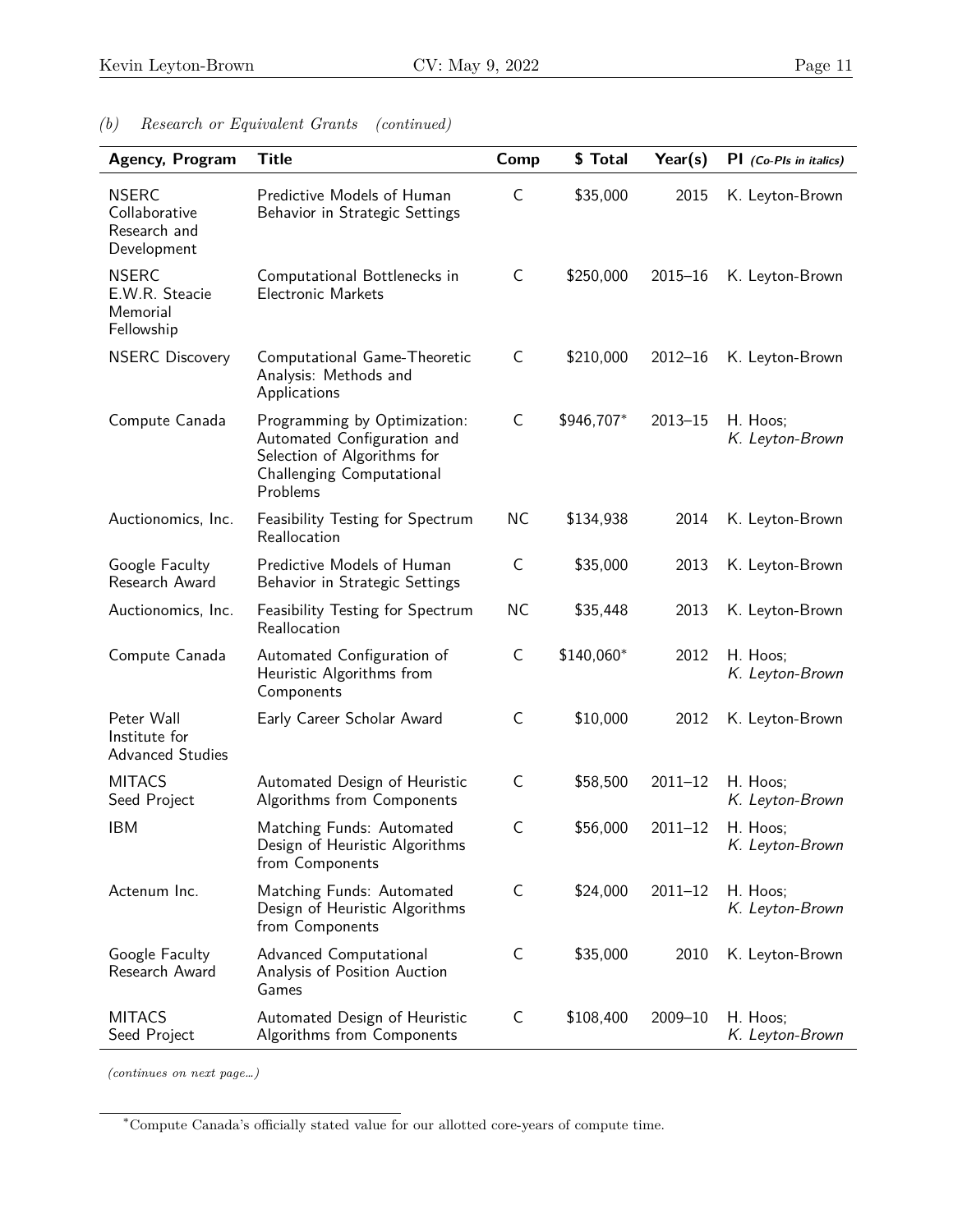| <b>Agency, Program</b>          | Title                                                                                   | Comp         | \$ Total  | Year(s)     | $PI$ (Co-PIs in italics)    |
|---------------------------------|-----------------------------------------------------------------------------------------|--------------|-----------|-------------|-----------------------------|
| Actenum Inc.                    | Matching Funds: Automated<br>Design of Heuristic Algorithms<br>from Components          | C            | \$37,000  | $2009 - 10$ | H. Hoos;<br>K. Leyton-Brown |
| Microsoft                       | Equilibrium computation and<br>semi-automated mechanism<br>design for adCenter auctions | $\mathsf C$  | \$42,724  | 2008        | K. Leyton-Brown             |
| <b>ICICS</b>                    | Matching funds for Microsoft<br>grant                                                   | $\mathsf{C}$ | \$10,000  | 2008        | K. Leyton-Brown             |
| <b>NSERC Discovery</b>          | Competitive Multiagent<br>Systems: Bridging the Gap<br>Between Theory and Practice      | C            | \$120,000 | $2007 - 11$ | K. Leyton-Brown             |
| CFI IOF                         | Computer Cluster for<br>Experimental Study of Hard<br>Combinatorial Problems            | $\mathsf C$  | \$22,725  | $2006 - 10$ | K. Leyton-Brown             |
| <b>CFI New</b><br>Opportunities | Computer Cluster for<br>Experimental Study of Hard<br><b>Combinatorial Problems</b>     | $\mathsf{C}$ | \$75,747  | 2005        | K. Leyton-Brown             |
| <b>BCKDF</b>                    | Computer Cluster for<br>Experimental Study of Hard<br><b>Combinatorial Problems</b>     | $\mathsf C$  | \$75,747  | 2005        | K. Leyton-Brown             |
| <b>NSERC Discovery</b>          | Computational and Game<br>Theoretic Issues in Competitive<br>Multiagent Systems         | $\mathsf{C}$ | \$64,500  | $2004 - 06$ | K. Leyton-Brown             |

# *(b) Research or Equivalent Grants (continued)*

## *(c) Research or Equivalent Contracts*

*Comp* indicates whether grants were obtained competitively (C) or non-competitively (NC).

| Agency, Program                                         | <b>Title</b>                                                                                              | Comp | \$ Total    | Year(s)     | $PI$ (Co-PIs in italics)                                       |
|---------------------------------------------------------|-----------------------------------------------------------------------------------------------------------|------|-------------|-------------|----------------------------------------------------------------|
| Defense Advanced<br>Research Projects<br>Agency (DARPA) | Hasty: A Generative Model<br>Compiler*                                                                    | C    | \$1,424,124 | $2020 - 21$ | F. Wood.<br>K. Leyton-Brown                                    |
| Huawei Research<br>Canada                               | Machine Learning for<br>Automated Algorithm Design<br>and Analysis for Data Center<br>Resource Management | C    | \$72,030    | 2018        | K. Leyton-Brown                                                |
| CANARIE<br>Intelligent<br>Infrastructure                | Federation Grid <sup>†</sup>                                                                              | C    | \$98,673    | 2008        | Son Vuong;<br>B. Krasic,<br>K. Leyton-Brown,<br>E. Wohlstadter |

<span id="page-11-1"></span><span id="page-11-0"></span><sup>∗</sup>My portion of the contract was \$203,486.

<sup>†</sup>This project was a subcontract with MacDonald Dettwiler & Associates Ltd., under CANARIE's Intelligent Infrastructure Program. Other researchers at the University of Ottawa and Carleton University also subcontracted with MDA as part of this project. My portion of the 2006 grant was \$90,187. My portion of the 2008 continuation of the project was a further \$31,588.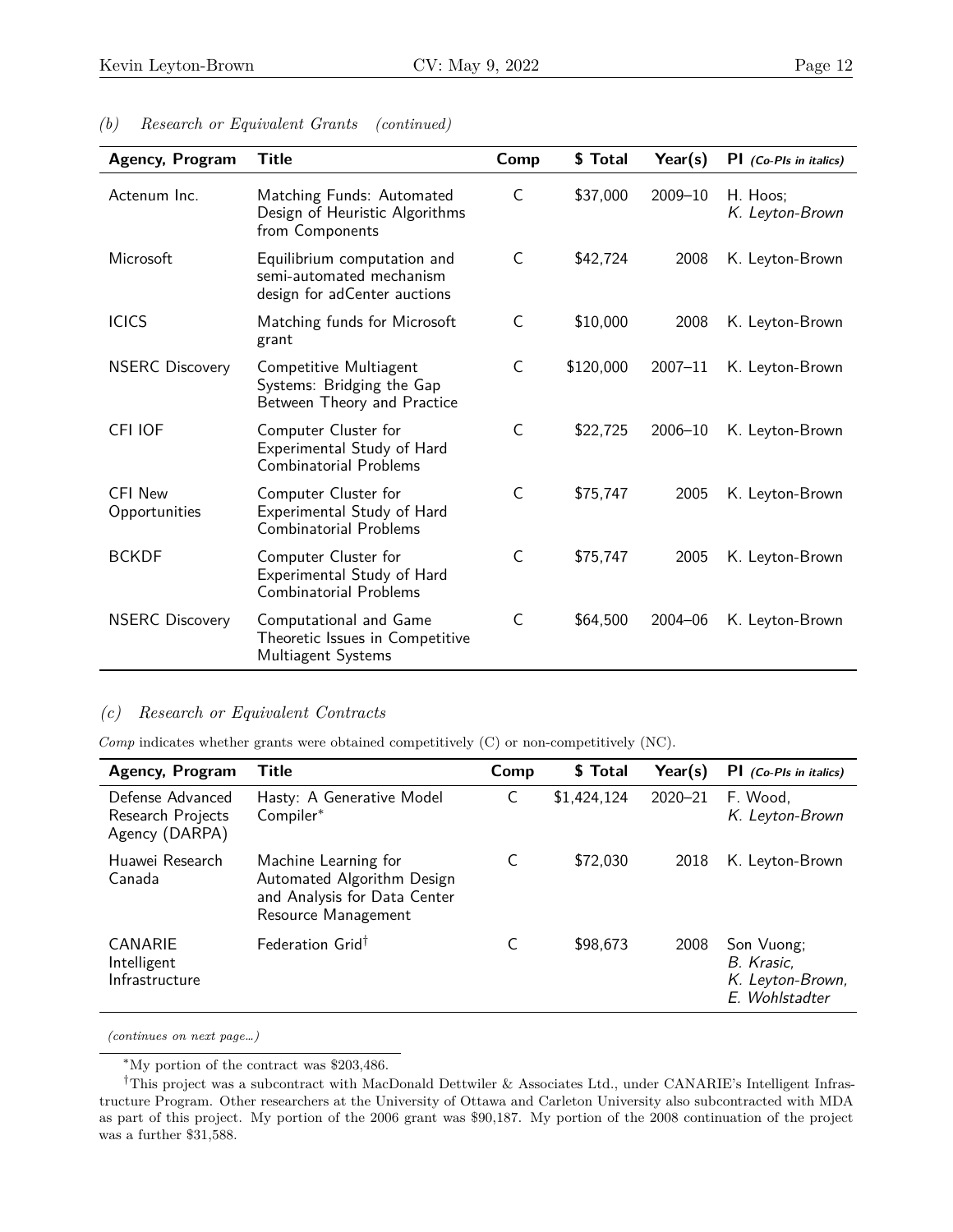*(c) Research or Equivalent Contracts (continued)*

| <b>Agency, Program Title</b>             |                         | Comp | \$ Total  |      | Year(s) $PI$ (Co-Pls in italics)                               |
|------------------------------------------|-------------------------|------|-----------|------|----------------------------------------------------------------|
| CANARIE<br>Intelligent<br>Infrastructure | <b>Federation Grid*</b> |      | \$326,356 | 2006 | Son Vuong;<br>B. Krasic,<br>K. Leyton-Brown,<br>E. Wohlstadter |

# <span id="page-12-2"></span>*(d) Invited Presentations*

Invited tutorials are instead listed in Section 8(d).

# *Keynote Speeches at Conferences; Distinguished Lecture Series*

- **2022 Keynote Speaker**, AAAI-22 Workshop on Machine Learning for Operations Research (ML4OR), February.
- **2020 Keynote Speaker**, Data Science Nigeria AI Bootcamp 2020, October. **Keynote Speaker**, Special Track on AI for Social Impact at the Thirty-Fourth AAAI Conference on Artificial Intelligence, New York, February.[†](#page-12-1)
- **2019 Keynote Speaker**, Tenth IEEE Information Technology, Electronics and Mobile Communication Conference (IEEE IEMCON), Vancouver, October.† **Keynote Speaker**, joint session between the Fifteenth ACM/SIGEVO Workshop on Foundations of Genetic Algorithms (FOGA XV) and the Seventh COnfiguration and SElection of ALgorithms Workshop (COSEAL), Pottsdam, August.† **Keynote Speaker**, Third INFORMS Workshop on Market Design (in conjunction with the ACM EC 2019 conference), Phoenix, June. **Keynote Speaker**, Fifth Marketplace Innovation Workshop, Stanford, June.† **Distinguished Speaker Series**, National University of Singapore, Singapore, January.†
- **2018 Keynote Speaker**, Annual Symposium of the Israeli Association for Artificial Intelligence (IAAI), Rishon Le'Zion, Israel, May.
- **2017 Keynote Speaker**, Future Technologies Conference, Vancouver, November.† **Distinguished Lecture Series**, University of Zurich, November. † **Distinguished Lecture Series**, Washington University St. Louis, October. † **Keynote Speaker**, Third Workshop on Algorithmic Game Theory, International Joint Conference on Artificial Intelligence (IJCAI), Melbourne, Australia, July.
- **2016 Keynote Speaker**, 12th Conference on Web and Internet Economics (WINE), December.† **AI Distinguished Speaker Series**, Stanford University, September.† **Keynote Speaker**, CS-Can/Info-Can Official Launch, September.† **Keynote Speaker**, The ONE National Conference, CPA Canada, September.† **Plenary Speaker**, International Conference on Crowd Science and Engineering (ICCSE), July.<sup>†</sup> **Plenary Speaker**, 25th International Joint Conference on Artificial Intelligence (IJCAI), July.<sup>†</sup> **Distinguished Lecture Series**, Microsoft Research New England, June. **Distinguished Lecture Series**, University of Waterloo, March.†

<span id="page-12-0"></span><sup>∗</sup>This project was a subcontract with MacDonald Dettwiler & Associates Ltd., under CANARIE's Intelligent Infrastructure Program. Other researchers at the University of Ottawa and Carleton University also subcontracted with MDA as part of this project. My portion of the 2006 grant was \$90,187. My portion of the 2008 continuation of the project was a further \$31,588.

<span id="page-12-1"></span><sup>†</sup>Expenses paid.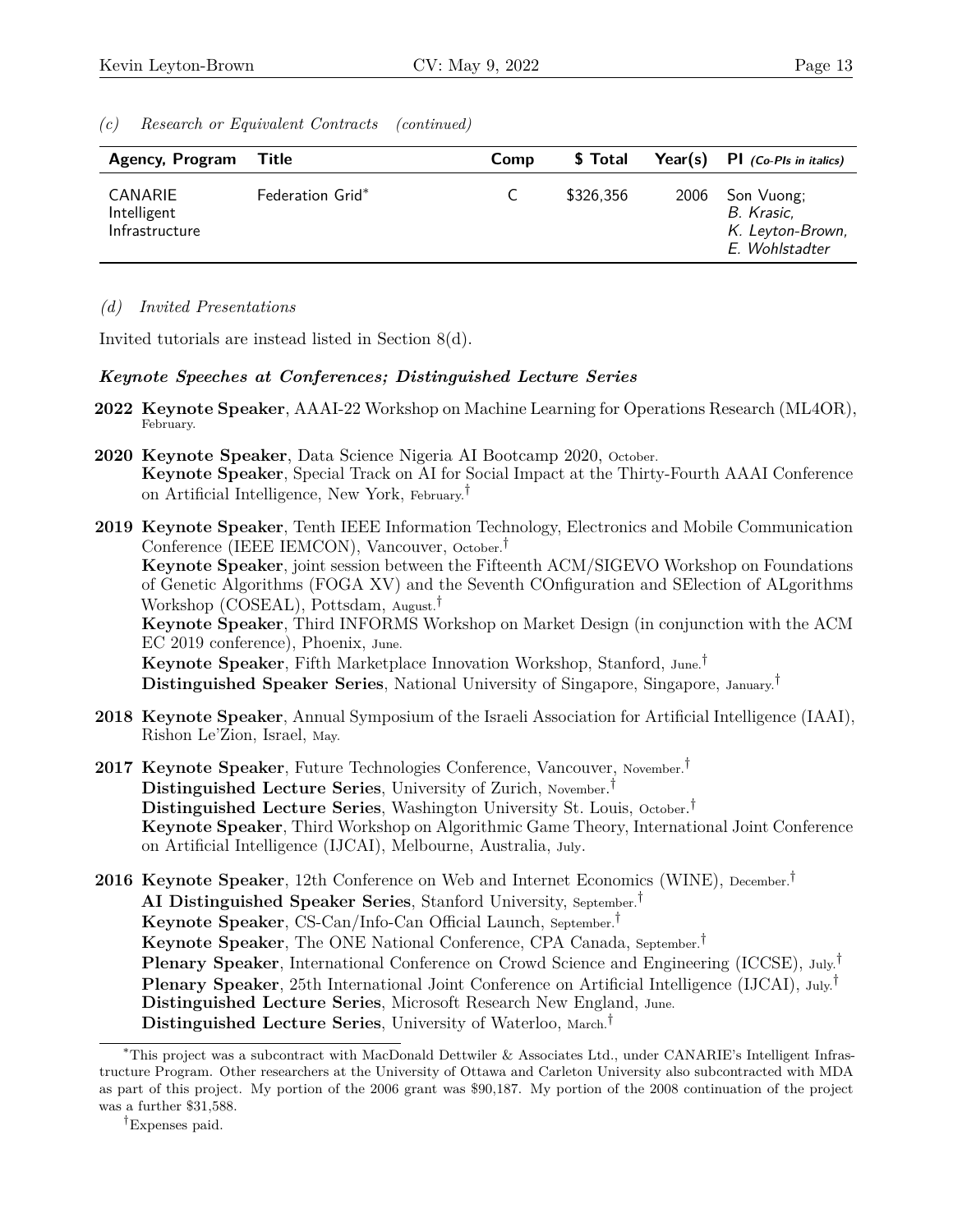**2015 Keynote Speaker**, Southern California Symposium on Network Economics and Game Theory. Jointly organized by USC, Caltech, and UCLA; October.[∗](#page-13-0)

**Plenary Speaker**, 26th International Conference on Game Theory in Stony Brook, NY. July. This conference had six parallel tracks for contributed talks and one track for invited plenary speakers.∗

**2014 Keynote Speaker**, 13th Pacific Rim International Conference on Artificial Intelligence (PRICAI), Gold Coast, Australia. December.∗

**Keynote Speaker**, 15th ACM Conference on Economics and Computation, Stanford, CA. June.∗

- **2012 Keynote Speaker**, 2nd Symposium on Game Theory and Human Behavior, University of Southern California, Los Angeles.∗
- **2008 Keynote Speaker**, 3rd MultiAgent Resource Allocation (MARA) Symposium, Amsterdam.∗
- **2006 Keynote Speaker**, 16th Annual Canadian Conference on Intelligent Systems (IS2006), Victoria.∗

#### *Panel Participant*

- **2022 Panel Moderator**, [ACM 75th Anniversary Celebration,](https://www.acm.org/75-celebration-event) June. A panel titled *Incentives and Markets*. The panelists were Susan Athey (Stanford University), Vincent Conitzer (Duke University and University of Oxford), Nicole Immorlica (Microsoft Research), Sendhil Mullainathan (Chicago Booth), Hal Varian (Google).
- **2021 Panel Moderator**, [NeurIPS Workshop on Learning in Presence of Strategic Behavior,](https://nips.cc/virtual/2021/workshop/21844) December. The panelists were Susan Athey (Stanford) and Michael Jordan (Berkeley).

**Panelist**, [NeurIPS Workshop on Machine Learning for Combinatorial Optimization \(ML4CO\),](https://www.ecole.ai/2021/ml4co-competition/) December.Moderated by Andrea Lodi (Polytechnique Montreal). The other panelists were Timo Berthold (Zuse Institute Berlin), Frank Hutter (Freiburg), Vinod Nair (Yahoo Labs Bangalore).

**Panel Moderator**, UBC CAIDA Open House, Vancouver, May. A panel titled *Beyond the Ivory Tower: Deeping Our External Connections*. With Jeff Clune, Cristina Conati, Karon MacLean, Robert Rohling.

**Panel Member**, [Symposium on Artificial Intelligence for Social Good,](https://sites.google.com/view/aiandsocialgood/aisoc21) Carnegie Mellon University, April. With Rayid Ghani (CMU), Emma Pierson (Cornell), Milind Tambe (Harvard), Phebe Vayanos (USC). The panel's topic was *Doing Research in AI for Social Good*.

**2020 Panel Member**, Academy of Management Annual Meeting, Virtual Conference, 2020. With Thomas Donaldson (UPenn), Vern Glaser (Alberta), Kirsten Martin (Notre Dame), Maximilian Schormair (Moderator; Trinity College Dublin). The panel's topic was *[Debating Corporate Responsibility in the Era of Digitization and Digitalization](https://doi.org/10.5465/AMBPP.2020.21319symposium)*.

**Debate Moderator**, AAAI Conference on Artificial Intelligence (AAAI), New York, USA. An Oxford-style debate of the proposition *Academic AI researchers should focus their attention on research problems that are not of immediate interest to industry.* With Carla Gomes (Cornell), Subbarao Kambhampati (Arizona State), Eric Horvitz (MSR), Tuomas Sandholm (CMU).

**Panel Moderator**, UBC Robson Square, Vancouver. A panel on *Artificial Intelligence: The Next Decade*. With Suzanne Gildert (Sanctuary AI), Gary Marcus (robust.ai), Greg Mori (Borealis AI; SFU), Frank Wood (UBC).

- **2019 Debate Moderator**, AAAI Conference on Artificial Intelligence (AAAI), Honolulu, USA. An Oxford-style debate of the proposition *[The AI community today should continue to focus mostly on ML methods.](https://aaai.org/Conferences/AAAI-19/oxford-style-debate-the-future-of-ai/)* With Oren Etzioni (Allen Institute for AI), Michael Littman (Brown), Jennifer Neville (Purdue), Peter Stone (UT Austin).
- **2018 Panel Moderator**, Microsoft Research New England 10th Anniversary Symposium, Cambridge. With panelists Anima Anandkumar (Caltech), Victor Chernozhukov (MIT), Nicolo Fusi (MSR), Lester Mackey (Stanford). The panel discussed the topic *Frontiers of Machine Learning.*

**Panel Member**, Mentoring Workshop at ACM Conference on Economics and Computation, Cornell. With Ruta Mehta (chair; UIUC), Itai Ashlagi (Stanford), Michal Feldman (Tel Aviv), Jon Kleinberg (Cornell). The panel discussed the topic *Hot Topics in Algorithmic Game Theory.*

**Panel Member**, Liu Institute for Global Issues, UBC. With Taylor Owen (chair), Alan Mackworth, Muhammed Abdul Mageed, Chris Mole. The panel discussed the topic *Governing AI*; all members were from UBC.

**Debate Moderator**, AAAI Conference on Artificial Intelligence (AAAI), New Orleans, USA. An Oxford-style debate of the proposition *[Advances in Machine Learning have displaced the need for logic in AI](https://www.youtube.com/watch?v=0zS2tXmrthI)*. For: Tom Dietterich (Oregon State), Bart Selman (Cornell); Against: Gary Marcus (NYU), Francesca Rossi (IBM).

<span id="page-13-0"></span><sup>∗</sup>Expenses paid.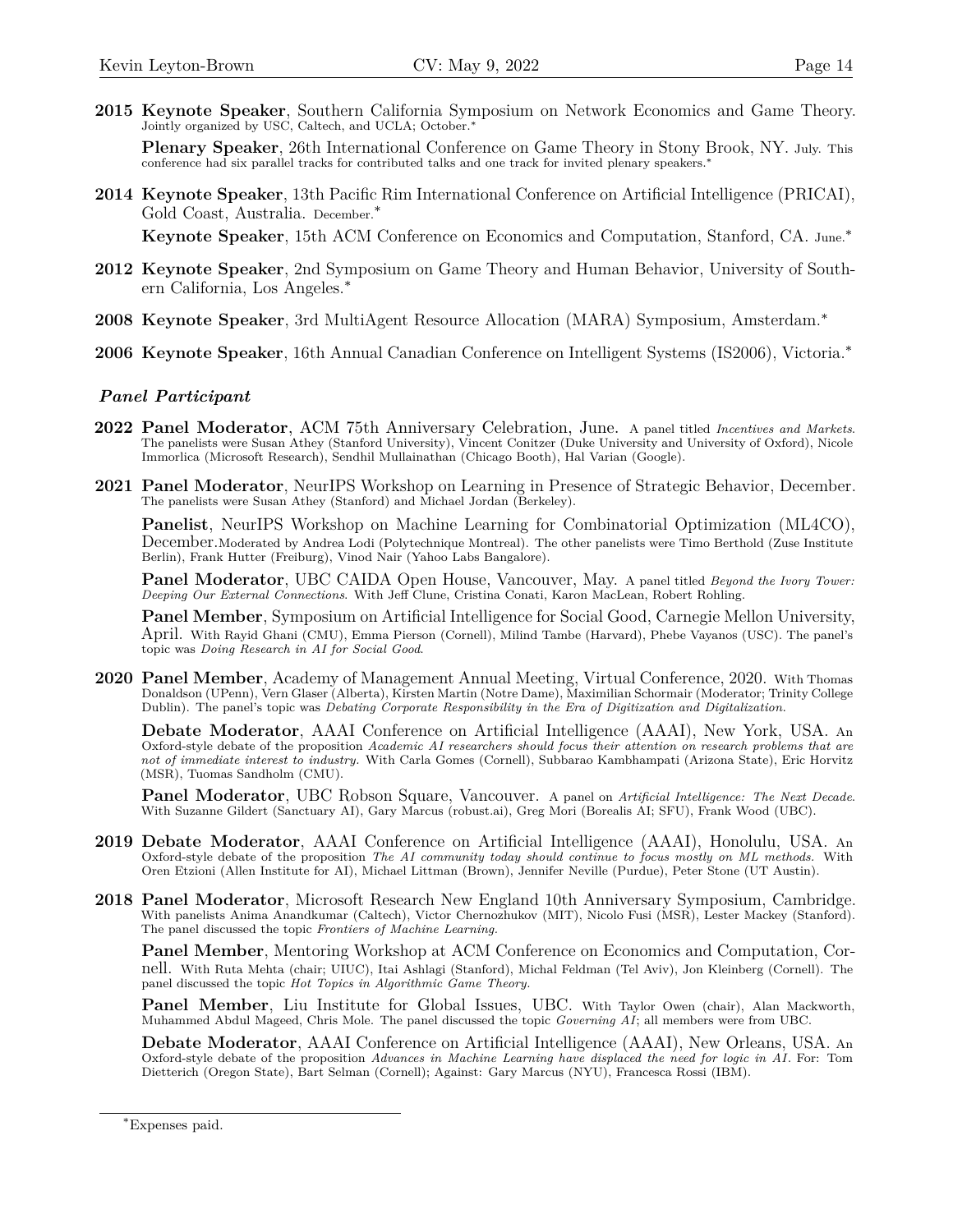**2017 Panel Member**, International Joint Conference on Artificial Intelligence (IJCAI), Melbourne, Australia. With Maria Gini (chair; Minnesota), Noa Agmon (Bar-Ilan), Sven König (USC), Fausto Giunchiglia (Trento). The panel made predictions about future directions of AI in 2027.

**Panel Member**, AI Lounge at International Joint Conference on Artificial Intelligence (IJCAI), Melbourne, Australia. With Stefan Hajkowicz (CSIRO) and Toby Walsh (NICTA). The topic was *The End of Work?*

**Panel Member**, Workshop on Mechanism Design for Social Good at ACM Conference on Economics and Computation (ACM EC'17), Cambridge MA. With Ashish Goel (Stanford), Carla Gomes (Cornell), Parag Pathak (MIT), Glen Weyl (MSR).

**Panel Organizer and Co-Moderator**, ACM Conference on Economics and Computation (ACM EC'17), Cambridge MA. With Ruta Mehta (UIUC), Matt Weinberg (Princeton). The panel focused on career advice for graduate students, and included about a dozen participants.

**Panel Moderator**, AAAI Conference on Artificial Intelligence, San Francisco. With Michael Bowling (Alberta) and Tuomas Sandholm (CMU). The panel focused on recent breakthroughs in computer poker.

- **2015 Panel Member**, Simons Institute Workshop on Complexity and Simplicity in Economics, Berkeley. With Costis Daskalakis (MIT), Noam Nisan (Hebrew University), Christos Papadimitriou (Berkeley), Ilya Segal (Stanford), Eva Tardos (Cornell). The panel focused on future directions for Algorithmic Game Theory; my own focus was "AGT and Practice."
- **2014 Panel Member**, Spotlight Session at the Special Library Association (SLA) Annual Conference & INFO-EXPO, Vancouver Convention Center. With Michael Stephens (San Jose State) and Rosie Redfield (UBC). Session title: "It's a Brave MOOC World: Challenges and Opportunities for Librarians."
- **2013 Panel Member**, University-Based Institutes for Advanced Study (UBIAS) Biannual Conference, University of British Columbia. With Don Krug (UBC), Petra Dierkes-Thrun (Stanford), John Steeves (UBC); panel title: "What do you mean I have to pay for this MOOC? Disruptive Innovation and Flexible Learning in Higher Education."
- **2011 Panel Member**, Workshop on Innovations in Algorithmic Game Theory, Hebrew University, Israel. With Sergiu Hart (Hebrew University), Silvio Micali (MIT), Eva Tardos (Cornell), Vijay Vazirani (Georgia Tech); panel title: "Future Directions in Algorithmic Game Theory."
- **2008 Panel Moderator**, 21st Canadian Artificial Intelligence Conference (AI-08). This involved selecting, inviting and coordinating panelists, writing questions, and moderating a panel discussion.

### *Other Invited Talks*

- 2022 UC Berkeley, Simons Institute "Learning and Games Seminar", April.<sup>\*</sup> MacKay CEO Forums, Artificial Intelligence Focus Day, Vancouver, April.
- **2021** UC Berkeley, Simons Institute "Theoretical Foundations of SAT/SMT Solving Workshop", April.
- **2020** Simon Fraser University, Trustworthy Data Science and AI Webinar Series, October.<sup>\*</sup> Schwartz Reisman Institute for Technology and Society, University of Toronto, September.∗ The Project Management Institute, Canadian West Coast Chapter, July.<sup>∗</sup> University of Alberta, AI Seminar Series, June. University of British Columbia, Green College "Special Lecture", January.∗
- **2019** Vancouver Planetarium, Cosmic Nights AI: The Changing Face of Technology, August. Toyota Technological Institute at Chicago, Workshop on Automated Algorithm Design, July. Workshop on Algorithms, Learning, and Economics (WALE), Rhodes, Greece, July. Canadian Discrete and Algorithmic Mathematics (CANADAM) Conference, Invited session on Algorithmic Game Theory, May. Carnegie Mellon University, ISR Colloquium, April.∗ Carnegie Mellon University, Artificial Intelligence Methods for Social Good, April.∗
- **2018** Cornell Tech, Computer Science Colloquium, December.∗ University of British Columbia, CAIDA Technical Seminar, October. Schloss Dagstuhl, Seminar 18401 on Automating Data Science, Germany, October.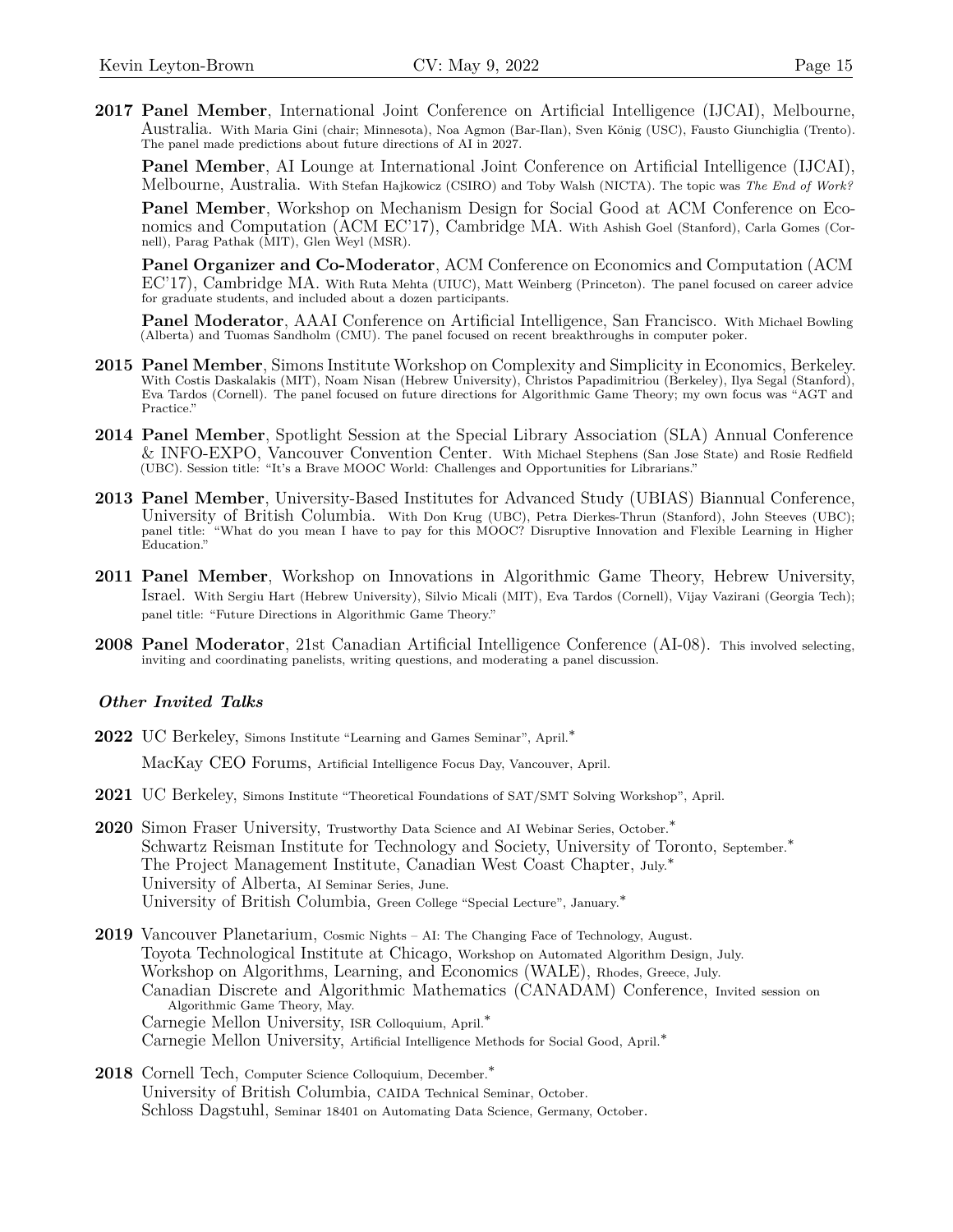Harvard University, Seminar on AI for Social Good, June.<sup>\*</sup> Weizmann Institute, Theory Seminar, May. Tel Aviv University, Machine Learning Seminar, May. Huawei, 10th Strategy and Technology Workshop, Shenzhen China, May.∗ Hebrew University of Jerusalem, Computation and Economics Seminary, May. Tel Aviv University, Algorithms Seminar, April. Technion Israel Institute of Technology, Industrial Engineering and Management Faculty Seminar, April.<sup>∗</sup> Simon Fraser University, Vancouver AI Workshop, March. Harvard Business School, "Making Markets", February.∗ New York University, CS Department Colloquium, January. Microsoft Research New York City, Thursday Seminar, January.<sup>\*</sup> Uber, Marketplace Optimization Data Science (MODS) Symposium, January.∗ **2017** UC Berkeley, Simons Institute "Algorithms and Uncertainty Reunion Workshop", December.<sup>\*</sup> Mechanism Design for Social Good Research Group, "Special Talk", November. This is a multi-institution, interdisciplinary group that meets by video conference; see <http://www.md4sg.com/researchgroup>. Oxford University, Machine Learning Seminar, November∗ . DeepMind London, Tech Talk, November.∗ Computational Sustainability Virtual Seminar Series, Hosted by Cornell University, October. Yale University, Department of Economics, September.∗ Greek Economic and Algorithmic Theory Week, Ikaria, Greece, July. Microsoft Research New York, Thursday Seminar, June.<sup>∗</sup> Leiden University, Netherlands, Artificial Intelligence Seminar, March. Makerere University, Uganda, Artificial Intelligence and Data Science Seminar, March. **2016** UC Berkeley, Simons Institute Workshop on Learning, Algorithm Design and Beyond Worst-Case Analysis, November.<sup>∗</sup> Cornell University, Computer Science Colloquium, November.∗ Schloss Dagstuhl, Seminar 16412 on Automated Algorithm Selection and Configuration, Germany, October. National Press Club, Washington DC; Technology Policy Institute event on *Artificial Intelligence: The Economic and Policy Implications*; September.∗ University of British Columbia, Department of Economics, Summer Theory Conference, August. Stony Brook University, Center for Game Theory, Workshop on Complex Auctions and Practice, July.∗ California Institute of Technology, Linde Institute/Social Information Sciences Laboratory seminar series, April.∗ Boston University, Questrom School of Business Seminar Series, March. Harvard University, EconCS Seminar, March. Information Theory and Applications Workshop, UC San Diego, Algorithmic Game Theory session, February. **2015** UC Berkeley, Simons Institute Fine Grained Complexity & Algorithm Design Seminar, December.∗ Uber, Data science seminar, San Francisco, CA, December. Cottrell Salon, Stanford, CA, December. Google DeepMind, London UK, November.∗ UC Berkeley, Simons Institute Workshop on Algorithmic Game Theory and Practice, November.∗ UC Berkeley, Simons Institute EconCS Survey Seminar, October.∗ ACM EC Workshop on Algorithmic Game Theory and Data Science, Portland, June. Carnegie Mellon University, Artificial Intelligence Seminar, April.∗ AAAI Workshop on Algorithm Configuration, Austin, January. **2014** National Information and Communications Technology Australia (NICTA) Optimization Research Group, in Sydney, and with video links to (I think) Monash, Griffith and Queensland; December. INFORMS Annual Meeting, Invited Session on Incentive Auctions, San Francisco, November. INFORMS Annual Meeting, Invited Session on Meta-Algorithms, San Francisco, November. Greek Economic and Algorithmic Theory Week, Paros, July. Booth School of Business, University of Chicago, Midway Workshop on Market Design, July.<sup>∗</sup>

Special Library Association (SLA) Annual Conference & INFO-EXPO, Vancouver, June. Bellairs Research Institute, Barbados, Workshop on Algorithmic Game Theory, April.

<span id="page-15-0"></span><sup>∗</sup>Expenses paid.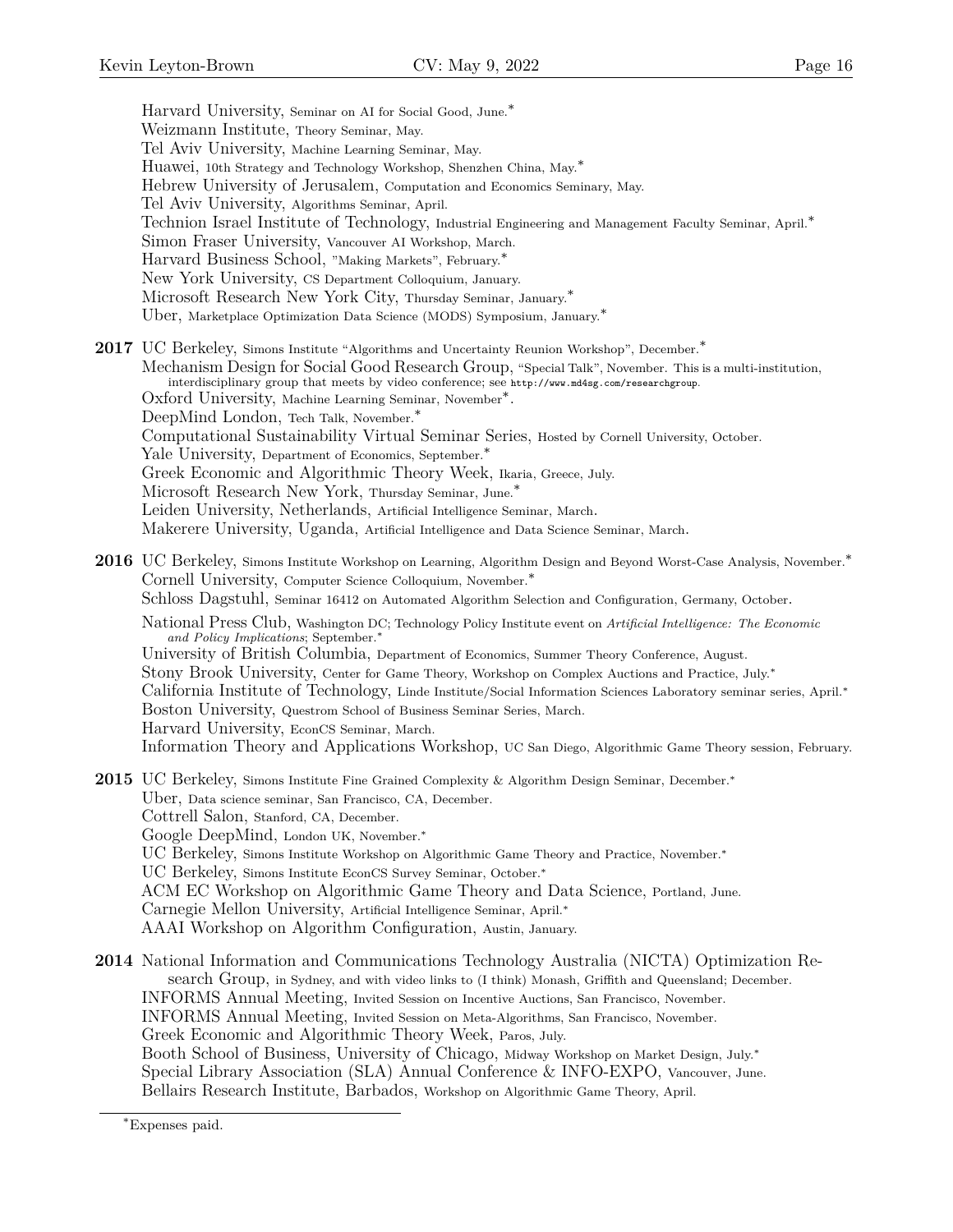AAAI Spring Symposium on Applied Computational Game Theory, Stanford University, March. Federal Communications Commission, Washington DC, FCC LEARN Program, February.[∗](#page-16-0)

- **2013** University-Based Institutes for Advanced Study (UBIAS) Conference, UBC, September. Cornell University, Artificial Intelligence Seminar, September.∗ Schloss Dagstuhl, Seminar 13161 on Interface of Computation, Game Theory, and Economics, Germany, April. Stanford Institute for Economic Policy Research, Conference on the design of the U.S. Incentive Auction for reallocating spectrum between wireless telecommunications and television broadcasting, February.∗ Tel Aviv University, Workshop on Modeling Intractability, February.<sup>\*</sup> Nanyang Technological University, Singapore Workshop on Algorithmic Game Theory, January.∗
- **2012** University of British Columbia, Sauder School of Business, Operations and Logistics Seminar, September. Sandia National Laboratories, Computing and Information Science Symposium, August.<sup>∗</sup> Santa Fe Institute, Theme Week on Combining Information Theory and Game Theory, August. ∗ Samos Summer School on Algorithmic Game Theory, Samos, Greece, July.<sup>\*</sup> Carnegie Mellon University, Intelligence Seminar, April.∗ Bellairs Research Institute, Barbados, Workshop on Algorithmic Game Theory, April. University of Washington, Theory Seminar, February.
- **2011** Northwestern University, Theory Seminar, November.∗ Duke University, CS–Econ Seminar, November.∗ University of Waterloo, Computational Math Colloquium, November.∗ University of Toronto, Artificial Intelligence Seminar, November. York University, Calumet College, October.∗ Peter Wall Institute for Advanced Studies, UBC, Early Career Scholars Retreat, September.<sup>∗</sup> Workshop on Beyond Worst-Case Analysis, Stanford University, California, September. Google Adwords Seminar, Google, Mountain View, August. Greek Economic and Algorithmic Theory Week, Paros, July. Workshop on Innovations in Algorithmic Game Theory, Hebrew University, Israel, June.∗ Bar Ilan University, Computer Science Department Seminar, Israel, May.∗ Hebrew University, Institute for Advanced Studies, Algorithmic Game Theory Seminar, Israel, April.∗ Ben Gurion University, Artificial Intelligence Seminar, Israel, April. Hebrew University, Center for the Study of Rationality, Sunday Seminar, Israel, March.∗ Hebrew University, Computer Science Department, Computer Science Colloquium, Israel, March.∗
- **2010** Makerere University, Machine Learning Seminar, Uganda, October.<sup>∗</sup> Aarhus University, Inauguration of the Center for Foundations of Electronic Markets, Denmark, October.∗ Santa Fe Institute, Workshop on Decentralized Control in Systems of Strategic Actors, New Mexico, August. UBC Department of Economics, Summer Workshop in Economic Theory, August. SIAM Conference on Discrete Math, Mini-Symposium on Algorithmic Game Theory, Austin, June. Schloss Dagstuhl, Seminar 10171 on Equilibrium Computation, Germany, April. University of Bologna Residential Center, Bertinoro Workshop on Frontiers in Mechanism Design, Italy, March.
- **2009** Banff International Research Station, Workshop on Search in Constraint Programming, November.∗ Simon Fraser University, CS Seminar, November. INFORMS Annual Meeting, Invited Session on Rich Preference Models in Advertising Auctions, San Diego, October. Nanyang Technological University, Singapore, First Singapore Workshop on Algorithmic Game Theory, August.∗ University of Pennsylvania, Machine Learning Lunch ("MLunch"), May. Carnegie Mellon University, Intelligence Seminar, February.<sup>\*</sup>
- **2008** INFORMS Annual Meeting, Invited Session on Auctions and Mechanism Design, Washington D.C., October. INFORMS Annual Meeting, Sponsored Session on Networks, Game Theory, and Computation, Washington D.C., October. York University, Calumet College Speakers Series, January.<sup>\*</sup>
- **2007** Schloss Dagstuhl, Seminar 07271 on Computational Social Systems and the Internet, Germany, July. Stanford University, Multiagent Seminar, May.

<span id="page-16-0"></span><sup>∗</sup>Expenses paid.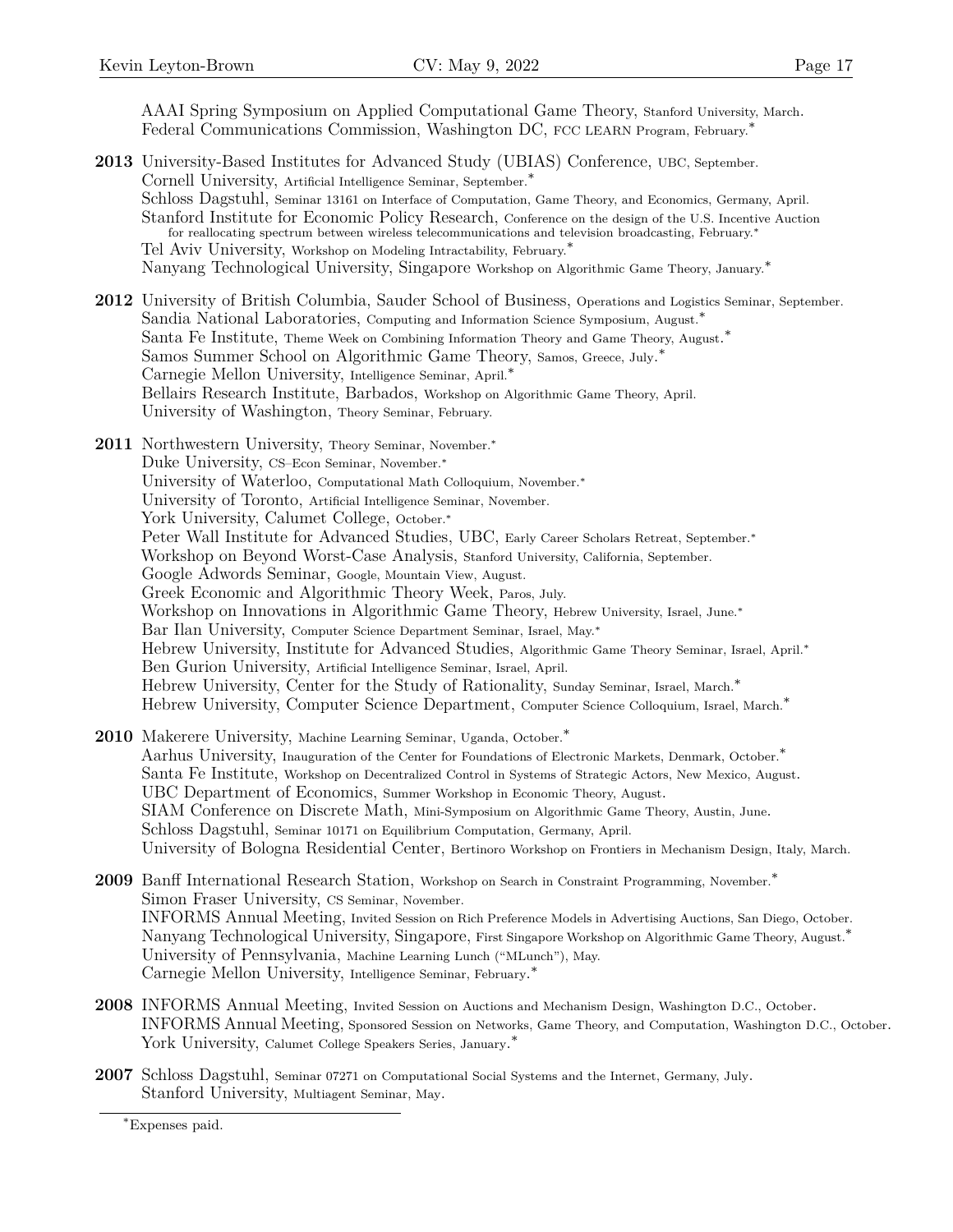Simon Fraser University, Computer Science Theory Seminar, April. University of Michigan, STIET (Socio-Technical Infrastructure for Electronic Transactions) Seminar, March.<sup>\*</sup>

- **2006** INFORMS Annual Meeting, Sponsored Session on Auctions and Computer Science, Pittsburgh, November. Xerox PARC, Research Seminar, Palo Alto, August. Science Foo Camp at Google, Mountain View, August. ∗ MacDonald, Dettwiler and Associates (MDA) Ltd., Research Seminar Series, May. University of Washington, Artificial Intelligence Seminar, April.<sup>\*</sup> University of Victoria, Economics Department Seminar, January.<sup>\*</sup>
- 2005 INFORMS Annual Meeting, Computing Society Sponsored Session on Constraint and Integer Programming, San Francisco, November. UBC Sauder School of Business, Operations & Logistics Seminar, November. Schloss Dagstuhl, Seminar 05011 on Computing and Markets, Germany, January.
- **2004** UBC Economics Department, Micro Theory Seminar, October. Eighth International Symposium on Artificial Intelligence and Mathematics, Special Session on Game Theory, Fort Lauderdale, January Eighth International Symposium on Artificial Intelligence and Mathematics, Special Session on Portfolio Design, Fort Lauderdale, January.
- 2002 DARPA TASK Workshop, Santa Fe, October.<sup>\*</sup> Schloss Dagstuhl, Seminar 02241 on Electronic Market Design, Germany, June. DARPA TASK Workshop, Chicago, June.<sup>\*</sup>
- **2001** DIMACS Workshop on Computational Issues in Game Theory and Mechanism Design, Rutgers University, November. Second FCC Combinatorial Bidding Conference, Wye River, Maryland, October.<sup>\*</sup> Infonomics Workshop, Maastricht, Netherlands, July. ∗
- **2000** Seventeenth International Symposium on Mathematical Programming, Atlanta, August.
- *(e) Other Presentations*
- *(f) Conference Participation*

I list conference organization and reviewing roles in Section 11(c), and keynote talks and panel participation in Section [9\(d\)](#page-12-2) alongside other invited talks.

# **10. SERVICE TO THE UNIVERSITY**

- *(a) Memberships on committees, including offices held and dates*
	- Chair, Computer Science AI Methods for Scientific Impact (AIM-SI) Hiring Committee, September 2021–.
	- **Computer Science Merit Review Committee**, May 2021.
	- **Computer Science Research and Faculty Affairs Committee**, September 2020–August 2021.
	- **Computer Science Ad Hoc Workload Committee**, September 2020–November 2020.
	- **Chair, Computer Science AI/ML Faculty Recruiting Committee**, September 2019–May 2020.
	- **Computer Science Space Committee**, July 2018–May 2019.
	- **UBC Advanced Research Computing Advisory Group**, October 2014–June 2017.

<span id="page-17-0"></span><sup>∗</sup>Expenses paid.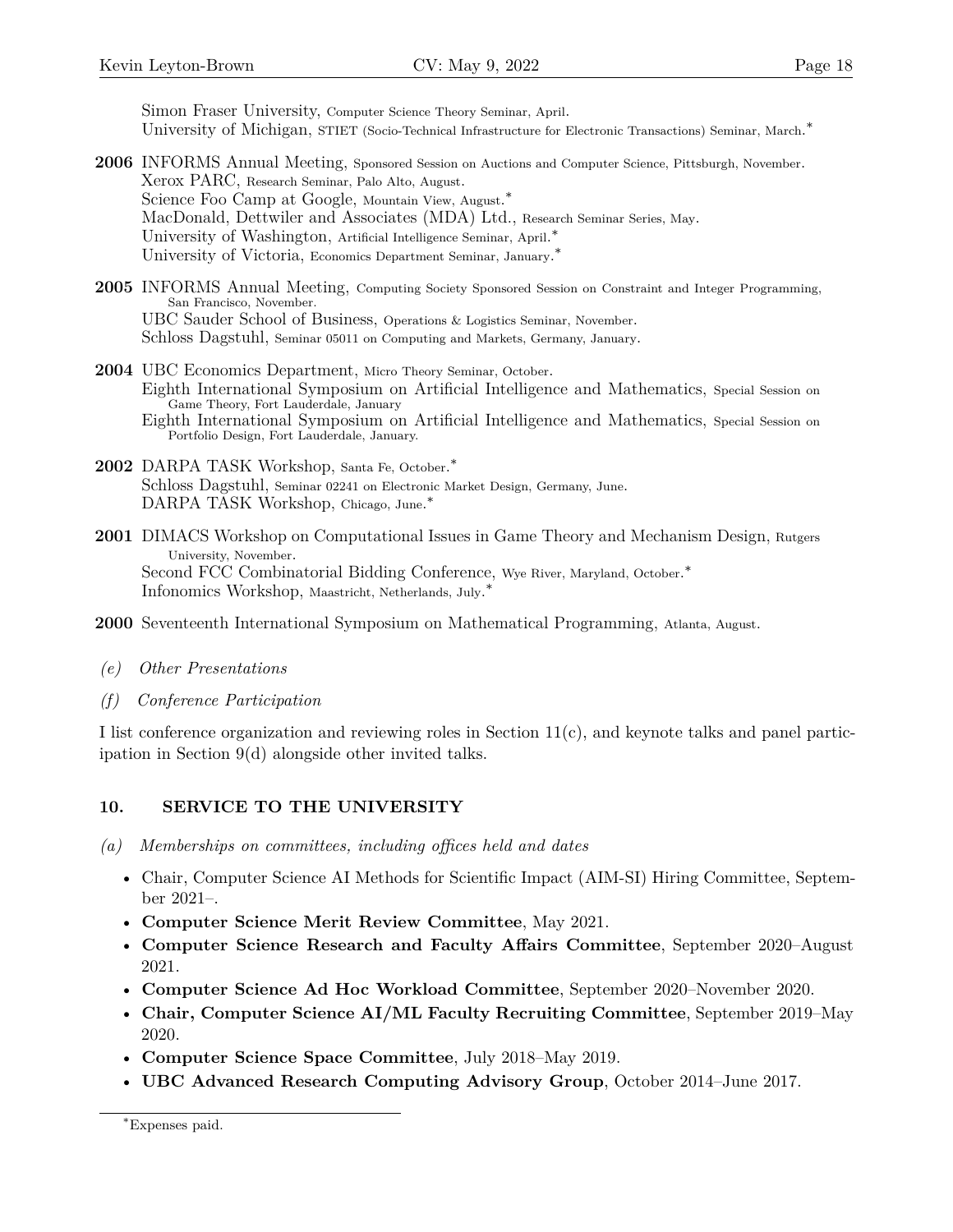- **UBC Selection Committee for Senior Advisor to the Provosts on Academic Freedom**, January–May 2016.
- **Green College Academic Committee**, January 2013–August 2015.
- **UBC Policy Development Committee for Learning Materials (Policy 81)**, July 2013– April 2015.
- **Chair, Computer Science Faculty Recruiting Committee, Algorithmic Game Theory Stream**, September 2014–April 2014.
- **Computer Science Faculty Affairs Committee**, September 2011–August 2014.
- **Computer Science Computing Committee**, September 2011–August 2014.
- **Chair, Computer Science Faculty Recruiting Committee**, November 2013–June 2014; Chair February–June 2014.
- **Computer Science Instructor Recruiting Committee**, January–May 2014.
- **Computer Science Faculty Recruiting Planning Committee**, September 2013–May 2014.
- **UBC Coursera Working Group**, October 2013–June 2014.
- **Computer Science Canada Excellence Research Chair Working Group**, 2012.
- **Green College Membership Committee**, January 2012–December 2012.
- **Green College Media and Communications Committee**, January 2010–December 2012.
- **Pacific Institute for Mathematical Sciences (PIMS) UBC steering committee**, April 2004–August 2012.
- **Computer Science Computing Committee**, February 2004–June 2010.
- **Computer Science Graduate Affairs Committee**, February 2004–June 2010.
- **Computer Science Ad Hoc Merit Review Committee**, 2008; 2009.
- **Computer Science Faculty Affairs Committee**, May 2005–November 2006.
- **Chair, Computer Science Computing Subcommittee on Disk Space**, 2006.
- **Computer Science Department Executive Committee**, untenured faculty representative, 2004 (elected position).
- **Computer Science Computing Subcommittee on Research Group Support**, 2004.
- **Computer Science Ad Hoc Committee on the Department becoming a School**, 2004.

### *(b) Other service, including dates*

- **Director, Research Cluster on Artificial Intelligence Methods for Scientific Impact (AIM-SI)**, since June 2021. The cluster's purpose is to foster growth in core AI methods and to translate this knowledge into interdisciplinary collaborations across the university. In 2022 and 2023 UBC Science has committed to hiring five new assistant professors across the Departments of Computer Science (2 faculty members), Statistics (2 faculty members) and Mathematics (1 faculty member); all will be AI methods experts with strong track records in interdisciplinary research. The cluster also draws on 14 existing UBC faculty members spanning Computer Science, Statistics, Math, and Earth, Ocean and Atmospheric Sciences. My role as Director has included proposing the research cluster to the Faculty of Science in 2020 (unsuccessful) and 2021 (successful); chairing the AIM-SI Steering Committee that oversees the cluster; chairing hiring committees for the CS hires; and managing the cluster's activities.
- **Director, ICICS Center for Artificial Intelligence Decision-making and Action (CAIDA)**, since October 2017. This Center includes 107 faculty members (and counting) spanning four faculties and 31 departments, schools, and institutes and one full-time staff member (Arynn Keane). To date we've received \$480k in funding from the Institute for Computing, Information and Cognitive Systems (ICICS), Faculty of Science, and Faculty of Applied Science, Microsoft Research, the Pacific Institute for the Mathematical Sciences (PIMS), the Computer Science Department, and the Electrical and Computer Engineering Department. I was co-director alongside Alan Mackworth until July 1, 2018.
- **Organizer and chair, Laboratory for Computational Intelligence (LCI) Forum**, September 2004–July 2010.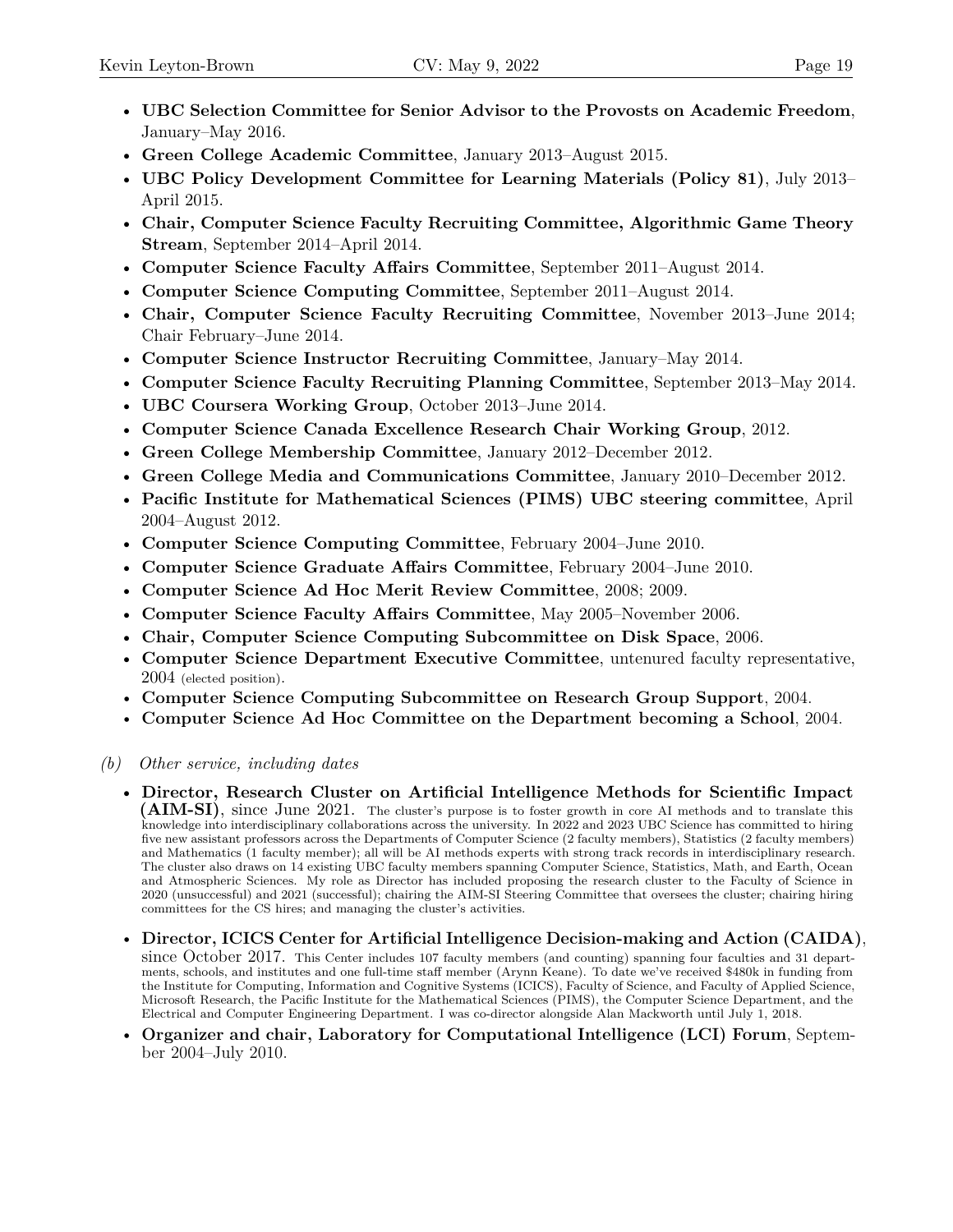# **11. SERVICE TO THE COMMUNITY**

- *(a) Memberships on scholarly societies, including offices held and dates*
	- **Association for the Advancement of Artificial Intelligence (AAAI)**, member, 2000–.
	- **Association for Computing Machinery (ACM), Special Interest Group on Electronic Commerce (SIGecom)**, member, 2000–.
	- **Canadian Artificial Intelligence Association (CAIAC), member, 2017–.**
	- **Game Theory Society**, member, 2000–.
	- **Institute for Operations Research and the Management Sciences (INFORMS)**, member, 2005–.
- *(b) Memberships on other societies, including offices held and dates*
- *(c) Memberships on scholarly committees, including offices held and dates*

#### *Conference Organization: Multi-Year Commitments*

- **Conference Committee**, Association for the Advancement of Artificial Intelligence (AAAI),  $2021-$ . The conference committee makes decisions that impact the AAAI conference series beyond a single year and offers advice to the conference leadership; it is mainly composed of the chairs of past AAAI conferences.
- **Board of Directors**, International Foundation for Autonomous Agents and Multiagent Systems (IFAAMAS), elected position, 2014–2020. The IFAAMAS Board of Directors consists of 27 members, each elected to a six-year term. IFAAMAS is a non-profit organization whose purpose is to promote science and technology in the areas of artificial intelligence, autonomous agents and multiagent systems.
- **Chair**, ACM Special Interest Group on Economics and Computation (ACM SIGecom), elected position, 2015–2019.
- **Steering Committee**, International Conference on Web and Internet Economics (WINE), 2017– 2019. The WINE Steering Committee consists of nine members; it appoints conference leadership, determines the locations of upcoming conferences, and considers policy changes that impact the conference beyond the scope of a single year.
- **Publications Committee**, International Foundation for Autonomous Agents and Multiagent Systems (IFAAMAS), 2014–2017.
- **Publications Committee**, ACM Special Interest Group on Electronic Commerce (ACM SIGecom), 2014–2015.

### *Conference Organization: Single-Year Commitments*

**2022 Track Chair**, 23rd ACM Conference on Economics and Computation (ACM-EC'22). This role is similar to that of a Program Chair of a small conference. EC consists of four technical tracks. Each is overseen by a Track Chair who oversees all papers in the track and ultimately makes accept/reject recommendations based on input from reviewers and Area Chairs. I was chair of the Artificial Intelligence track and oversaw 57 papers.

**Area Chair**, 36th AAAI Conference on Artificial Intelligence (AAAI). I nominated SPC members and oversaw the review process for 15 papers, leading a discussion and recommending final decisions to the program chairs.

**2021 Program Co-Chair**, 35th AAAI Conference on Artificial Intelligence (AAAI). This is the most enormous service role I have ever taken. My Program Co-Chair (Mausam, at IIT Delhi) and I began by recruiting two Associate Program Chairs, three Workflow Chairs, about two dozen chairs of specific programs (special tracks, focus areas, tutorials, workshops, doctoral consortium, etc), 245 Area Chairs, 604 Senior Program Committee members, and 9,101 Program Committee Members. The conference received 9,034 submissions, of which over 7,911 were reviewed; 1,692 papers were accepted, yielding an overall acceptance rate of 21%. Mausam and I had ultimate responsibility for: final accept/reject decisions for all of these papers; adjudicating individual cases involving academic honesty, dual submission, double blind reviewing violations, etc; determining how the conference would run virtually in response to the COVID-19 pandemic; launching a new two-phase reviewing process and a "fast track" reviewing process for high-scoring papers rejected from the NeurIPS and EMNLP conferences; defining a new Associate Program Chair role; selecting and inviting 18 invited plenary speakers; launching a "New Faculty Highlights" program; defining and running special tracks (AI for Social Impact) and focus areas (AI responses to the Covid Pandemic; Neuro-Symbolic AI; AI for Conference Organization and Delivery); adjudicating awards; and scheduling talks. Many, many other people were involved in these activities, notably including the Associate Program Chairs, Yan Liu (USC) and Gabriel Röger (University of Basel), and the General Chair, Qiang Yang (HKUST).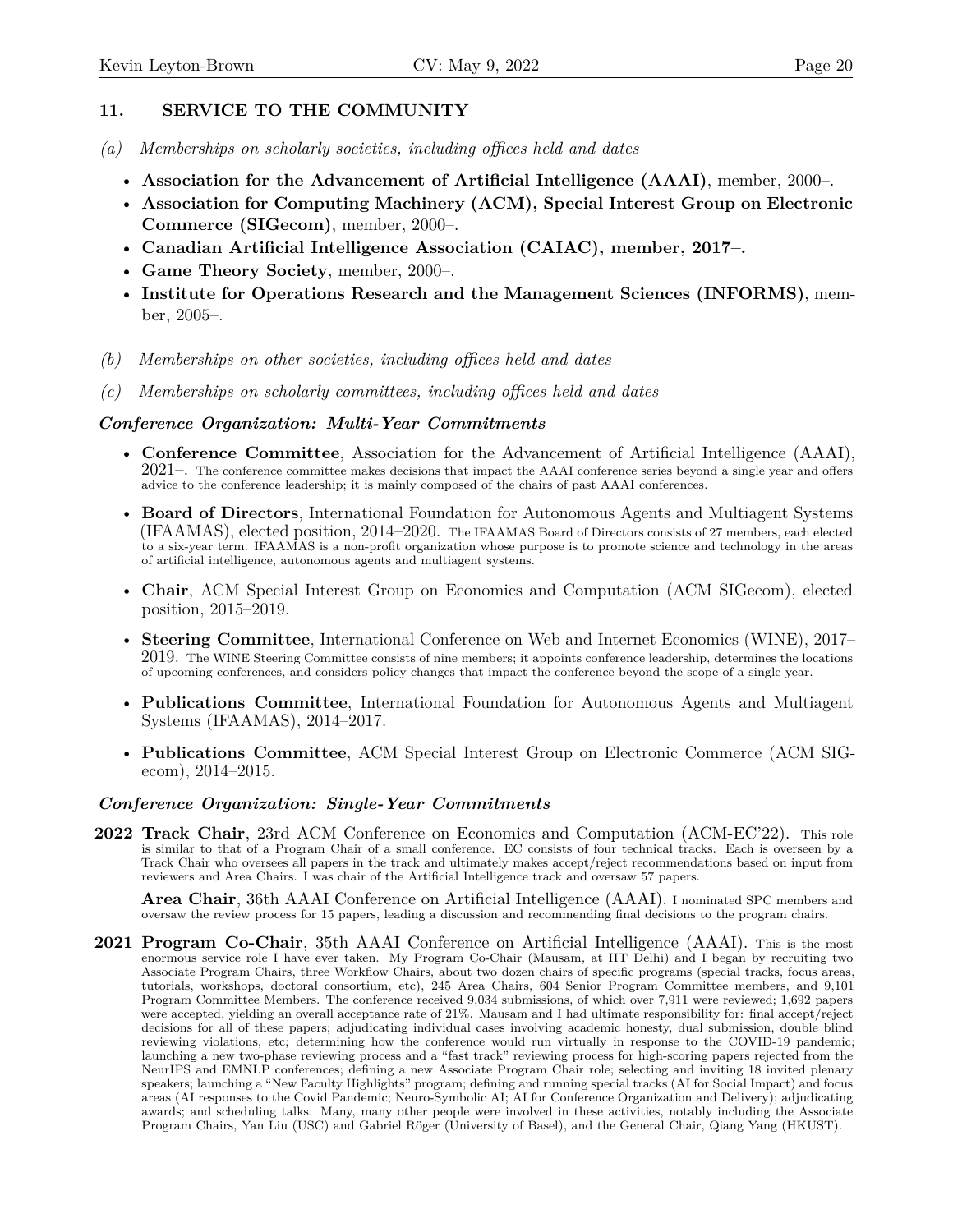- **2020 Area Chair**, 34th AAAI Conference on Artificial Intelligence (AAAI). I nominated SPC members and oversaw the review process for assigned papers, leading a discussion and recommending final decisions to the program chairs.
- **2019 Area Chair**, 29th International Joint Conference on Artificial Intelligence (IJCAI). I nominated SPC members and oversaw the review process for 59 papers, leading a discussion and recommending final decisions to the program chairs.

**Co-Chair**, Emerging Topics Track on AI for Social Impact at the 33rd AAAI Conference on Artificial Intelligence (AAAI). With Milind Tambe, I proposed and organized the track, assembled an SPC and PC, and oversaw the adjudication of  $273$  submissions.

**2018 Workshop Chair**, 28th International Joint Conference on Artificial Intelligence (IJCAI). I organized the workshop program at IJCAI 2018, in conjunction with co-located conferences ICML and AAMAS. In the end, we accepted and scheduled 66 workshops from 109 submissions, each of which ran over between half a day and three days.

**Area Chair**, 32nd Conference on Artificial Intelligence (AAAI). I nominated SPC members and oversaw the review process for 43 papers, leading a discussion and recommending final decisions to the program chairs.

- **2017 Tutorial Co-Chair**, 27th International Joint Conference on Artificial Intelligence (IJCAI). With Andreas Krause, I was responsible for soliciting, reviewing and selecting 22 tutorials to run over three days.
- **2016 Area Chair**, 26th International Joint Conference on Artificial Intelligence (IJCAI). I was responsible for the area of multi-agent systems. I nominated a dozen SPC members and oversaw the review process of 39 papers, leading a discussion and recommending final decisions to the program chair.
- **2015 Advisory and Executive Committees**, 24th International Joint Conference on Artificial Intelligence (IJCAI). The Executive Committee decides on the location, Program Chair, and Conference Chair of future IJCAIs; the Advisory Committee is used as a "sounding board" by the Conference Committee on a variety of key issues relating to IJCAI-15.
- **2014 Tutorial Co-Chair**, 28th Conference on Artificial Intelligence (AAAI). With Emma Brunskill, I am responsible for soliciting, reviewing and selecting about a dozen tutorials to run over two days.
- **2013 Area Chair**, 23rd International Joint Conference on Artificial Intelligence (IJCAI). I was responsible for the area of multi-disciplinary approaches in AI. I oversaw about 12 SPC members and made accept/reject recommendations for about 50 papers.

**Tutorial Co-Chair**, 27th Conference on Artificial Intelligence (AAAI). With Carmel Domshlak, I was responsible for soliciting, reviewing and selecting about a dozen tutorials that ran over two days.

- **2012 Program Co-Chair**, 13th ACM Conference on Electronic Commerce (ACM-EC). With Panos Ipeirotis, I was responsible for the technical program at this top-tier conference, to which 219 technical papers were submitted.
- **2006 Tutorial Chair**, Seventh ACM Conference on Electronic Commerce (ACM-EC'06). This involved (rather actively) soliciting tutorial proposals and deciding which proposals to accept.

#### *Workshop and Competition Organization*

**2021 Advisory Committee Member**, Harvard CRCS Workshop on AI for Social Good. With Joseph Halpern (Cornell); Ece Kamar (Microsoft Research).

**Co-organizer**, Workshop on Theoretical Foundations of SAT/SMT Solving, held as part of the Satisfiability: Theory, Practice, and Beyond program at the Simons Institute for the Theory of Computing, University of California, Berkeley. With Antonina Kolokolova (Memorial University of Newfoundland), Moshe Vardi (Rice University), María Luisa Bonet Carbonell (Universitat Politecnica de Catalunya), Vijay Ganesh (University of Waterloo), Marijn Heule (Carnegie Mellon University).

**2020 Co-organizer**, Workshop on Global Challenges in Economics and Computation, at ACM EC 2020, Budapest, Hungary. With Eric Sodomka (Facebook), Dina Machuve (Nelson Mandela African Institution of Science and Technology), Olubayo Adekanmbi (MTN Nigeria), Katie P. Bernhard (UNDP Uganda), Katrina Ligett (Hebrew University).

**Co-organizer**, Second Workshop on Behavioral Economics and Computation, at ACM EC 2020, Budapest, Hungary. With Yiling Chen (Harvard CS); Dan Goldstein (MSR); Shengwu Li (Harvard Econ); Gali Noti (Hebrew University).

**2019 Steering Committee**, CIFAR AICan 2019. The annual meeting of the Pan-Canadian AI Strategy, Vancouver, December 9, 2019.

**Co-organizer**, Workshop on Behavioral Economics and Computation, at ACM EC 2019, Phoenix, USA. With Yiling Chen (Harvard CS); Dan Goldstein (MSR); Shengwu Li (Harvard Econ); Gali Noti (Hebrew University).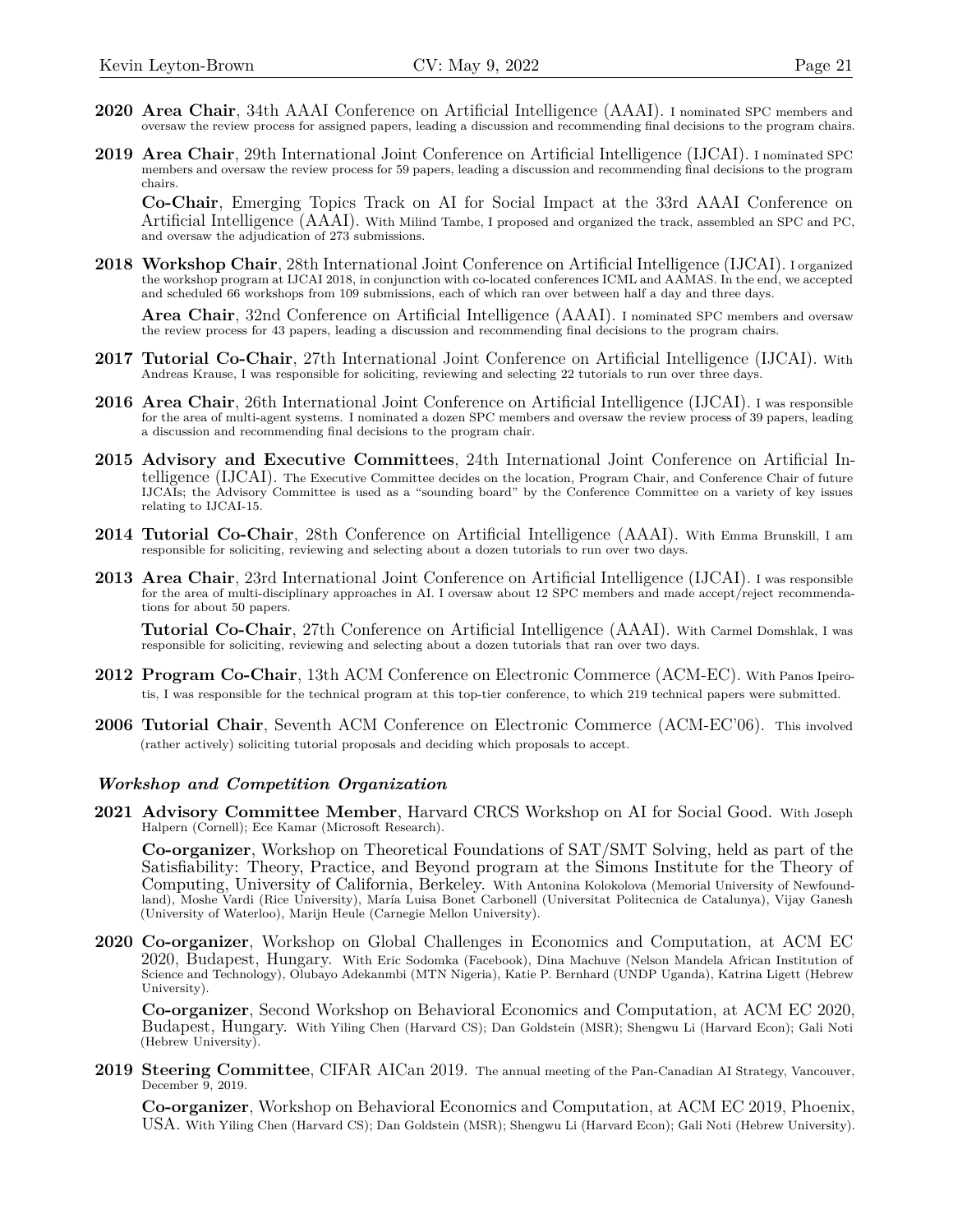**2016 Co-organizer**, Workshop on Algorithmic Game Theory and Data Science, at ACM EC 2016, Maastricht, Netherlands. With Richard Cole (NYU); Brad Larsen (Stanford); Balasubramanian Sivan (Google Research); Vasilis Syrgkanis (Microsoft Research).

**Co-organizer**, Learning, Algorithm Design and Beyond Worst-Case Analysis Workshop, held as part of the Algorithms and Uncertainty program at the Simons Institute for the Theory of Computing, University of California, Berkeley. With Avrim Blum (Carnegie Mellon University), Nir Ailon (Technion Israel Institute of Technology), Nina Balcan (Carnegie Mellon University), Ravi Kumar (Google), Tim Roughgarden (Stanford).

**Co-organizer**, Workshop on Complex Auctions and Practice at the Stony Brook Game Theory Center. With Paul Milgrom (Stanford). This three-day workshop involved several dozen participants.

- **2014 Co-organizer**, Configurable SAT Solver Challenge (CSSC). With Frank Hutter (Freiburg), Marius Lindauer (Freiburg), Sam Bayless (UBC), Holger Hoos (UBC).
- **2013 Co-organizer**, Configurable SAT Solver Challenge (CSSC). With Frank Hutter (Freiburg), Adrian Balint (Ulm), Sam Bayless (UBC), Holger Hoos (UBC). CSSC 2013 was a competitive event that assessed the peak performance of solvers for the Boolean satisfiability (SAT) problem that accept parameters. A broad range of SAT solvers expose such parameters to enable automated customization for different instance distributions. Indeed, such customization often yields large improvements over the solver defaults. This competition recognized that the value of a SAT solver therefore often comes from its customizability rather than just its performance in a default configuration.
- **2012 Organizing Committee Member**, AAAI 2012 Spring Symposium on Game Theory for Security, Sustainability and Health. With six others, I helped to organize this symposium.
- **2010 Co-organizer**, First Makerere Workshop on Social Systems and Computation, Kampala, Uganda. With John Quinn (Makerere), I organized a five-day workshop with 52 registrants. I also gave two 3-hour tutorials at the workshop, listed above under "Continuing Education Activities."

#### *Session Organization*

- **2011 Session Organizer and Chair**, INFORMS Annual Meeting, Charlotte. I organized and chaired a session titled *Algorithmic Game Theory.* I invited four speakers to this session.
- **2009 Session Organizer and Chair**, INFORMS Annual Meeting, San Diego. I organized and chaired a session titled *Rich Preference Models in Advertising Auctions.* I invited three speakers to this session.
- **2008 Session Organizer and Chair**, INFORMS Annual Meeting, Washington D.C. I organized and chaired a session titled *Extending Auction Theory: Computational Perspectives.* I invited three speakers to this session.
- **2007 Session Organizer and Chair**, INFORMS Annual Meeting, Seattle. I organized and chaired three sessions, titled *Valuation Uncertainty and Revenue Monotonicity*, *Auctions from a Computational Perspective* and *Complex Dynamic Mechanisms* in the *Auctions* Sponsored Session track. I invited a total of eleven speakers to these sessions.

#### *Senior Program Committees*

These positions typically involve recruiting program committee members, managing 25–100 reviews, moderating discussion, and recommending acceptance or rejection for each paper.

- **2017** AAAI (31st Conference on Artificial Intelligence).
- **2016** AAAI (30th Conference on Artificial Intelligence).
- **2015** IJCAI (24th International Joint Conference on Artificial Intelligence).
- **2014** EC (14th ACM Conference on Economics and Computation).
- **2013** UAI (29th Conference on Uncertainty in Artificial Intelligence).
- **2012** UAI (28th Conference on Uncertainty in Artificial Intelligence). AAMAS (10th International Conference on Autonomous Agents and Multiagent Systems).
- **2011** IJCAI (22nd International Joint Conference on Artificial Intelligence). ACM-EC (12th ACM Conference on Electronic Commerce).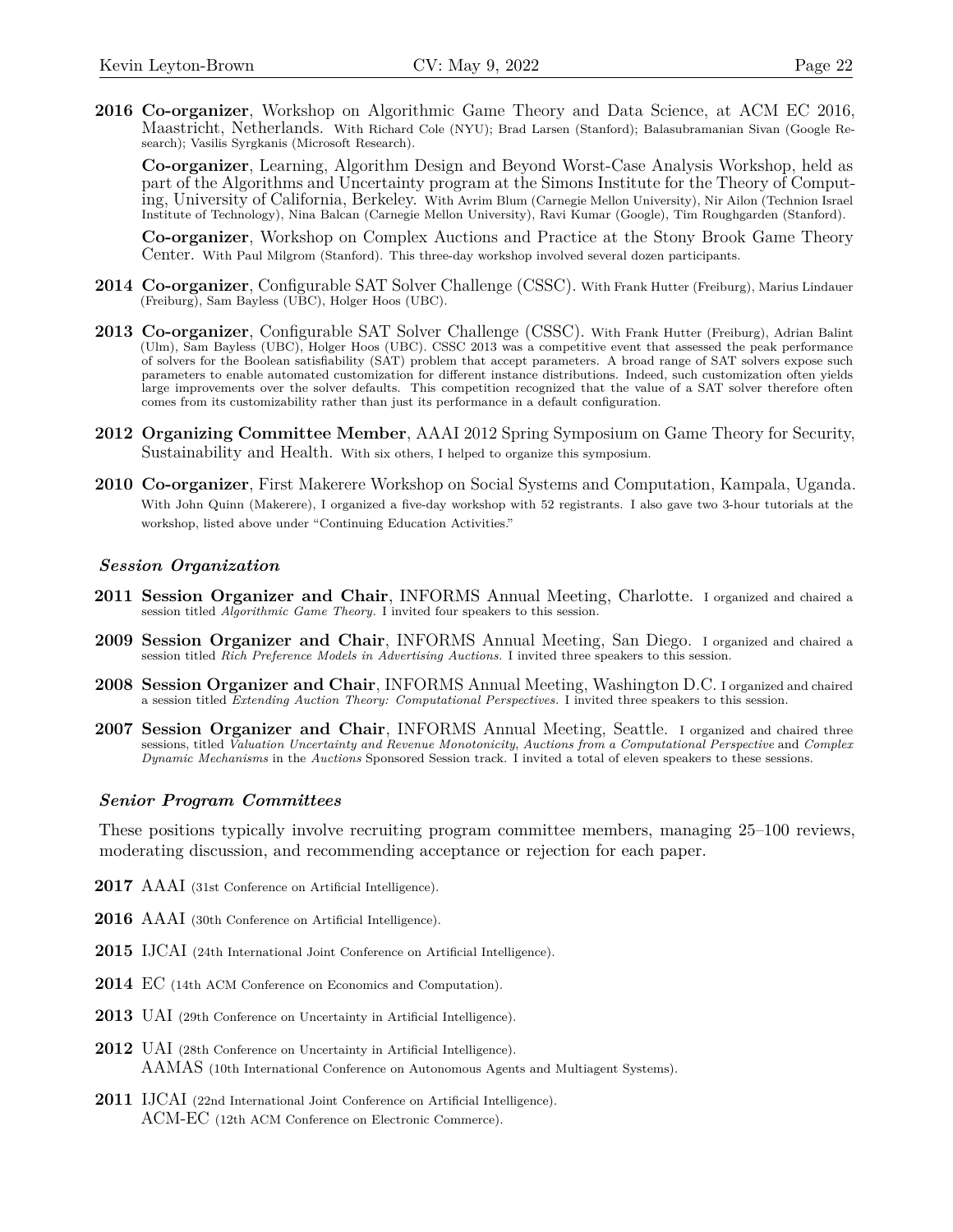- **2010** AAAI (24th Conference on Artificial Intelligence).
- **2009** IJCAI (21st International Joint Conference on Artificial Intelligence). ACM-EC (10th ACM Conference on Electronic Commerce)
- **2008** UAI (24th Conference on Uncertainty in Artificial Intelligence). AAAI (23rd National Conference on Artificial Intelligence).
- **2007** UAI (23rd Conference on Uncertainty in Artificial Intelligence). IJCAI[∗](#page-22-0) (20th International Joint Conference on Artificial Intelligence).
- **2006** AAMAS (5th International Joint Conference on Autonomous Agents and Multiagent Systems).
- **2005** IJCAI∗ (19th International Joint Conference on Artificial Intelligence).

#### *Program Committees*

This list includes positions in which I shared the review of papers with my students; in such cases I remain involved in the review process and responsible for the quality of the review.

- **2021** 1st ACM Conference on Equity and Access in Algorithms, Mechanisms, and Optimization (EAAMO).
- **2018** IJCAI-ECAI-2018 Survey track.
- **2015** AAAI-15 Workshop on Algorithm Configuration. (at the 29th Conference on Artificial Intelligence). AAMAS Blue Sky Track (14th International Conference on Autonomous Agents and Multiagent Systems).
- **2012** CROCS (4th Workshop on Constraint Reasoning and Optimization for Computational Sustainability at CP-2012).
- **2011** AMMA (3rd Conference on Auctions, Market Mechanisms, and their Applications). AAAI NECTAR track (New Scientific and Technical Advances in Research, at the 25th Conference on Artificial Intelligence). AAAI Computational Sustainability and AI Track (at the 25th Conference on Artificial Intelligence).
- **2010** CROCS (3rd Workshop on Constraint Reasoning and Optimization for Computational Sustainability at CP-2010). CROCS (2nd Workshop on Constraint Reasoning and Optimization for Computational Sustainability at CPAIOR-2010). AAAI NECTAR track (New Scientific and Technical Advances in Research, at the 24th Conference on Artificial Intelligence).
- **2009** AMMA (1st Conference on Auctions, Market Mechanisms, and their Applications).
- **2008** TADA (9th Workshop on Trading Agent Design and Analysis). ISAIM (10th International Symposium on Artificial Intelligence and Mathematics). ACM-EC (9th ACM Conference on Electronic Commerce). AAMAS (7th International Joint Conference on Autonomous Agents and Multiagent Systems).
- **2007** ACM-EC (8th ACM Conference on Electronic Commerce). AAMAS (6th International Joint Conference on Autonomous Agents and Multiagent Systems). AAAI (22nd National Conference on Artificial Intelligence). UAI (22nd Conference on Uncertainty in Artificial Intelligence).
- **2006** AAAI (21st National Conference on Artificial Intelligence). TADA/AMEC (7th Joint Workshop on Trading Agent Design and Analysis & Agent Mediated Electronic Commerce). Workshop on Learning for Search at AAAI.
- **2005** AAAI (20th National Conference on Artificial Intelligence). ACM-EC (6th ACM Conference on Electronic Commerce). UAI (20th Conference on Uncertainty in Artificial Intelligence). AAMAS (4th International Joint Conference on Autonomous Agents and Multiagent Systems). CP (11th International Conference on Principles and Practice of Constraint Programming).

<span id="page-22-0"></span><sup>∗</sup>This was called a "program committee" position, but had the same responsibilities as other entries in this list.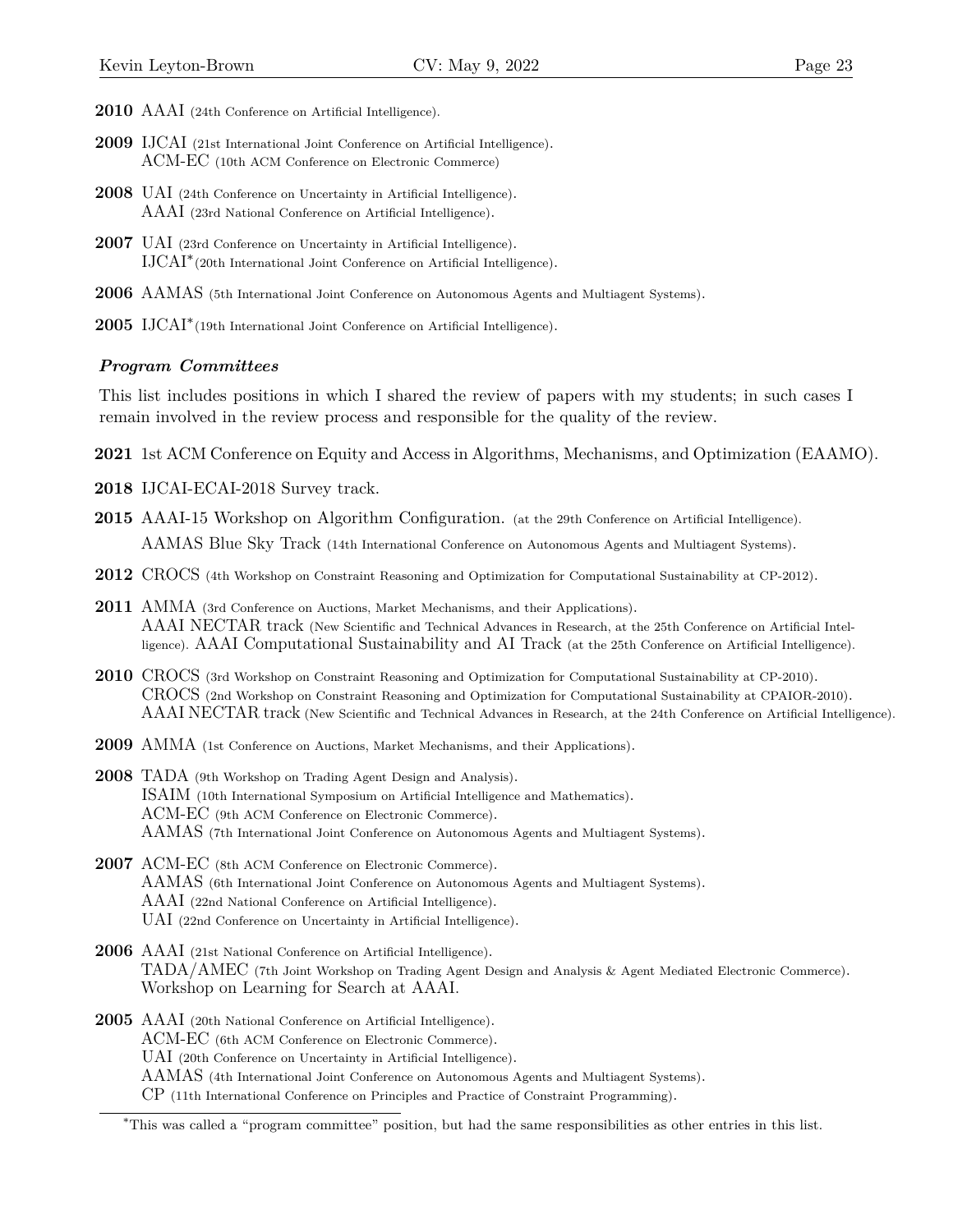- **2004** AAAI (19th National Conference on Artificial Intelligence). AAMAS (3rd International Joint Conference on Autonomous Agents and Multiagent Systems). AMEC (6th Workshop on Agent Mediated Electronic Commerce).
- **2003** IJCAI[∗](#page-23-0) (18th International Joint Conference on Artificial Intelligence). AAMAS (2nd International Joint Conference on Autonomous Agents and Multiagent Systems).
- **2002** AAAI (18th National Conference on Artificial Intelligence).
- *(d) Memberships on other committees, including offices held and dates*
	- **Mitacs Research Council Member**, 2018–. Mitacs is a national Canadian organization committed to providing research and training opportunities to undergraduates, graduate students and post-doctorates. The Mitacs research council is a multidisciplinary 18-member committee of the Mitacs Board that is dedicated to maintaining the research integrity of Mitacs programs. The MRC oversees all research review processes for Mitacs programs and provides the Board and Mitacs staff with advice on strategies, initiatives and issues related to Mitacs research.
	- **External Advisory Board**, CompSustNet, 2018–. CompSustNet is a research network sponsored by the National Science Foundation. Thirteen U.S. academic institutions led by Cornell University, along with many national and international collaborators, are exploring new research directions in computational sustainability.
	- **Judging Panel Member**, Boeing Launchpad Canada 2020. I served as one of five judges (three representing Boeing and two representing Canada at large) tasked with selecting a winner from a group of 10 Canadian start-up finalists based on video pitches.
	- **AI100 Study Panel 2015.** Mary and Eric Horvitz established a "100 Year Study on Artificial Intelligence" (AI100) at Stanford University; see <http://ai100.stanford.edu>. One of the study's main tasks is to convene study panels at five-year intervals. I was one of 17 members of the first study panel, serving 2015–2016.
	- **Advisory Board Member**, Journal of Artificial Intelligence Research (JAIR), 2014–present.
	- **Artificial Intelligence Journal Committee on Long-Term Endowment Planning, Chair**,  $2013-2015$ . This 5-person committee was created and members elected by the editorial board at its 2013 annual meeting; its purpose is to consider how AIJ should spend its \$4M endowment and its annual income.
	- **NSERC Discovery Grant Evaluation Group Member**, 2012–2014. I was appointed to a three year term on the National Sciences and Engineering Research Council (NSERC) committee that oversees basic research funding for all Canadian computer scientists. I was responsible for evaluating roughly 50 grant applications per year and helping to make funding decisions at a week-long meeting in Ottawa. I left the committee after two years because my Steacie fellowship prohibits such service roles.
	- **Game Theory Society Prize in Game Theory and Computer Science Adjudication Committee Member**, 2013. This 3-person committee was selected by the president of the international game theory society. Its job was to select a paper to receive a large monetary award recognizing impact over the previous decade.
- *(e) Editorships (list journal and dates)*
	- **Associate Editor**, ACM Transactions on Economics and Computation (ACM-TEAC), 2011– present.
	- **Associate Editor**, AI Access, 2013–2019. *AI Access* describes itself as "an open-access publisher with a heavyweight scientific board"; see <http://aiaccess.web.cse.unsw.edu.au/wordpress>.
	- **Associate Editor**, Artificial Intelligence Journal (AIJ), 2011–2016. (elected position)
	- **Associate Editor**, Journal of Artificial Intelligence Research (JAIR), 2008–2014.
	- **Special Issue Co-Editor**, ACM Transactions on Economics and Computation (ACM-TEAC): Special Issue on Best Papers from the 2012 ACM Electronic Commerce Conference, 2013–2015 (with Panos Ipeirotis).
	- **Special Issue Co-Editor**, Games and Economic Behavior: Special Issue on Best Papers from 2008 and 2009 ACM Electronic Commerce Conferences, 2010–2013 (with Michal Feldman).
	- **Editorial Board**, Artificial Intelligence Journal (AIJ), 2009–2011 (elected position).
	- **Special Issue Co-Editor**, AI Magazine: Special Issue on Algorithmic Game Theory, Volume 31, Number 4, 2010 (with Edith Elkind).
	- **Editorial Board**, Journal of Artificial Intelligence Research (JAIR), 2006–2008.

<span id="page-23-0"></span><sup>∗</sup>This was called a "reviewer" position, but had the same responsibilities as other entries in this list.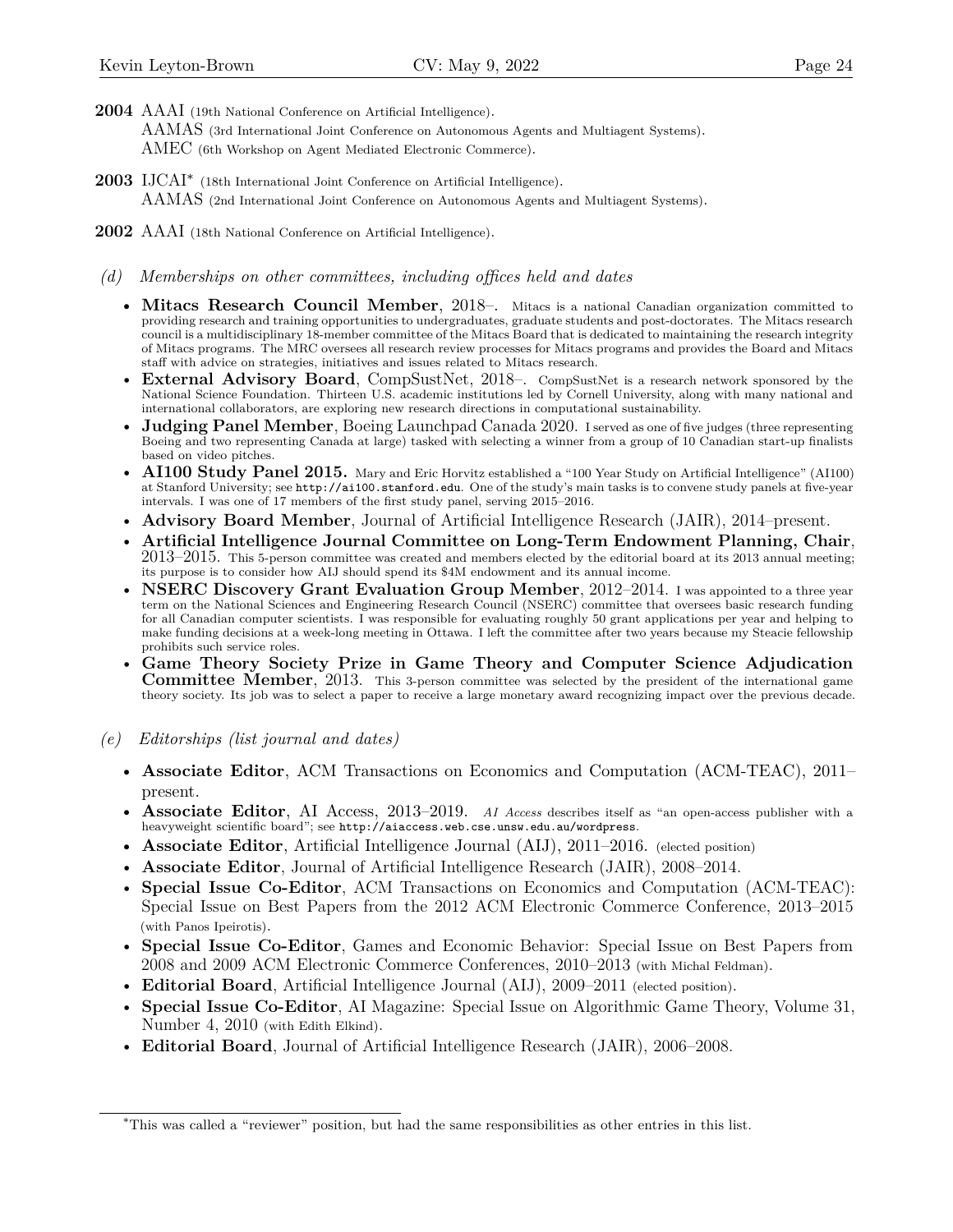*(f) Reviewer (journal, agency, etc., including dates)*

**Journal Reviews** I have reviewed for various journals without serving on an editorial board. These include Proceedings of the National Academy of Sciences, Journal of the ACM, Games and Economic Behavior, Artificial Intelligence Journal, Journal of Artificial Intelligence Research, Management Science, Operations Research, ACM Computing Surveys, Constraints, INFORMS Journal on Computing, SIAM Journal on Computing.

**Conference Reviews** I have reviewed for various conferences without serving on a program committee. These include AAAI, ACM-EC, AMEC, ICML, IEEE-Infocom, IJCAI, NeurIPS, SODA, UAI, USENIX-ITS, WINE.

**Book Reviews** I have reviewed three books for Cambridge University Press (2018; 2011; 2010).

**Grant Reviews** I have reviewed grants for NSERC under the *Strategic Grants* and *Discovery Grants* programs, for the Israel Science Foundation under the *Individual Research Grant program,* for the (Austrian) Christian Doppler Research Association, and for the European Research Council under the *ERC Advanced Grant* program.

- *(g) External examiner (indicate university and dates)*
- 2021 Ellen Vitercik, PhD, Carnegie Mellon University, USA, July. I also served as external examiner for her PhD proposal examination in July, 2020.
- 2017 Joanna Drummond, PhD, University of Toronto, Canada, May.
- 2013 Sam Ganzfried, PhD proposal, Carnegie Mellon University, USA, September.
- 2010 Shai Haim, PhD, University of New South Wales, Australia, May. Rocio Santillan Rodriguez, PhD, Aarhus University, Denmark, October.

# **Supervisory Committee and University Examiner (at UBC)**

- 2019 Patrick Huber, PhD, Computer Science.
- 2016 Wei Lu, PhD, Computer Science, March.
- 2013 Terri Kneeland, PhD, Economics, June.
- 2012 Ce Huang, PhD, Economics, January.
- 2010 Jacek Kisynski, PhD, Computer Science, March.
- *(h) Technology Transfer and Entrepreneurship (indicate organization and dates)*
	- **AI21, Inc.**, Consultant, 2018–. An AI startup based in Tel Aviv, Israel.
	- **Auctionomics, Inc.**, Affiliate, 2012–. A Silicon Valley startup that offers high stakes auction consulting and software to industry and government.
	- **OneChronos, Inc.**, Advisor, 2016–. A Y-Combinator startup building a new equity exchange that aims to optimize how buyers and sellers are matched, resulting in more orders filled and better market liquidity.
	- **Kudu.ug**, Cofounder, 2011–. An SMS-based market for agricultural commodities in Uganda.
	- **Meta-algorithmic Technologies, Inc.**, Co-Founder, 2014–. A UBC spinoff that develops software for solving hard computational properties by applying meta-algorithmic techniques.
	- **Cryptic Labs LLC**, Advisor, 2018–2019. A research lab for blockchain, security, privacy and trust.
	- **Qudos, Inc.**, Advisor, 2013–2017. A Vancouver startup working on recommender systems.
	- **Zynga, Inc.**, Consultant, 2013–2015. A Silicon Valley company that develops social games.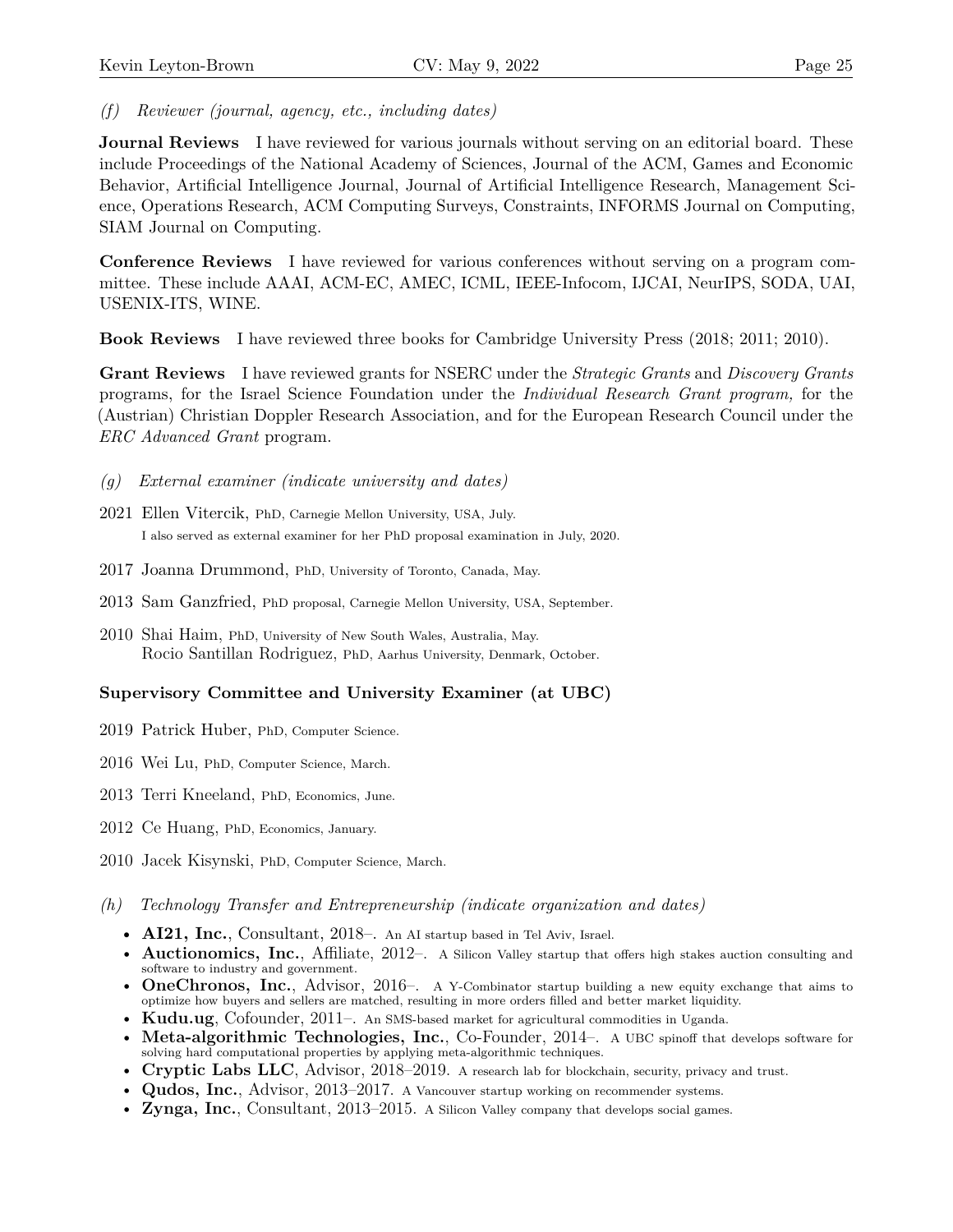- **Zite, Inc; formerly Worio, Inc.**, Scientific Advisor, 2007–2011 (acquired by CNN). A UBC spinoff that built a personalized news app that learned what you liked to read using AI. It reached #1 in Apple's App Store, achieving over 100k downloads in its first week! CNN sold the technology to Flipboard; it now serves news recommendations to about 100,000,000 Flipboard users per month.
- **Cariocas Inc.**, Consultant, 2000–2003. A Silicon Valley company that used game theoretic ideas to drive customer loyalty and marketing campaigns.
- Ariba Inc., Consultant, 2000. A Silicon Valley company focused on facilitating business-to-business commerce over the internet.
- **Trading Dynamics Inc.**, Consultant, 1999–2000 (acquired by Ariba). A Silicon Valley startup that developed a software platform for business-to-business auctions.
- *(i) Other service to the community*

#### **12. AWARDS AND DISTINCTIONS**

- *(a) Awards for Teaching (indicate name of award, awarding organizations and date)*
- **2014 UBC Killam Teaching Award.** This university-wide award recognizes "sustained teaching excellence, ability to motivate students and stimulate critical thinking, and development of innovative approaches to teaching methodology and curricula." The award comes with a \$5,000 prize. In the 2013–14 academic year, four awards were given in the Faculty of Science and 23 across the university; at the time, UBC Vancouver had 4,659 faculty.
- **2009 UBC Undergraduate Mentorship Award.** I received one of four university-wide awards, based on a student nomination and selected by a joint faculty/student committee, and publicly recognized at the university's annual *Celebrate Research Gala*. The award was sponsored by UBC's Undergraduate Research Opportunities (URO) initiative.
- **2004 UBC CS "Incredible Instructor" Teaching Award (honourable mention).** For CPSC 532A, Winter 2004, the year I created this course; awarded by the UBC Department of Computer Science.
- *(b) Awards for Scholarship (indicate name of award, awarding organizations and date)*

*While at UBC:*

**2021 Distinguished University Scholar**. "The Distinguished University Scholar program recognizes members of UBC Faculty who have distinguished themselves as exceptional scholars. The award is conferred by the President on the recommendation of an adjudication panel every other year." The distinction comes with a one-time \$20,000 research award, also listed under grants, and a \$20,000 per annum salary stipend that is granted for five years and is renewable once. As of 2021, including me, 79 faculty members have received this designation, and UBC Vancouver had 5,711 faculty total.

**Artificial Intelligence Journal Prominent Paper Award 2021**. For *Algorithm Runtime Prediction: Methods & Evaluation*, F. Hutter, L. Xu, H. Hoos, K. Leyton-Brown. Volume 206, Pages 79–111, January 2014. The prominent paper award "recognises outstanding papers published no more than seven years ago in the journal that are exceptional in their significance and impact." The award is conferred annually at the IJCAI conference and includes a \$1,000 EUR cash prize. The citation reads: *This paper represents a significant milestone in the field of algorithmic runtime prediction. It provides a unifying technical overview, novel technical contributions involving improvements and extensions of existing methods, and a comprehensive empirical analysis of algorithm run-time prediction across three fundamental problems in AI and Algorithms: propositional satisfiability, travelling salesperson, and mixed integer programming. This paper not only serves as an important and highly cited reference on algorithmic runtime prediction for the fields of AI and Algorithms, but it has also influenced work in High Performance and Distributed Computing as evidenced by a diverse array of citations from those fields.*

**Fellow of the Asia-Pacific Artificial Intelligence Association.** At the time of my election, the association had 405 fellows from Pacific Rim countries; see <https://www.aaia-ai.org/fellows>.

**Amazon Research Award**. I received a \$57,000 USD cash gift and \$100,000 in Amazon Web Services Promotional Credits, also listed under grants. The award was given in my name but the proposed research was joint with Frank Wood and I shared the research support with him.

**2020 ACM Fellow.** ACM, the Association for Computing Machinery, is the main international professional society for computer scientists. It says: "the ACM Fellows program recognizes the top 1% of ACM Members for their outstanding accomplishments in computing and information technology and/or outstanding service to ACM and the larger computing community. Fellows are nominated by their peers, with nominations reviewed by a distinguished selection committee." 95 ACM Fellows were named in 2020 across all areas of computer science.

**Exemplary Paper in the Artificial Intelligence and Computation Track** at the ACM Conference on Economics and Computation (ACM-EC). For *Incentive Auction Design Alternatives: A Simulation Study*, with N. Newman, P. Milgrom, I. Segal. In addition to one overall "best paper", one paper was chosen as "exemplary" in each of the conference's four tracks (Theory; Applied Modeling; AI and Computation; Empirics). The conference published 99 of 491 submissions.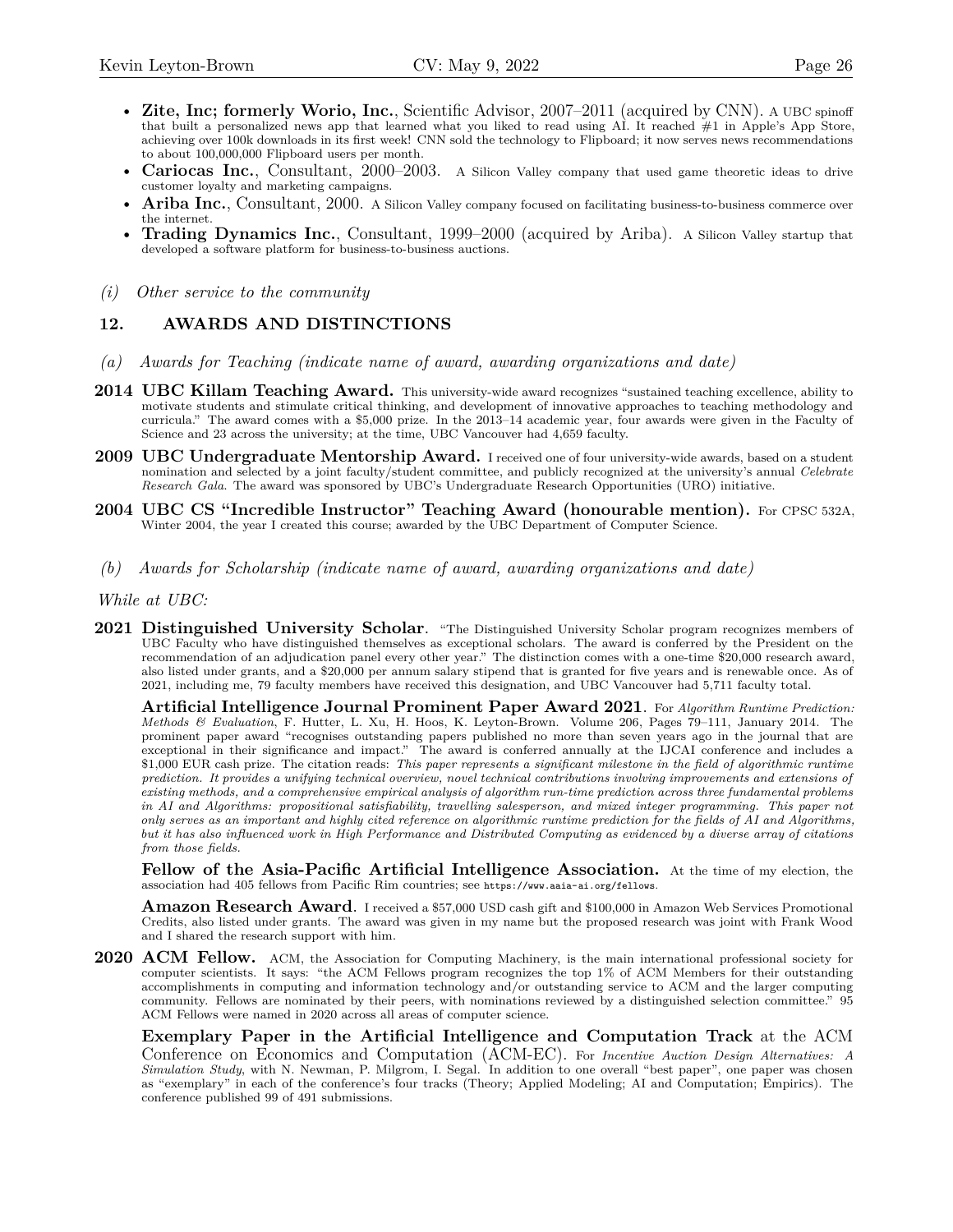- 2019 **Canada CIFAR AI Chair, Amii.** From CIFAR: "The goal of the Chairs Program is to recruit and retain in Canada some of the world's leading researchers in AI and provide them with long-term, dedicated research funding to support their research programs and help them train the next generation of AI leaders." This honor was accompanied by \$400,000 in funding over five years, also listed under grants.
- **2018 INFORMS Franz Edelman Award for Achievement in Advanced Analytics, Operations Research, and Management Science,** described as "the leading O.R. and analytics award in the industry." The award recognizes a "completed, practical application that had significant, verifiable and quantifiable impact on the performance of [a] client organization," in our case the Federal Communications Commission. The award was accompanied by a \$10,000 honorarium. I shared the award with 18 other people: two UBC students (A. Fréchette, N. Newman) and 16 others (S. Charbonneau, J. Costa, A. Coudert, M. Dunford, G. Epstein, K. Hoffman, S. Javid, J.E. Kwerel, D. Menon, C. Meisch, P. Salasznyk, I. Segal, B. Smith, R. Sultana, M. Trick).

**Fellow of the Association for the Advancement of Artificial Intelligence (AAAI).** This program "recognizes individuals who have made significant, sustained contributions—usually over at least a ten-year period—to the field of artificial intelligence." I was elected "For significant contributions to machine learning for algorithm optimization, and theoretical and practical aspects of computational game theory and market design." In total, eight fellows were elected in 2018.

**ACM Distinguished Member.** "The Distinguished Members Grade recognizes those ACM members with at least 15 years of professional experience and 5 years of continuous Professional Membership who have achieved significant accomplishments or have made a significant impact on the computing field."

**2015 Charles A. McDowell Award for Excellence in Research.** From the award description: "Established in 1985, the Charles A. McDowell Award for Excellence in Research, one of UBC's most prestigious research prizes, is […] made to an outstanding young member of the faculty of UBC who has demonstrated excellence in pure or applied scientific research."

**ICON Challenge on Algorithm Selection: first place.** For the solver zilla (a domain-independent version of SATzilla), with C. Cameron, A. Fréchette, H. Hoos, F. Hutter. Eight solvers were submitted to the competition.

**2014 NSERC E.W.R. Steacie Memorial Fellowship**. Up to six of these awards are made annually; all Canadian scientists and engineers within 12 years of PhD graduation are eligible. I am the 11th computer scientist to win this award since it was established in 1965. Over two years I received \$250,000 (also listed under grants) and a further \$180,000 towards salary (also listed under funding for teaching relief), which allowed me to be relieved of all teaching and administrative responsibilities for two years.

**CACS/AIC Outstanding Young Computer Science Researcher Prize.** This award by the Canadian Association for Computer Science/Association informatique canadienne is given to up to three computer science researchers who received their PhD's within the previous 10 years; it recognizes excellence in research, and comes with a \$1,000 prize. This is the 2013 award, meaning that it was announced in March 2014 and awarded in May 2014. Two others also received the 2013 award.

- **2013 Google Faculty Research Award**. I received a \$35,000 cash award, also listed under grants.
- **2012 Best Paper with a Student Lead Author (runner up)** at the Conference on Autonomous Agents and Multiagent Systems (AAMAS), Valencia, Spain. For *Behavioral Game-Theoretic Models: A Bayesian Framework For Parameter Analysis*, with James Wright. There was one other runner-up; 137 of 671 papers were accepted.

**SAT Challenge Solver Competition:** 3 first, 3 second, and 1 third place medals. For the SAT solver SATzilla2012, with L. Xu, F. Hutter, J. Shen, and H. Hoos. 60 solvers entered the competition.

**2011 Best Paper with a Student Lead Author** at the ACM Conference on Electronic Commerce (ACM-EC). For *Polynomial-time Computation of Exact Correlated Equilibrium in Compact Games*, with A. Jiang. One other paper co-won the award; 49 of 189 papers were accepted at the conference.

**Early Career Scholar Award** from UBC's Peter Wall Institute for Advanced Studies; \$10,000 award, also listed under grants. 10 Early Career Scholars were chosen from untenured UBC faculty plus faculty within two years of having been awarded tenure.

**Best Paper Award (runner up)** at the Learning and Intelligent Optimization (LION) Conference. For *Sequential Model-Based Optimization for General Algorithm Configuration*, with F. Hutter, H. Hoos.

**2010 IJCAI-JAIR Best Paper Prize** For *SATzilla: Portfolio-based Algorithm Selection for SAT*, with L. Xu, F. Hutter, and H. Hoos. This award recognizes an outstanding paper published in the Journal of Artificial Intelligence Research (JAIR) over the preceding five calendar years, based on both significance and quality of presentation.

**Best Paper Award (runner up)** at the Learning and Intelligent Optimization (LION) Conference. For *Time-Bounded Sequential Parameter Optimization*, with F. Hutter, H. Hoos, K. Murphy. 19 of 57 papers were accepted.

**Google Faculty Research Award**. I received a \$35,000 cash award, also listed under grants.

**2009 SAT Solvers Competition:** three first prizes and two second prizes. For the SAT solver SATzilla-09; we won in 5 of the 9 categories. 48 solvers participated. The award was shared with L. Xu, F. Hutter, and H. Hoos.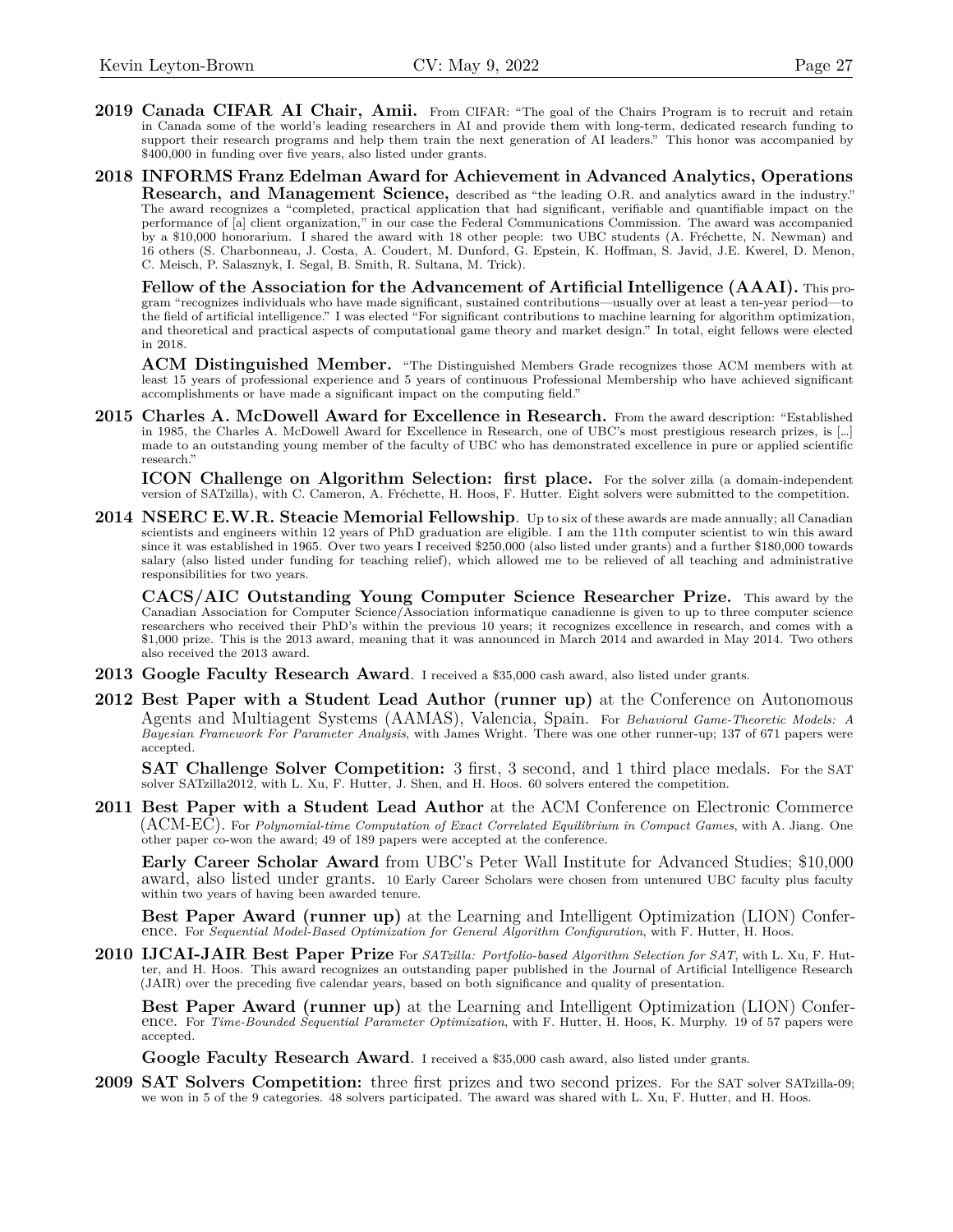- **2007 SAT Solvers Competition:** Placed first in three categories, second in one category and third in one category. For the SAT solver SATzilla-07; we placed in 5 of the 9 categories. The award was shared with L. Xu, F. Hutter, and H. Hoos.
- **2004 SAT Solvers Competition:** placed third in two categories. For the SAT solver SATzilla-04; we placed in 2 of the 9 categories. The award was shared with E. Nudelman, A. Devkar, Y. Shoham, and H. Hoos.

*While at Stanford (graduate school):*

- **2003 SAT Solvers Competition:** placed second in two categories and third in one category. For the SAT solver SATzilla-03; we placed in 3 of the 9 categories. The award was shared with E. Nudelman, G. Andrew, C. Gomes, J. McFadden, B. Selman and Y. Shoham.
- **Stanford Graduate Fellowship**, Lucent Technologies Fellow, 1998–2003. A three year tuition-plusstipend award given to 100 PhD students from each incoming science+engineering cohort.
- **NSERC PGS-A:** Natural Sciences and Engineering Research Council of Canada fellowship for tenure outside Canada, 1999–2001.
- **NSERC PGS-A:** Natural Sciences and Engineering Research Council of Canada fellowship for tenure in Canada, declined 1998.

*While at McMaster (undergraduate):*

- **McMaster Scholar**, Dr. H.L. Hooker Scholarship, McMaster University, 1994–1998. Described by McMaster as its "most prestigious entrance scholarship".
- **Canada Scholarship**, Government of Canada, 1994–1998.
- **Dean's Honour List**, McMaster University, 1995, 1996, 1997, 1998.
- **Senate Scholarship**, McMaster University, 1997, 1998.
- **T.R. Wilkins Travel Scholarship**, McMaster University, 1997. Supported two months of summer study at Hebrew University, Israel.
- **Dalley Memorial Scholarship**, McMaster University, 1996–1997.
- *(c) Awards for Service (indicate name of award, awarding organizations and date)*
- *(d) Other Awards*

# **13. OTHER RELEVANT INFORMATION (Maximum One Page)**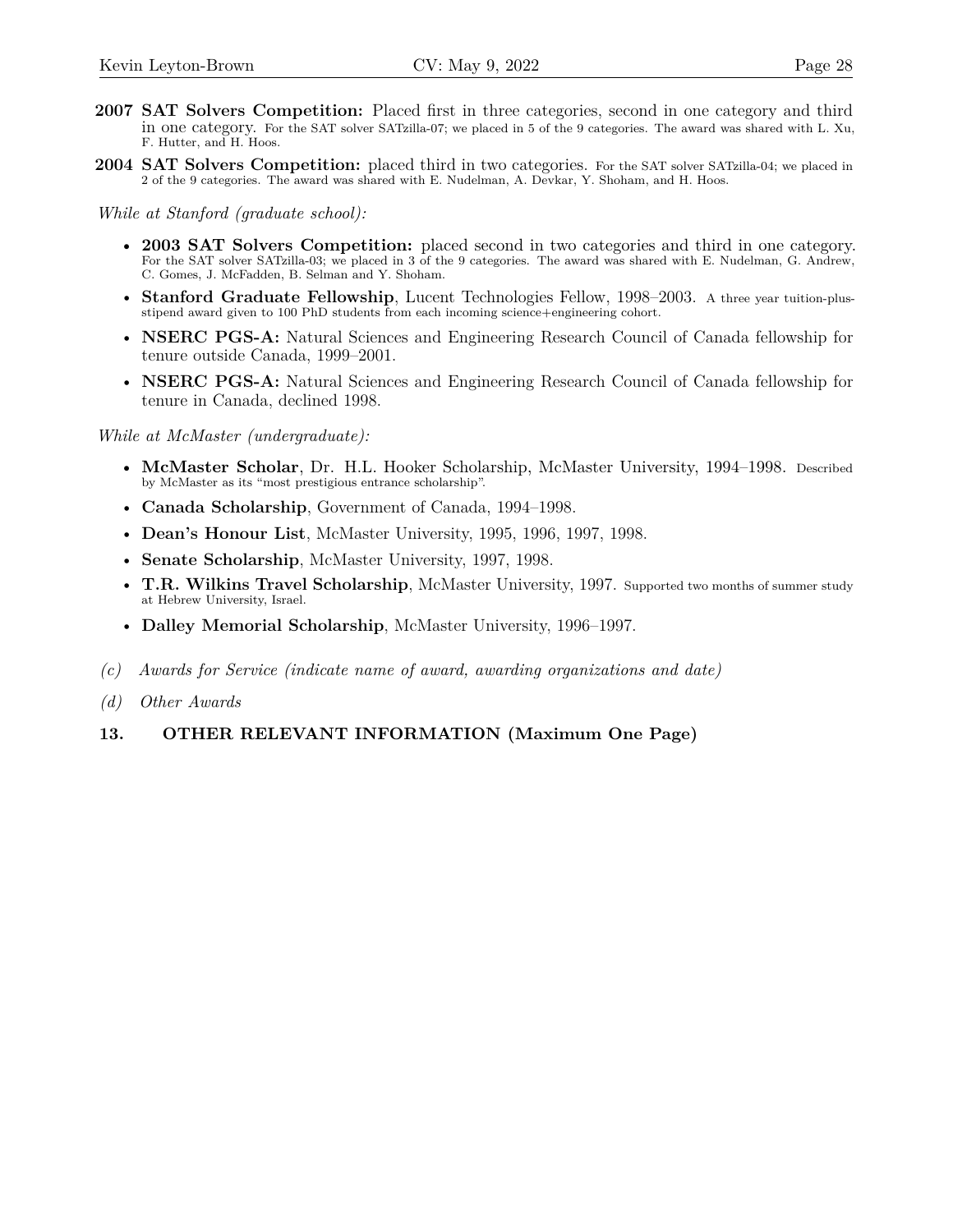

THE UNIVERSITY OF BRITISH COLUMBIA *Publication Record*

|                              | <b>Date:</b> May 9, 2022 | Initials: |
|------------------------------|--------------------------|-----------|
| <b>SURNAME:</b> Leyton-Brown | <b>FIRST NAME:</b> Kevin |           |
|                              | <b>MIDDLE NAME:</b> Eric |           |

Since becoming a faculty member (Jan 2004), I have followed the convention of listing student authors first and then of listing faculty authors in alphabetical order, except in cases where an author played an unusually large or small role. (Of course, in some cases I have worked with collaborators who have their own conventions, and hence in a few cases I diverge from this practice.) Regardless of authorship order, I have made a substantial personal contribution to each publication listed here. Authors who were students or postdoctoral fellows supervised or cosupervised by me (see Section 8) during the work described in a paper are marked with the symbol  $\star$ . My own supervisor during my PhD and MSc degrees was Yoav Shoham. My publications have been cited more than 20,000 times and jointly reach an *h*-index of 56 and an i10-index of 115 (Google Scholar, December 1, 2021). The symbols  $\mathbb{R}$ ,  $\mathbb{R}$ , and **com** mark highly cited publications.

# **1. REFEREED PUBLICATIONS**

### <span id="page-28-0"></span>*(a) Refereed Journals*

The top CS theory journal is JACM; the top journals in AI are AIJ and JAIR; the top journal in game theory (mostly economics) is GEB; the top broad-interest magazine in CS is CACM and in AI is AI Magazine; and the top journals in machine learning are MLJ and JMLR.

- J25.  $\Box$  Incentivizing Evaluation with Peer Prediction and Limited Access to Ground Truth. X. Gao<sup>\*</sup>, J. Wright<sup>\*</sup>, K. Leyton-Brown. **Artificial Intelligence Journal (AIJ)**, volume 275, pp. 618– 638, October 2019.
- J24. *Operations Research Enables Auction to Repurpose Television Spectrum for Next-Generation Wireless Technologies.* J. Kiddoo, E. Kwerel, S. Javid, M. Dunford, G. Epstein, C. Meisch, K. Hoffman, B. Smith, A. Coudert, R. Sultana, J. Costa, S. Charbonneau, M. Trick, I. Segal, K. Leyton-Brown, N. Newman<sup>☆</sup>, A. Fréchette<sup>☆</sup>, D. Menon, P. Salasznyk. **INFORMS Journal on Applied Analytics (IJAA)**, volume 49, number 1, pp. 7–22, February 2019.
- J23. Level-0 Models for Predicting Human Behavior in Games. J. Wright<sup>\*</sup>, K. Leyton-Brown. **Journal of Artificial Intelligence Research (JAIR)**, volume 64, pp. 357–383, February 2019.
- J22. **cites** Deep Optimization for Spectrum Repacking. N. Newman<sup>\*</sup>, A. Fréchette<sup>\*</sup>, K. Leyton-Brown. **Communications of the ACM (CACM)**, volume 61, number 1, pp. 97–104 , January 2018.
- J21. **cites >10** *Efficient Benchmarking of Algorithm Configuration Procedures via Model-Based Surrogates*. K. Eggensperger, M. Lindauer, H. Hoos, F. Hutter, K. Leyton-Brown. **Machine Learning Journal (MLJ)**, volume 107, issue 1, pp. 15–41, January 2018.
- J20. *Predicting Human Behavior in Unrepeated, Simultaneous-Move Games.* J. Wright<sup>☆</sup>, K. Leyton-Brown. **Games and Economic Behavior (GEB)**, volume 106, pp. 16–37, November 2017.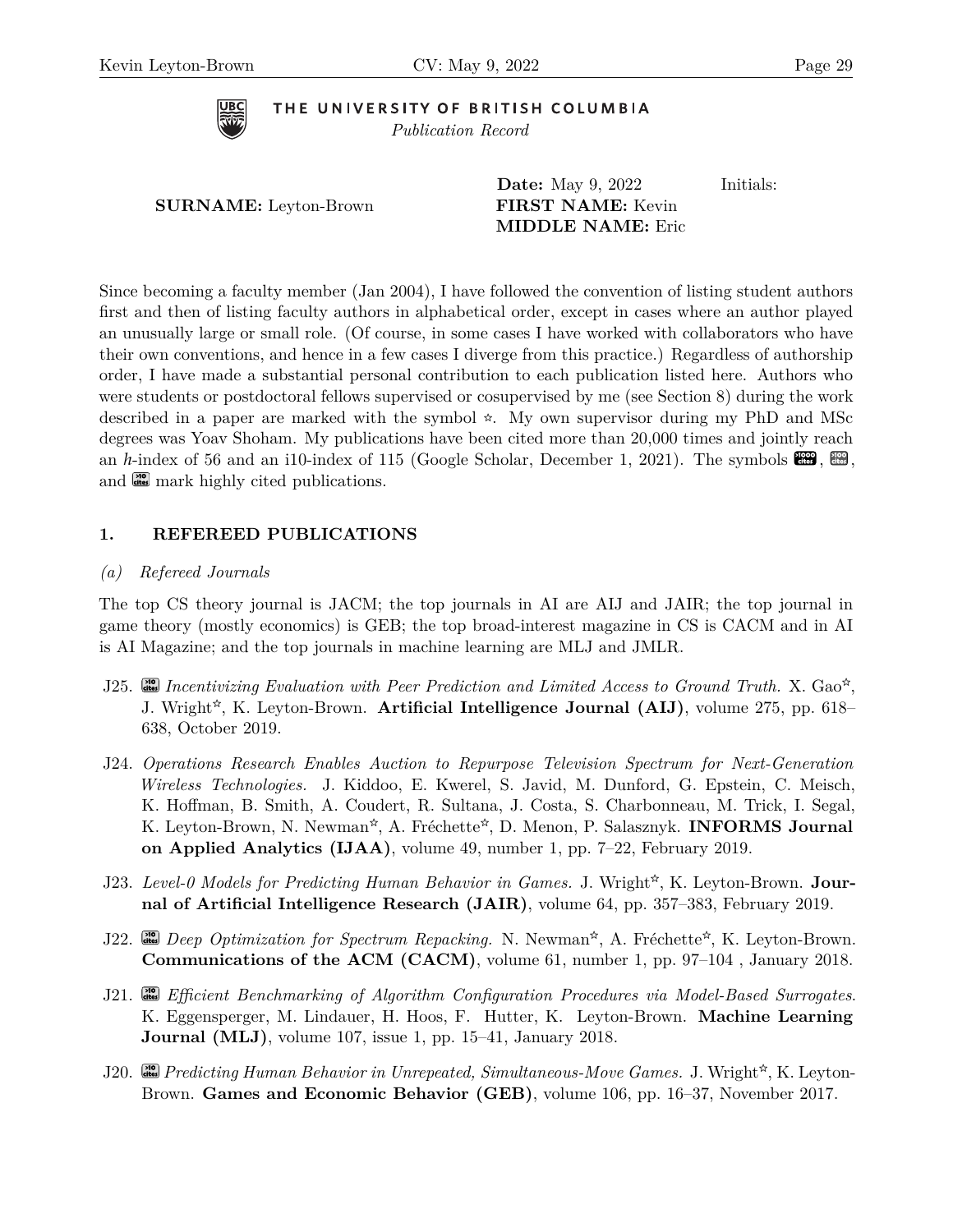- J19. **cites >10** *Economics and Computer Science of a Radio Spectrum Reallocation.* K. Leyton-Brown, P. Milgrom, I. Segal. **Proceedings of the National Academy of Sciences (PNAS)**, volume 114, number 28, pp. 7202–7209, July 2017.
- J18. **cm** *Auto-WEKA 2.0: Automatic model and hyperparameter selection in WEKA.* L. Kotthoff<sup>\*</sup>, C. Thornton<sup>\*</sup>, F. Hutter, H. Hoos, K. Leyton-Brown. **Journal of Machine Learning Research (JMLR)**, volume 18, number 25, pp. 1–5, 2017.
- J17. **city** *Computational Analysis of Perfect-Information Position Auctions.* D. Thompson<sup>\*</sup>, K. Leyton-Brown. **Games and Economic Behavior (GEB)**, volume 102, pp. 583–623, March 2017.
- J16. **cites >10** *Automatic Construction of Parallel Portfolios via Algorithm Configuration*. M. Lindauer, H. Hoos, K. Leyton-Brown, T. Schaub. **Artificial Intelligence Journal (AIJ)**, volume 244, pp. 272–290, March 2017.
- J15. **cites >10** *The Configurable SAT Solver Challenge (CSSC)*. F. Hutter, M. Lindauer, A. Balint, K. Leyton-Brown. **Artificial Intelligence Journal (AIJ)**, volume 243, pp. 1–25, February 2017.
- J14. **cm** *ASlib: A Benchmark Library for Algorithm Selection.* B. Bischl, P. Kerschke, L. Kotthoff<sup>\*</sup>, M. Lindauer, Y. Malitsky, A. Fréchette<sup>☆</sup>, H. Hoos, F. Hutter, K. Leyton-Brown, K. Tierney, J. Vanschoren. **Artificial Intelligence Journal (AIJ)**, volume 237, pp. 41–58, August 2016.
- J13. **cites >10** *SATenstein: Automatically Building Local Search SAT Solvers from Components*. A. KhudaBukhsh<sup>\*</sup>, L. Xu<sup>\*</sup>, H. Hoos, K. Leyton-Brown. **Artificial Intelligence Journal (AIJ)**, volume 232, pp. 20–42, March 2016.
- J12. **Formal Empirical Hardness of NP**-Complete Problems. K. Leyton-Brown, H. Hoos, F. Hutter, L. Xu<sup>\*</sup>. Communications of the Association for Computing Machinery **(CACM)**, volume 57, issue 5, pp. 98–107, May 2014.
- J11. **cm** Algorithm Runtime Prediction: Methods & Evaluation. F. Hutter<sup>\*</sup>, H. Hoos, K. Leyton-Brown. **Artificial Intelligence (AIJ)**, volume 206, pp. 79–111, January 2014. Received the *2021 AIJ Prominent Paper Award.*
- J10.  $\Box$  Polynomial-time Computation of Exact Correlated Equilibrium in Compact Games. A. Jiang<sup>\*</sup>, K. Leyton-Brown. **Games and Economic Behavior (GEB)**, volume 91, May 2015, Pages 347–359. Available online February 12, 2013.
- J9. **cites >100** *TRUSTS: Scheduling Randomized Patrols for Fare Inspection in Transit Systems using Game Theory*. Z. Yin, A. Jiang, M. Tambe, C. Kiekintveld, K. Leyton-Brown, T. Sandholm, J.P. Sullivan. **Artificial Intelligence Magazine**, volume 33, number 4, 59–72, Winter 2012.
- J8. **cites >10** *Revenue Monotonicity in Deterministic, Dominant-Strategy Combinatorial Auctions.* B. Rastegari<sup>\*</sup>, A. Condon, K. Leyton-Brown. **Artificial Intelligence Journal (AIJ)**, volume 175, issue 2, pp. 441–456, February 2011.
- J7. **and** *Action-Graph Games*. A. Jiang, K. Leyton-Brown, N. Bhat. Games and Economic Be**havior (GEB)**, volume 71, issue 1 (special issue in honour of John Nash), pp. 141–173, January 2011.
- J6. **cm** Tradeoffs in the Empirical Evaluation of Competing Algorithm Designs. F. Hutter<sup>☆</sup>, H. Hoos, K. Leyton-Brown. **Annals of Mathematics and Artificial Intelligence (AMAI)**, special issue on Learning and Intelligent Optimization, volume 60, number 1, pp.65–89, October 2010.
- **15. <sup>c</sup>as** *ParamILS: An Automatic Algorithm Configuration Framework.* F. Hutter<sup>☆</sup>, H. Hoos, K. Leyton-Brown & T. Stützle. **Journal of Artificial Intelligence Research (JAIR)**, volume 36, pp. 267– 306, October 2009.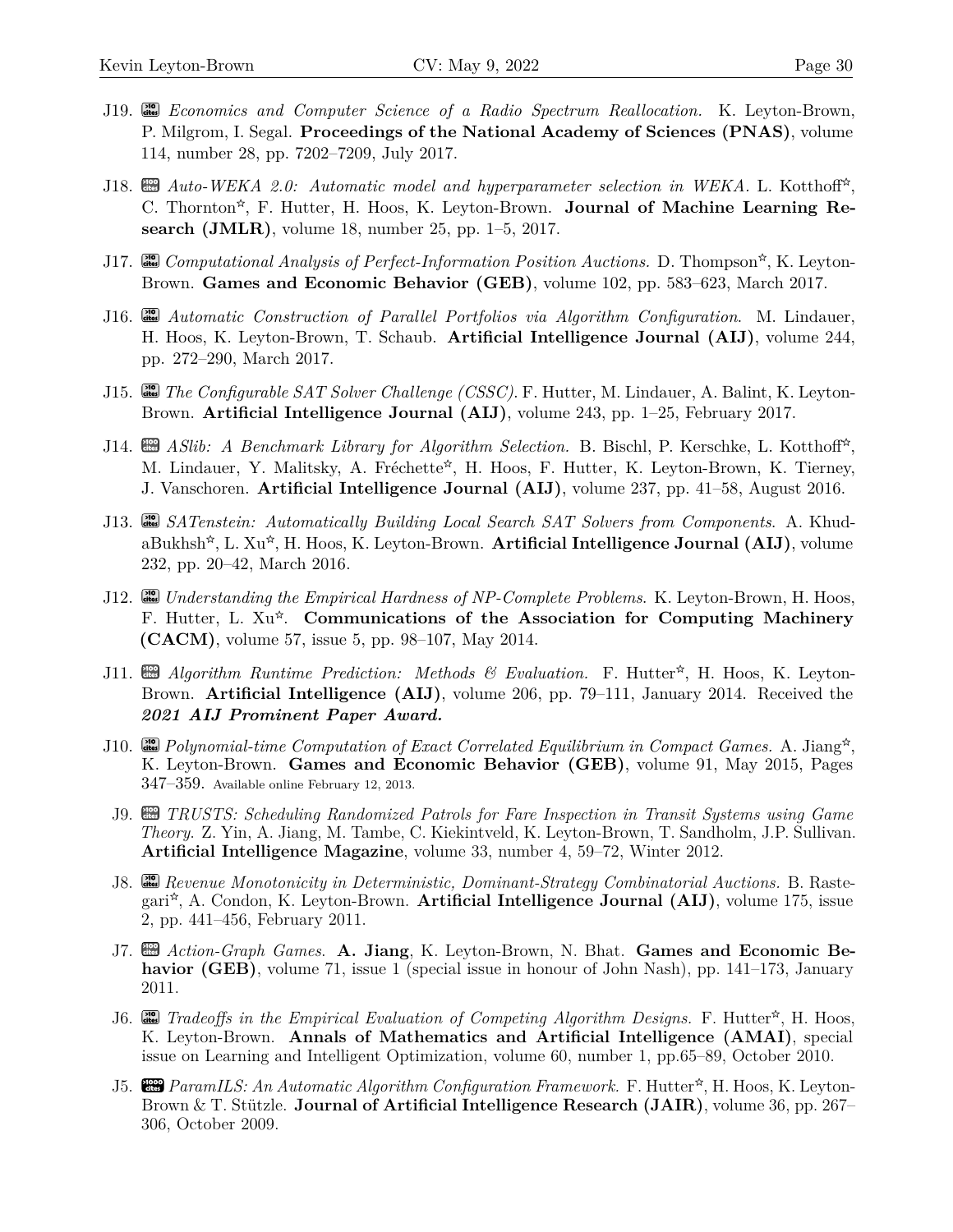- **14. cm** *Empirical Hardness Models: Methodology and a Case Study on Combinatorial Auctions.* K. Leyton-Brown, E. Nudelman<sup>\*</sup>, Y. Shoham. **Journal of the Association for Computing Machinery (JACM)**, volume 56, number 4, article 22, pp. 1–52, June 2009.
- J3. <sup>■</sup>SATzilla: Portfolio-based Algorithm Selection for SAT. L. Xu<sup>\*</sup>, F. Hutter<sup>\*</sup>, H. Hoos, K. Leyton-Brown. **Journal of Artificial Intelligence Research (JAIR)**, volume 32, pp. 565–606, June 2008. Received the *2010 IJCAI-JAIR Best Paper Prize.*
- J2. **cites >10** *Bidding Agents for Online Auctions with Hidden Bids*. A. Jiang X ☆X , K. Leyton-Brown. **Machine Learning Journal (MLJ)**, volume 67, number 1–2, pp. 117–143, May 2007.
- J1. *Incentive Mechanisms for Smoothing Out A Focused Demand for Network Resources*. K. Leyton-Brown, R. Porter<sup>\*</sup>, S. Venkataraman<sup>\*</sup>, B. Prabhakar, Y. Shoham. **ACM Computer Communications Review (CCR)**, volume 26, issue 3, pp. 237–250, February 2003.
- <span id="page-30-0"></span>*(b) Archival, Rigorously Refereed Conference Proceedings*

Full papers at archival conferences play a crucial role in the dissemination of results in Computer Science. The rigor of the peer reviewing process, the acceptance rates, and the overall quality of published papers make the conferences listed in this section comparable to high-quality journals. The top conferences are AAAI and IJCAI for AI; NeurIPS (formerly NIPS) and ICML for machine learning; ACM-EC for CS work on game theory; AAMAS for multiagent systems; CP and CPAIOR for constraint programming; UAI for probabilistic reasoning; KDD for data mining; FOCS, STOC and SODA for CS theory. I list acceptance rates for conferences in this section, where available, as  $\frac{2}{5}$  accepted/*submitted* = *rate*%. This list is limited to journal-grade publications; other peer-reviewed papers are instead listed in Section 1(c): *Other: Nonarchival and/or Less Rigorously Refereed Publications*.

- C88. *The Spotlight: A General Method for Discovering Systematic Errors in Deep Learning Models.* G. d'Eon<sup>\*</sup>, J. d'Eon, J. Wright, K. Leyton-Brown. ACM Conference on **Fairness, Accountability, and Transparency (FAccT), 2022.**  $\leq 179/711=25\%$
- C87. *The Perils of Learning Before Optimizing.* C. Cameron<sup>\*</sup>, J. Hartford<sup>\*</sup>, T. Lundy<sup>\*</sup>, K. Leyton-Brown. Thirty-sixth **AAAI Conference on Artificial Intelligence**, 2022. **ARE:** 1349/9251=15%
- C86. *Valid Causal Inference with (Some) Invalid Instruments*. J. Hartford<sup>\*</sup>, V. Veitch, D. Sridhar, K. Leyton-Brown. Thirty-eighth **International Conference on Machine Learning (ICML)**, 2021. **AR** 1184/5513=21%
- C85. **cites >10** *PMI-Masking: Principled Masking of Correlated Spans*, Y. Levine, B. Lenz, O. Lieber, O. Abend, K. Leyton-Brown, M. Tennenholtz, Y. Shoham. Ninth **International Conference on Learning Representations (ICLR)**, 2021. *Selected as a "Spotlight Presentation."*  $\epsilon$  Spotlight: (53 oral  $+$  114 spotlight)/2997 = 5.6%; Overall: 860/2997 = 29%
- C84. *Exemplar Guided Active Learning*, J. Hartford<sup>☆</sup>, K. Leyton-Brown, H. Raviv, D. Padnos, S. Lev, B. Lenz. Thirty-fourth Conference on **Neural Information Processing Systems (NeurIPS)**, 2020. **AR** 1900/9454=20%
- G. Weisz, A. György, W. Lin<sup>\*</sup>, D. Graham<sup>\*</sup>, K. Leyton-Brown, C. Szepesvári, B. Lucier. C83. *ImpatientCapsAndRuns: Approximately Optimal Algorithm Configuration from an Infinite Pool*, Thirty-fourth Conference on **Neural Information Processing Systems (NeurIPS)**, 2020. **AR** 1900/9454=20%
- C82. *Dynamic Weighted Matching with Heterogeneous Arrival and Departure Rates.* N. Collina, N. Immorlica, K. Leyton-Brown, B. Lucier, N. Newman<sup>\*</sup>. Sixteenth Conference on Web and **Internet Economics (WINE)**, pp. 17–30, 2020.  $\leq 42/136=31\%$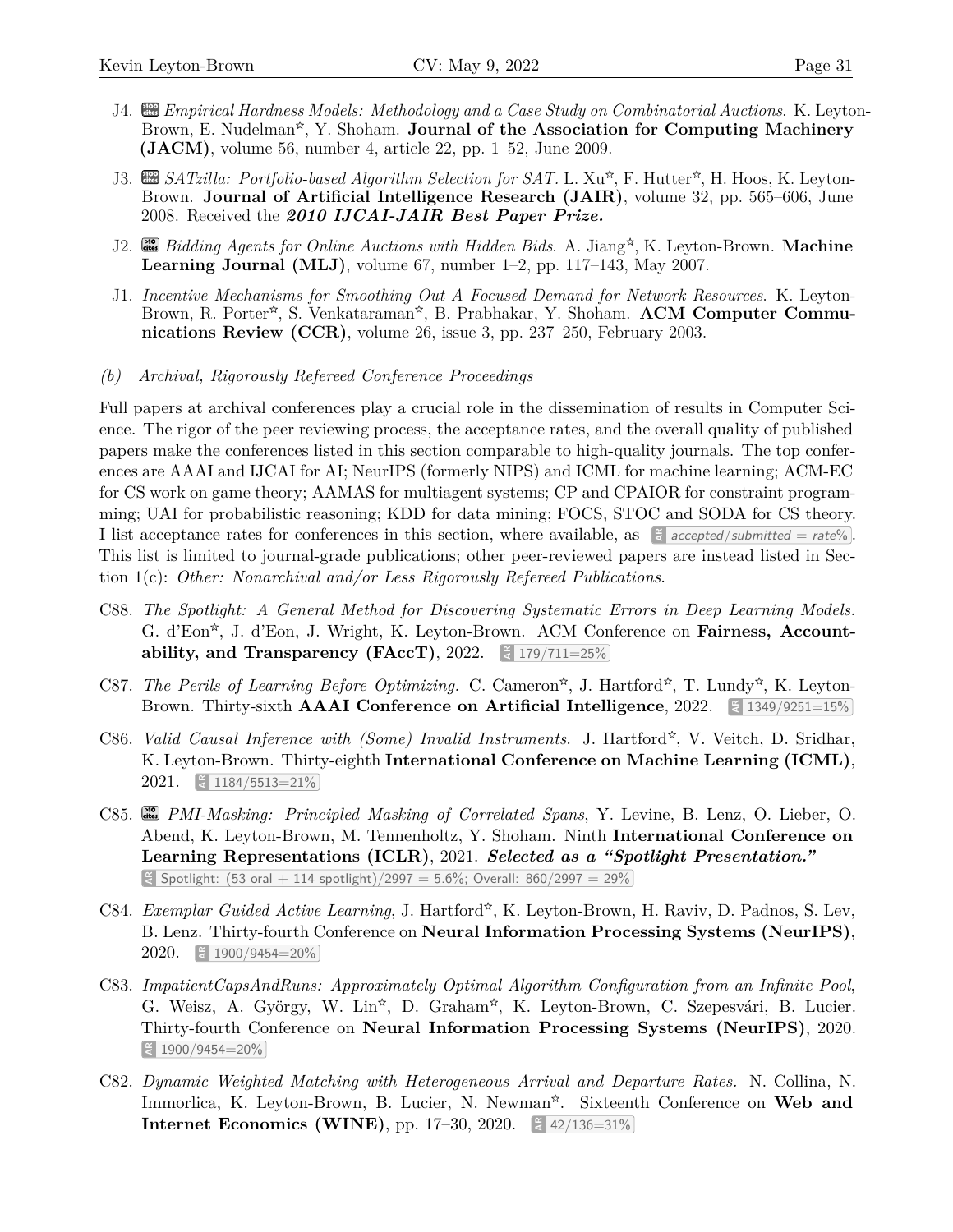- C81. *Fiduciary Bandits.* G. Bahar, O. Ben-Porat, K. Leyton-Brown, M. Tennenholtz. Thirty-seventh **International Conference on Machine Learning (ICML), 2020.**  $\frac{20}{5}$  **1088/4990=22%**
- C80. *A Formal Separation Between Strategic and Nonstrategic Behavior.* J. Wright, K. Leyton-Brown. Twenty-First ACM Conference on **Economics and Computation (ACM-EC)**, 2020. **AR** 99/491=20%
- C79. **cites** Incentive Auction Design Alternatives: A Simulation Study. N. Newman<sup>\*</sup>, K. Leyton-Brown, P. Milgrom, I. Segal. Twenty-First ACM Conference on **Economics and Computation (ACM-EC)**, 2020. *Chosen as the Exemplary Paper in the AI and Computation Track.* **AR** 99/491=20%
- C78. Report-Sensitive Spot-Checking in Peer-Grading Systems. H. Zarkoob<sup>\*</sup>, H. Fu, K. Leyton-Brown. Nineteenth International Conference on **Autonomous Agents and Multi-Agent Systems (AAMAS)**, pp. 1593–1601, 2020.  $\approx 186/808=23\%$
- C77. **cites** Predicting Propositional Satisfiability via End-to-End Learning. C. Cameron<sup>☆</sup>, R. Chen<sup>☆</sup>, J. Hartford<sup>\*</sup>, K. Leyton-Brown. Thirty-Fourth **AAAI Conference on Artificial Intelligence**, 2020. **AR** 1591/7737=21%
- C76. **city** Procrastinating with Confidence: Near-Optimal, Anytime, Adaptive Algorithm Configuration. R. Kleinberg, K. Leyton-Brown, B. Lucier, D. Graham<sup>\*</sup>. Thirty-Third Conference on **Neural Information Processing Systems (NeurIPS), 2019.**  $\leq 1428/6743=21\%$
- C75. Allocation for Social Good: Auditing Mechanisms for Utility Maximization. T. Lundy<sup>\*</sup>, A. Wei, H. Fu, S. Kominers, K. Leyton-Brown. Twentieth **ACM Conference on Economics and Computation (ACM-EC)**, pp. 785-803, 2019.  $\leq 108/382=28\%$
- C74. **cm** Deep Models of Interactions Across Sets. D. Graham, J. Hartford<sup>☆</sup>, K. Leyton-Brown, S. Ravanbakhsh. Thirty-fifth **International Conference on Machine Learning (ICML)**, 2018. **AR** 618/2473=25%
- C73. Quantifying Algorithmic Improvements over Time. A. Fréchette<sup>\*</sup>, L. Kotthoff<sup>\*</sup>, T. Rahwan, H. Hoos, K. Leyton-Brown, T. Michalak. Twenty-Seventh **International Joint Conference on Artificial Intelligence (IJCAI)**, Special Track on the Evolution of the Contours of AI, 2018. **AR** Conference: 710/3470=20%; Track: 6/26=23%
- C72. **ai** *Designing and Evolving an Electronic Agricultural Marketplace in Uganda.* N. Newman<sup>☆</sup>, K. Leyton-Brown, N. Immorlica, L. Bergquist, B. Lucier, J. Quinn, C. McIntosh, R. Ssekibuule. **ACM SIGCAS Conference on Computing and Sustainable Societies (COMPASS)**, 2018. **E** 24/70=34%
- C71. **cites >10** *Efficiency Through Procrastination: Approximately Optimal Algorithm Configuration with Runtime Guarantees.* R. Kleinberg, K. Leyton-Brown, B. Lucier. Twenty-Sixth **International Joint Conference on Artificial Intelligence (IJCAI), 2017.**  $\leq 660/2540 = 26\%$
- C70. **cm** Deep IV: A Flexible Approach for Counterfactual Prediction. J. Hartford<sup>\*</sup>, G. Lewis, K. Leyton-Brown, M. Taddy. Thirty-Fourth **International Conference on Machine Learning (ICML)**, 2017.  $\leq$  433/1701 = 25%
- C69. *The Positronic Economist: A Computational System for Analyzing Economic Mechanisms.* D. Thompson<sup>\*</sup>, N. Newman<sup>\*</sup>, K. Leyton-Brown. Thirty-First **AAAI Conference on Artificial Intelligence**, pp.  $720-727$ ,  $2017$ .  $\leq 638/2590 = 25\%$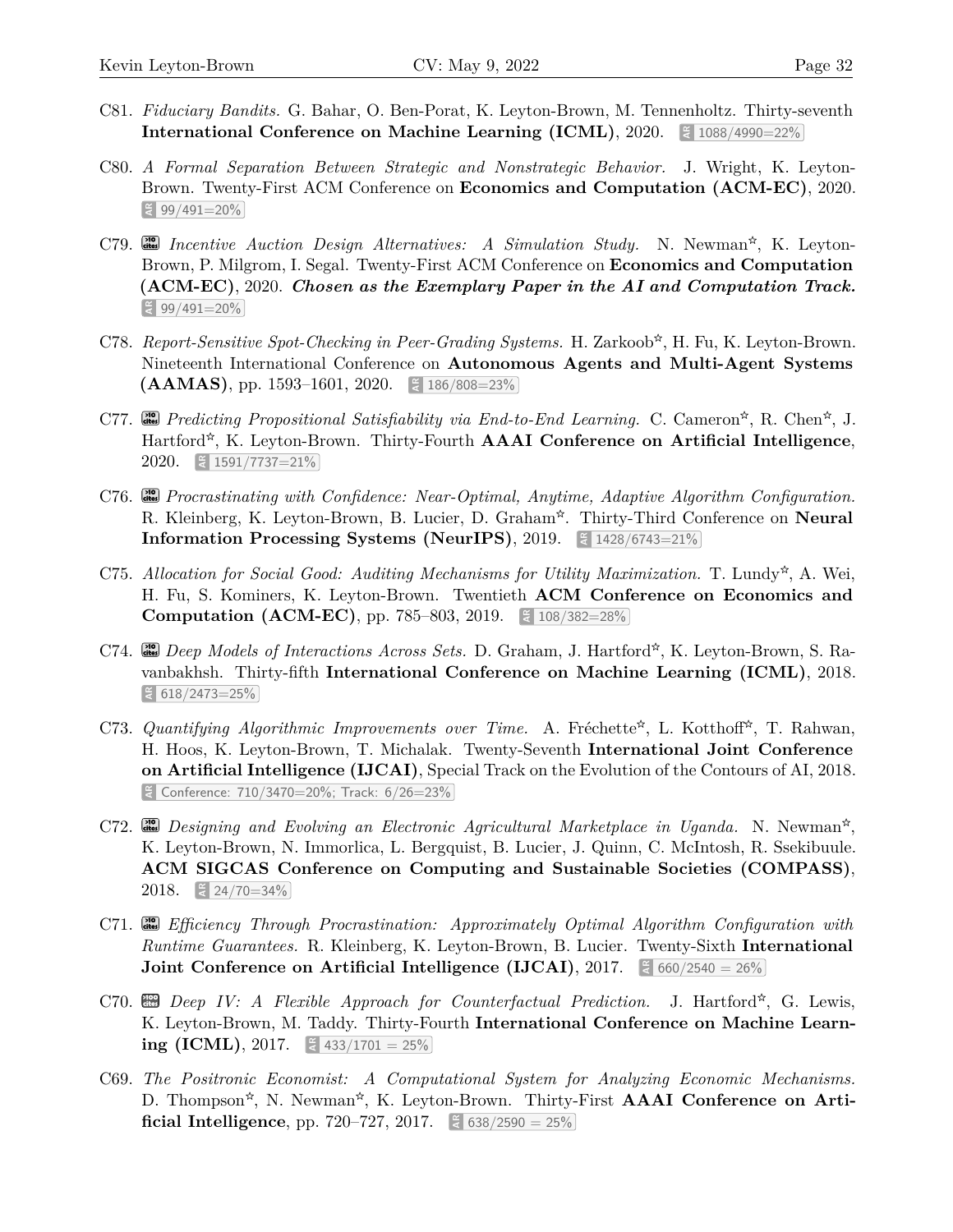- C68. *Resource Graph Games: A Compact Representation for Games with Structured Strategy Spaces.* A. Jiang, H. Chan, K. Leyton-Brown. Thirty-First **AAAI Conference on Artificial Intelligence**, pp. 572–578, 2017.  $\leq$  638/2590 = 25%
- C67. *Multilinear Games*. H. Chan, A. Jiang, K. Leyton-Brown, R. Mehta. Twelfth Conference on **Web and Internet Economics (WINE), 2016.**  $\frac{25}{7}$  35/??=??%
- C66. **cites** Deep Learning for Predicting Human Strategic Behavior. J. Hartford<sup>☆</sup>, J. Wright<sup>☆</sup>, K. Leyton-Brown. Oral presentation at Thirtieth Conference on **Neural Information Processing Systems (NIPS),** 2016.  $\left[\frac{a}{6}\right]$  Oral presentation: 43/2500 = 1.7%; Overall: 568/2500 = 23%
- C65. *Bias in Algorithm Portfolio Performance Evaluation*. C. Cameron<sup>\*</sup>, H. Hoos, K. Leyton-Brown. Twenty-Fifth **International Joint Conference on Artificial Intelligence (IJCAI)**, 2016.  $\frac{25}{1}$  551/2294 = 24%
- C64. *Quantifying the Similarity of Algorithm Configurations*. L.  $Xu^*$ , A. Khudabukhsh<sup>\*</sup>, H. Hoos, K. Leyton-Brown. Tenth **Learning and Intelligent Optimization Conference (LION10)**, 2016.
- C63. **city** Using the Shapley Value to Analyze Algorithm Portfolios. A. Fréchette<sup> $\dot{\alpha}$ </sup>, L. Kotthoff<sup> $\dot{\alpha}$ </sup>, T. Michalak, T. Rahwan, H. Hoos, K. Leyton-Brown. Thirtieth **AAAI Conference on Artificial Intelligence**, 2016.  $\frac{2016}{6}$  549/2132 = 26%
- C62. **cites** Solving the Station Repacking Problem. A. Fréchette<sup>\*</sup>, N. Newman<sup>\*</sup>, K. Leyton-Brown. Thirtieth **AAAI** Conference on Artificial Intelligence, 2016.  $\leq 549/2132 = 26\%$  This paper was accepted and presented at the Twenty-Fourth **International Joint Conference on Artificial Intelligence (IJCAI)**, 2015 (AR: 575/1996 = 29). However, at the request of the FCC we delayed publication of the paper, which led to its not appearing in the IJCAI proceedings. The paper received a second, full round of peer review for AAAI, and was updated in response to reviewer comments.
- C61.  $\Box$  *Mechanical TA: Partially Automated High-Stakes Peer Grading.* J. Wright<sup>\*</sup>, C. Thornton<sup>\*</sup>, K. Leyton-Brown. Forty-Sixth ACM Technical Symposium on **Computer Science Education**  $(ACM-SIGCSE)$ , 2015.  $\leq 105/289 = 36\%$
- C60. **cites** *Efficient Benchmarking of Hyperparameter Optimizers via Surrogates.* K. Eggensperger, F. Hutter, H. Hoos, K. Leyton-Brown. Twenty-Ninth **AAAI Conference on Artificial Intelligence**, 2015.  $\approx 531/1991 = 27\%$
- C59. **cites** Level-0 Meta-Models for Predicting Human Behavior in Games. J. Wright<sup>\*</sup>, K. Leyton-Brown. Fifteenth ACM Conference on **Economics and Computation (ACM-EC)**, 2014.  $\frac{28}{3}$  80/290 = 28%
- C58. **cm** Reasoning about Optimal Stable Matchings under Partial Information. B. Rastegari<sup>☆</sup>, A. Condon, N. Immorlica, R. Irving, K. Leyton-Brown. Fifteenth ACM Conference on **Economics and Computation (ACM-EC), 2014.**  $\leq 80/290 = 28\%$
- C57. Algorithm Configuration in the Cloud: A Feasibility Study. D. Geschwender<sup>\*</sup>, F. Hutter<sup>\*</sup>, L. Kotthoff<sup>\*</sup>, Y. Malitsky, H. Hoos and K. Leyton-Brown. Seventh **Learning and Intelligent Optimization Conference (LION8)**, 2014.
- C56. **city** *AClib: a Benchmark Library for Algorithm Configuration*. F. Hutter<sup>\*</sup>, M. Lopez-Ibanez, C. Fawcett, M. Lindauer, H. Hoos, K. Leyton-Brown, T. Stützle. Seventh **Learning and Intelligent Optimization Conference (LION8)**, 2014.
- C55. **cites >10** *Improved Features for Runtime Prediction of Domain-Independent Planners*. C. Fawcett, M. Vallati, F. Hutter<sup>\*</sup>, J. Hoffmann, H. Hoos, K. Leyton-Brown. Twenty-Fourth **International Conference on Automated Planning and Scheduling (ICAPS), 2014.**  $\frac{2}{3}$  **62/164=38%**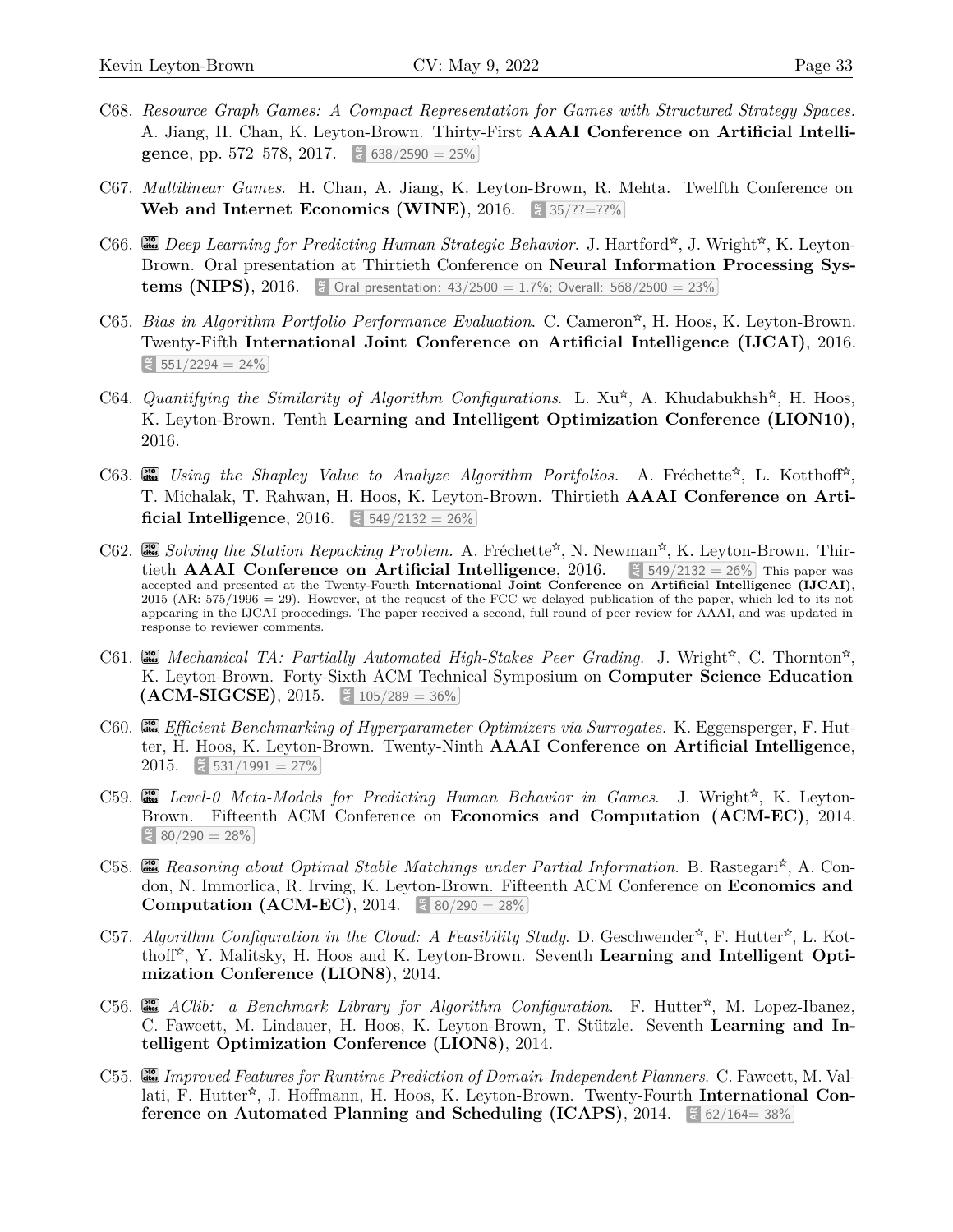- C54.  $\mathbb{E}$  *An Efficient Approach for Assessing Hyperparameter Importance*. F. Hutter<sup>\*</sup>, H. Hoos, K. Leyton-Brown. Thirty-First **International Conference on Machine Learning (ICML)**, 2014.  $\leq 85/577 = 15\%$
- C53. **cites >10** *A Mobile Market for Agricultural Trade in Uganda*. R. Ssekibuule, J. Quinn, K. Leyton-Brown. Fourth ACM Symposium on **Computing for Development (ACM-DEV)**, 2013.  $\frac{2}{3}$  14/43 = 33%
- C52. **cm** Auto-WEKA: Combined Selection and Hyperparameter Optimization of Classification Algorithms. C. Thornton<sup>\*</sup>, F. Hutter<sup>\*</sup>, H. Hoos, K. Leyton-Brown. Nineteenth ACM Conference on **Knowledge, Discovery, and Data Mining (KDD), 2013.**  $\left[\frac{2}{5}\right]$  **125/726 = 17%**
- C51. **cite** *Two-Sided Matching with Partial Information.* B. Rastegari<sup>\*</sup>, A. Condon, N. Immorlica, K. Leyton-Brown. Fourteenth ACM Conference on **Electronic Commerce (ACM-EC)**, pp. 733–  $750, 2013.$   $\lessapprox 73/225 = 32\%$
- C50. **city** Revenue Optimization in the Generalized Second-Price Auction. D. Thompson<sup>\*</sup>, K. Leyton-Brown. Fourteenth ACM Conference on **Electronic Commerce (ACM-EC)**, pp. 837–852, 2013.  $\frac{25}{3}$  73/225 = 32%
- C49. **city** *Empirical Analysis of Plurality Election Equilibria.* D. Thompson<sup>\*</sup>, O. Lev, K. Leyton-Brown, J. Rosenschein. Twelfth International Conference on **Autonomous Agents and Multiagent Systems (AAMAS)**, pp. 391–398, 2013.  $\leq 140/612 = 23\%$
- C48. **cites >10** *Identifying Key Algorithm Parameters and Instance Features using Forward Selection.* F. Hutter<sup>\*</sup>, H. Hoos, K. Leyton-Brown. Seventh Learning and Intelligent Optimization Confer**ence (LION7)**, pp. 364–381, 2013.
- C47.  $\begin{bmatrix} \frac{1}{2} & \frac{1}{2} \\ \frac{1}{2} & \frac{1}{2} \end{bmatrix}$  Approximately Revenue-Maximizing Auctions for Deliberative Agents. D. Thompson<sup>\*</sup>, K. Leyton-Brown, L.E. Celis, A.R. Karlin, C.T. Nguyen. Twenty-Sixth Conference of the **Association for the Advancement of Artificial Intelligence (AAAI)**, (7 pages), 2012.  $\frac{294}{1129} = 26\%$
- C46. **city** Predicting Satisfiability at the Phase Transition. L. Xu<sup>\*</sup>, H. Hoos, K. Leyton-Brown. Twenty-Sixth Conference of the **Association for the Advancement of Artificial Intelligence**  $(AAAI)$ ,  $(7 \text{ pages})$ , 2012.  $\leq 294/1129 = 26\%$
- C45. **city** *The Deployment-to-Saturation Ratio in Security Games.* M. Jain, K. Leyton-Brown, M. Tambe. Twenty-Sixth Conference of the **Association for the Advancement of Artificial Intelligence**  $(AAAI)$ ,  $(7 \text{ pages})$ , 2012.  $\leq 294/1129 = 26\%$
- C44. **cites >10** *Behavioral Game Theoretic Models: A Bayesian Framework For Parameter Analysis*. J. Wright<sup>\*</sup>, K. Leyton-Brown. Eleventh International Conference on **Autonomous Agents and Multiagent Systems (AAMAS)**, pp. 921–930, 2012.  $\leq 137/671 = 20\%$
- C43.  $\Box$  Evaluating Component Solver Contributions in Portfolio-based Algorithm Selectors. L. Xu<sup> $\star$ </sup>, F. Hutter<sup>\*</sup>, K. Leyton-Brown, H. Hoos. Fifteenth International Conference on **Theory and Applications of Satisfiability Testing (SAT), pp. 228–241, 2012.**  $\leq 29/88 = 33\%$
- C42. **cm** TRUSTS: Scheduling Randomized Patrols for Fare Inspection in Transit Systems. Z. Yin, A. Jiang, M.P. Johnson, M. Tambe, K. Leyton-Brown, T. Sandholm, J.P. Sullivan, C. Kiekintveld. Twenty-Fourth Conference on **Innovative Applications of Artificial Intelligence (IAAI-12)**, (8 pages), 2012.
- C41. **cites >10** *Parallel Algorithm Configuration*. F. Hutter X☆X , H. Hoos, K. Leyton-Brown. Sixth **Learning** and Intelligent Optimization Conference (LION6), pp.  $55-70$ ,  $2012$ .  $\leq 24/77 = 31\%$
- C40. **cm** Computing Nash Equilibria of Action-Graph Games via Support Enumeration. D. Thompson<sup>☆</sup>, S. Leung<sup>\*</sup>, K. Leyton-Brown. Seventh Workshop on Internet and Network Economics **(WINE 2011)**, pp. 338–350, 2011.  $\leq 30/100 = 30\%$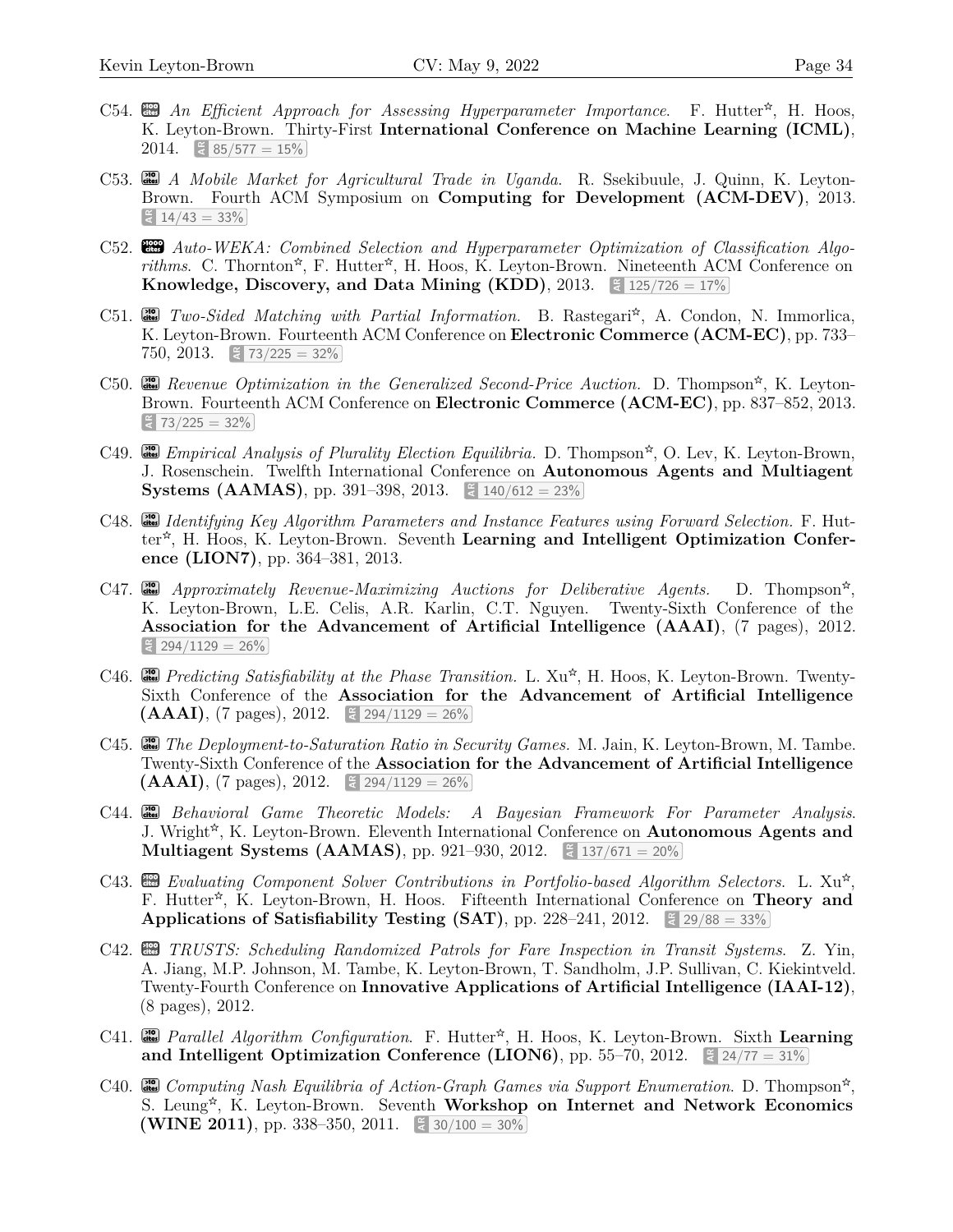- C39. **cites >10** *A General Framework for Computing Optimal Correlated Equilibria in Compact Games*. A. Jiang<sup>\*</sup>, K. Leyton-Brown. Seventh Workshop on Internet and Network Economics **(WINE 2011)**, pp. 218–229, 2011.  $\leq 30/100 = 30\%$
- C38. **cites >10** *Dominant-Strategy Auction Design for Agents with Uncertain, Private Values.* D. Thompson<sup>\*</sup>, K. Leyton-Brown. Twenty-Fifth Conference of the **Association for the Advancement of Artificial Intelligence (AAAI-11),** (6 pages), 2011.  $\leq 242/975 = 25\%$
- C37. **cites >10** *Modeling and Monitoring Crop Disease in Developing Countries.* J. Quinn, K. Leyton-Brown, E. Mwebaze. Twenty-Fifth Conference of the **Association for the Advancement of Artificial Intelligence (AAAI-11)**, Computational Sustainability and AI Track, (6 pages), 2011.  $\frac{242}{975} = 25\%$
- C36. **cital** Polynomial-time Computation of Exact Correlated Equilibrium in Compact Games. A. Jiang<sup>\*</sup>, K. Leyton-Brown. Twelfth ACM Conference on **Electronic Commerce (ACM-EC)**, pp. pp. 119–126, 2011. **Best student paper award.**  $\leq 49/189 = 26\%$
- C35. **Configuration** Sequential Model-Based Optimization for General Algorithm Configuration. F. Hutter<sup>\*</sup>, H. Hoos, K. Leyton-Brown. Fifth **Learning and Intelligent Optimization Conference (LION5)**, pp. 507–523, 2011. **Runner-up best paper award.**  $\leq 43/99 = 43\%$
- C34. **cites >10** *HAL: A Framework for the Automated Design and Analysis of High-Performance Algorithms*. C. Nell<sup>\*</sup>, C. Fawcett, H. Hoos, K. Leyton-Brown. Fifth Learning and Intelligent Optimization **Conference (LION5), pp. 600–615, 2011.**  $\frac{12}{3}$  43/99 = 43%
- C33. **city** *Bayesian Action-Graph Games.* A. Jiang<sup>\*</sup>, K. Leyton-Brown. Twenty-Fourth Annual Conference on **Neural Information Processing Systems (NIPS)**, 2010.  $\leq 293/1219 = 24\%$
- C32. **cm** Beyond Equilibrium: Predicting Human Behavior in Normal Form Games. J. Wright<sup>\*</sup>, K. Leyton-Brown. Twenty-Fourth Conference of the **Association for the Advancement of Artificial Intelligence (AAAI-10), pp. 901–907, 2010.**  $\leq 264/982 = 27\%$
- C31. **and** *Hydra: Automatically Configuring Algorithms for Portfolio-Based Selection*. L. Xu<sup>\*</sup>, H. Hoos, K. Leyton-Brown. Twenty-Fourth Conference of the **Association for the Advancement of Artificial Intelligence (AAAI-10), pp. 210–216, 2010.**  $\leq 264/982 = 27\%$
- C30. **an** *Automated Configuration of Mixed Integer Programming Solvers*. F. Hutter<sup>☆</sup>, H. Hoos, K. Leyton-Brown. Seventh International Conference on **Integration of Artificial Intelligence and Operations Research techniques in Constraint Programming (CPAIOR)**, pp. 186–  $202, 2010.$   $\approx 18/39 = 46\%$
- C29. **cites >10** *Computing Pure Strategy Nash Equilibria in Compact Symmetric Games*. A. Jiang  $\lg^\mathbf{\hat{x}},$ C.T. Ryan<sup>\*</sup>, K. Leyton-Brown. Eleventh ACM Conference on Electronic Commerce (ACM-**EC'10)**, pp. 63–72, 2010.  $\leq$  Full paper presentation: 45/136 = 33%
- C28. **cites** Time-Bounded Sequential Parameter Optimization. F. Hutter<sup>☆</sup>, H. Hoos, K. Leyton-Brown, K. Murphy. Fourth **Learning and Intelligent Optimization (LION4)** Conference, pp. 281– 298, 2010.  $\leq$  19/57 = 33% **Runner-up best paper award.**
- C27. **cital** Temporal Action-Graph Games: A New Representation for Dynamic Games. A. Jiang<sup>\*</sup>, K. Leyton-Brown, A. Pfeffer. Twenty-fifth Conference on **Uncertainty in Artificial Intelligence (UAI-09)**, Montreal, pp. 268-276, 2009.  $\left[\frac{3}{5}\right]$  Plenary presentation: 30/243 = 12%
- C26. **cm** Computational Analysis of Perfect-Information Position Auctions. D. Thompson<sup>\*</sup>, K. Leyton-Brown. Tenth ACM Conference on **Electronic Commerce (ACM-EC'09)**, Stanford, pp. 51–60, 2009.  $\leq 40/161 = 25\%$
- C25. **cm** SATenstein: Automatically Building Local Search SAT Solvers From Components. A.R. Khuda-Bukhsh<sup>\*</sup>, L. Xu<sup>\*</sup>, H. Hoos, K. Leyton-Brown. Twenty-first **International Joint Conference on Artificial Intelligence (IJCAI-09)**, Pasadena, pp. 517–524, 2009.  $\frac{2009}{6}$  331/1290 = 26%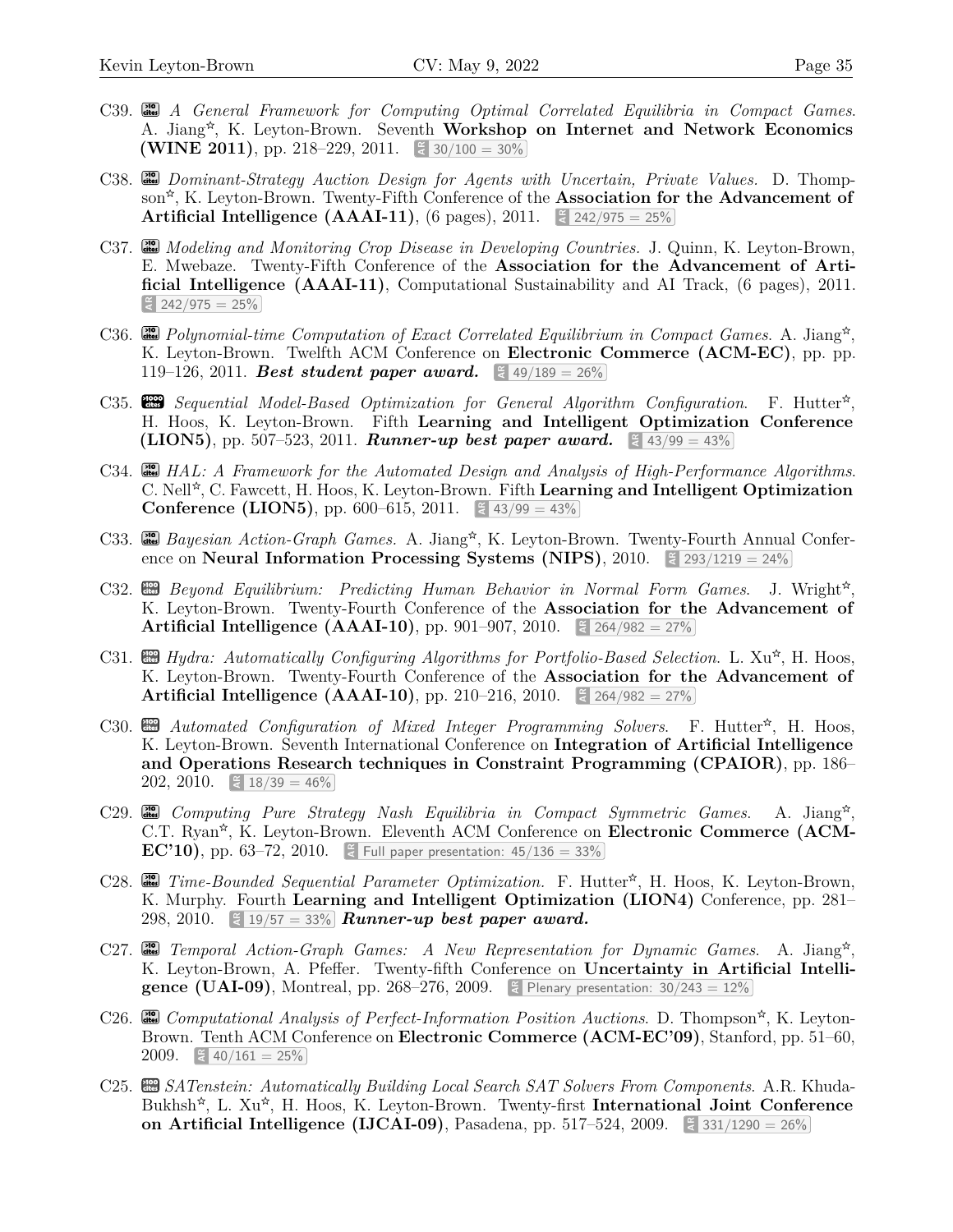- C24. **cm** An Experimental Investigation of Model-Based Parameter Optimisation: SPO and Beyond. F. Hutter<sup>\*</sup>, H. Hoos, K. Leyton-Brown, K. Murphy. 11th ACM Genetic and Evolutionary **Computation Conference (GECCO-09), pp. 271–278, Montreal, 2009.**  $\leq 220/531 = 41\%$
- C23. **city** Stepwise Randomized Combinatorial Auctions Achieve Revenue Monotonicity. B. Rastegari<sup>\*</sup>, A. Condon, K. Leyton-Brown. Ninteenth ACM-SIAM **Symposium on Discrete Algorithms (SODA-09)**, pp. 738–747, New York, 2009.  $\leq 135/458 = 29\%$
- C22. **cites >10** *Hierarchical Hardness Models for SAT*. **L. Xu**, H. Hoos, K. Leyton-Brown. Thirteenth International Conference on **Principles and Practice of Constraint Programming (CP-07)**, in Lecture Notes in Computer Science 4741, Springer Berlin, pp. 696–711, Providence, 2007.  $\frac{2}{3}$  43/143 = 30%
- C21. **c** *SATzilla-07:* The Design and Analysis of an Algorithm Portfolio for SAT. **L. Xu, F. Hutter**, H. Hoos, K. Leyton-Brown. Thirteenth International Conference on **Principles and Practice of Constraint Programming (CP-07)**, in Lecture Notes in Computer Science 4741, Springer Berlin, pp. 712–727, Providence, 2007. **ARE:** 43/143 = 30%
- C20. **cites** Computing Pure Nash Equilibria in Symmetric Action Graph Games. A. Jiang<sup>☆</sup>, K. Leyton-Brown. Twenty-second Conference of the **Association for the Advancement of Artificial Intelligence (AAAI-07)**, pp. 79–85, Vancouver, 2007.  $\leq 253/921 = 27\%$
- C19.  $\begin{bmatrix} \frac{1}{2} & \frac{1}{2} \\ \frac{1}{2} & \frac{1}{2} \end{bmatrix}$  Valuation Uncertainty and Imperfect Introspection in Second-Price Auctions. D. Thompson<sup>\*</sup>, K. Leyton-Brown. Twenty-second Conference of the **Association for the Advancement of Artificial Intelligence (AAAI-07),** pp. 148–153, Vancouver, 2007.  $\frac{12}{3}$  253/921 = 27%
- C18. **city** Revenue Monotonicity in Combinatorial Auctions. B. Rastegari<sup>\*</sup>, A. Condon, K. Leyton-Brown. Twenty-second Conference of the **Association for the Advancement of Artificial Intelligence (AAAI-07)**, pp. 122–127, Vancouver, 2007.  $\leq 253/921 = 27\%$
- C17. **com** Performance Prediction and Automated Tuning of Randomized and Parametric Algorithms, F. Hutter<sup>\*</sup>, Y. Hamadi, H. Hoos, K. Leyton-Brown. Twelfth International Conference on **Principles and Practice of Constraint Programming (CP-06)**, in Lecture Notes in Computer Science 4204, Springer Berlin, pp. 213–228, 2006.  $\leq 42/142 = 30\%$
- C16. **cites** A Polynomial-Time Algorithm for Action-Graph Games. A. Jiang<sup>\*</sup>, K. Leyton-Brown. Twentyfirst Conference of the **American Association for Artificial Intelligence (AAAI-06)**, pp. 679– 684, Boston, 2006.  $\leq 236/776 = 30\%$
- C15. **cites >10** *Computing Nash Equilibria of Action-Graph Games.* N. Bhat, K. Leyton-Brown. In 20th Conference on **Uncertainty in Artificial Intelligence (UAI-2004)**, pp. 35–42, Banff, 2004. **AR** 76/253=30%
- C14. **cm** Understanding Random SAT: Beyond the Clauses-to-Variables Ratio. E. Nudelman<sup>\*</sup>, K. Leyton-Brown, H. Hoos, A. Devkar<sup>\*</sup>, Y. Shoham. Tenth International Conference on **Principles and Practice of Constraint Programming (CP-04)**, in Lecture Notes in Computer Science 3258, Springer Berlin, pp. 438–452, Toronto, 2004.  $\leq 46/158 = 29\%$
- C13. **cm** Run the GAMUT: A Comprehensive Approach to Evaluating Game-Theoretic Algorithms. E. Nudelman<sup>\*</sup>, J. Wortman<sup>\*</sup>, Y. Shoham, K. Leyton-Brown. In Third **International Joint Conference on Autonomous Agents and Multi Agent Systems (AAMAS-04)**, pp. 880– 887, New York, 2004. **ARE 142/577=25%**
- C12. **cm** Boosting as a Metaphor for Algorithm Design. K. Leyton-Brown, E. Nudelman<sup>\*</sup>, G. Andrew<sup>\*</sup>, J. McFadden<sup>\*</sup>, Y. Shoham. In Ninth International Conference on **Principles and Practice of Constraint Programming (CP-03)**, in Lecture Notes in Computer Science 2833, Springer Berlin, pp. 899–903, Cork, 2003.  $\leq 48/181=27\%$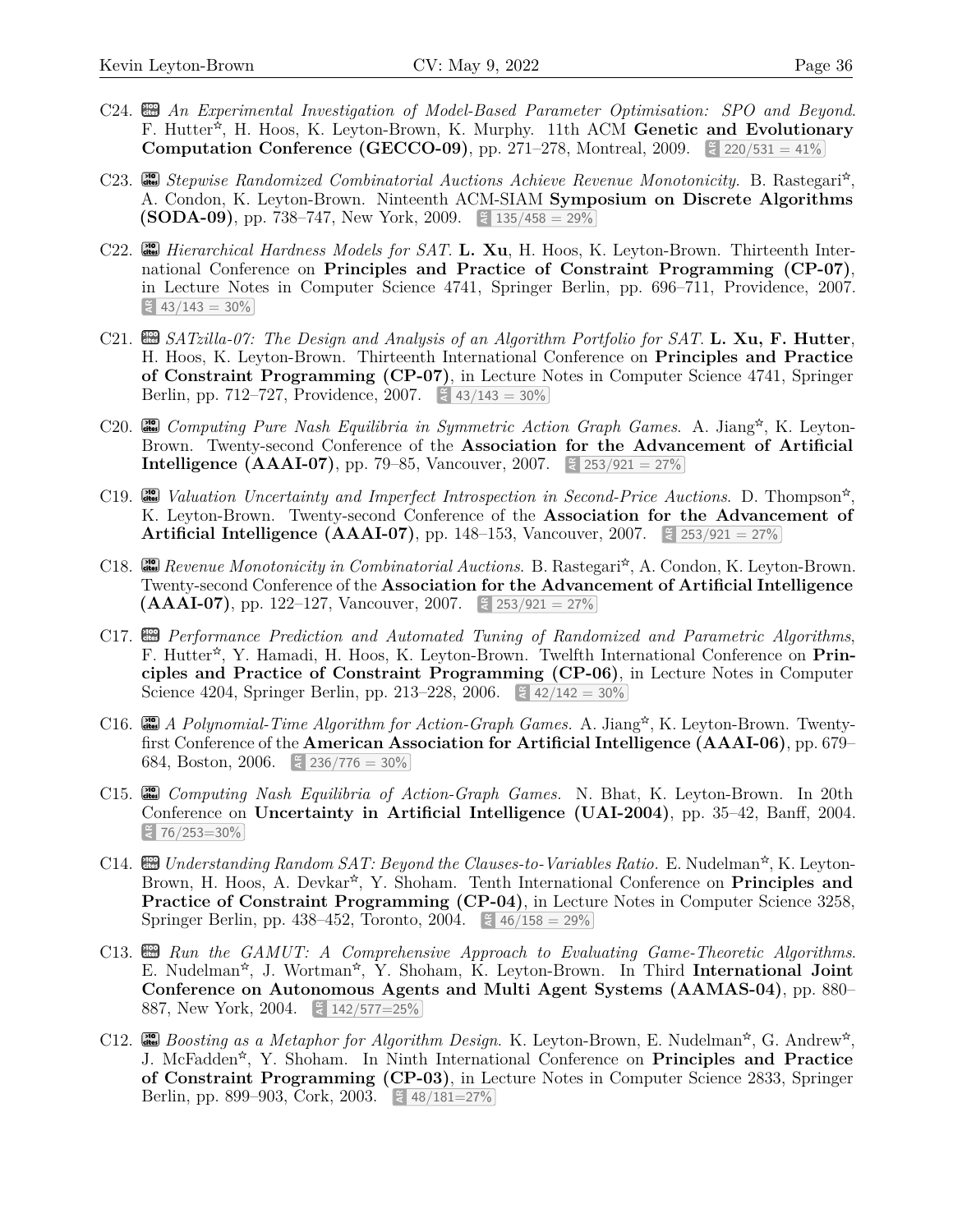- C11. **als** *Local-Effect Games.* K. Leyton-Brown, M. Tennenholtz. In Eighteenth **International Joint Conference on Artificial Intelligence (IJCAI-03)**, pp. 772–777, Acapulco, 2003.  $\frac{2}{3}$  189/913 = 21%
- C10.  $\mathbb{E}$  *A Portfolio Approach to Algorithm Selection.* K. Leyton-Brown, E. Nudelman<sup>\*</sup>, G. Andrew<sup>\*</sup>, J. McFadden<sup>\*</sup>, Y. Shoham. In Eighteenth **International Joint Conference on Artificial Intelligence (IJCAI-03)**, pp. 1542–1543, Acapulco, 2003. E Poster paper: 252/913 = 28%
- C9. **Combinatorial** the Empirical Hardness of Optimization Problems: the case of combinatorial auctions. K. Leyton-Brown, E. Nudelman<sup>\*</sup>, Y. Shoham. Eighth International Conference on **Principles and Practice of Constraint Programming (CP-02)**, in Lecture Notes in Computer Science 2470, Springer Berlin, pp. 556–572, Ithaca, 2002.  $\leq 44/146 = 30\%$
- C8. **cm** *Bidding Clubs in First-Price Auctions (extended abstract)*. K. Leyton-Brown, Y. Shoham, M. Tennenholtz. In Eighteenth **National Conference on Artificial Intelligence (AAAI-02)**, pp. 373–378, Edmonton, 2002. **AR** 121/469 = 26%
- C7. *Smoothing Out Focused Demand in Networks (extended abstract)*. K. Leyton-Brown, R. Porter<sup>☆</sup>, S. Venkataraman<sup>\*</sup>, B. Prabhakar. In Third ACM Conference on **Electronic Commerce (ACM-EC'01**), pp. 245–248, Tampa, 2001. **AREL 35/100=35%**
- C6. **Com** *Incentives for Sharing in Peer-to-Peer Networks (extended abstract).* P. Golle, K. Leyton-Brown, I. Mironov. In Third ACM Conference on **Electronic Commerce (ACM-EC'01)**, pp. 264–267, Tampa, 2001. **ARE:** 35/100=35%
- C5. **cites >10** *Incentives for Sharing in Peer-to-Peer Networks.* P. Golle, K. Leyton-Brown, I. Mironov, M. Lillibridge. Second International **Workshop on Electronic Commerce (WELCOM'01)**, in Lecture Notes in Computer Science 2232, Springer Berlin, pp. 75–87, Heidelberg, Germany, 2001.  $\leq 17/36 = 47\%$
- C4.  $\Box$  Towards a Universal Test Suite for Combinatorial Auctions. K. Leyton-Brown, M. Pearson<sup>\*</sup>, Y. Shoham. In Second ACM Conference on **Electronic Commerce (ACM-EC'00)**, pp. 66–76, Minneapolis, 2000.  $\leq 29/150=19\%$
- C3. **cites >10** *Bidding Clubs: Institutionalized Collusion in Auctions.* K. Leyton-Brown, M. Tennenholtz, Y. Shoham. In Second ACM Conference on **Electronic Commerce (ACM-EC'00)**, pp. 253– 259, Minneapolis, 2000. **AR** 29/150=19%
- C2. **cm** An Algorithm for Multi-Unit Combinatorial Auctions. K. Leyton-Brown, M. Tennenholtz, Y. Shoham. In Seventeenth **National Conference on Artificial Intelligence (AAAI-2000)**, pp. 56–61, Austin, 2000.  $\leq 143/431 = 33\%$
- C1. **cm** Taming the Computational Complexity of Combinatorial Auctions: Optimal and Approximate *Approaches*. Y. Fujishjima, K. Leyton-Brown, Y. Shoham. In Sixteenth **International Joint Conference on Artificial Intelligence (IJCAI-99)**, pp. 548–553, Stockholm, Sweden, 1999. **AR** 194/750=26%
- *(c) Other: Nonarchival and/or Less Rigorously Refereed Publications*

The publications listed in this section are peer reviewed and in many cases high impact. However, they differ from those listed above in being published in venues that are nonarchival and/or that review submissions less rigorously than top-quality journals. I chose these venues primarily to reach appropriate audiences, such as specialists focusing on a particular problem, or researchers from other disciplines who do not follow the computer science literature.

1 O47. *Debating Corporate Responsibility in the Era of Digitization and Digitalization*. M. Schormair, T.J. Donaldson, V. Glaser, K. Leyton-Brown, K.E. Martin, **Academy of Management Annual Meeting** Proceedings, pp. 21319, 2020.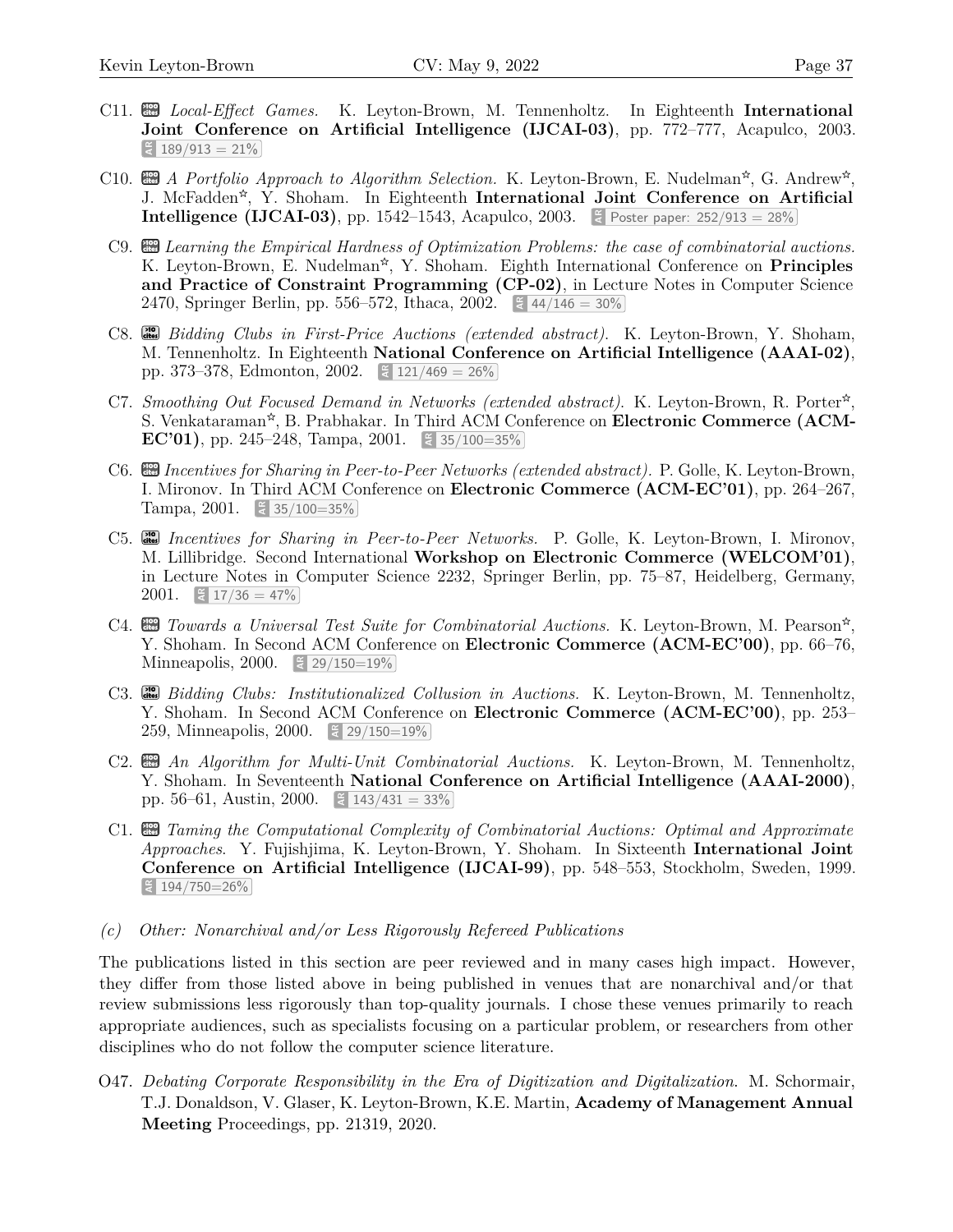- O46. *Incentivizing Evaluation with Peer Prediction and Limited Access to Ground Truth (Extended Abstract).* A. Gao, J. Wright, K. Leyton-Brown. **International Joint Conference on Artificial Intelligence (IJCAI) Journal Track**, (five pages), 2020. This is an extended abstract of journal paper [J25](#page-28-0), published in a special track at IJCAI on papers that recently appeared in the top AI journal without having previously appeared as conference publications. It was competitively peer reviewed for IJCAI.
- O45. *Identifying Valid Instruments via Effect Agreement.* J. Hartford<sup>\*</sup>, K. Leyton-Brown. Workshop on Causal Machine Learning (CausalML) the 33rd Conference on **Neural Information Processing Systems (NeurIPS)**, 2019.
- O44. *Predicting Propositional Satisfiability via End-to-End Learning.* C. Cameron<sup>\*</sup>, R. Chen<sup>\*</sup>, J. Hartford<sup>\*</sup>, K. Leyton-Brown. Workshop on Graph Representation Learning (GRL 2019) at the 33rd Conference on **Neural Information Processing Systems (NeurIPS)**, 2019.
- O43. *A Formal Separation Between Strategic and Nonstrategic Behavior.* J. Wright, K. Leyton-Brown. Workshop on Behavioral Economics and Computation at the 20th **ACM Conference on Economics and Computation (ACM-EC)**, 2019.
- O42. Report-Sensitive Spot-checking in Peer Grading (Extended Abstract). H. Zarkoob<sup>\*</sup>, H. Fu, K. Leyton-Brown. Eighteenth International Conference on **Autonomous Agents and Multiagent Systems (AAMAS)**, (3 pages), 2019.
- O41. Designing and Evolving an Electronic Agricultural Marketplace in Uganda. N. Newman<sup>\*</sup>, L. Falcao-Bergquist, N. Immorlica, K. Leyton-Brown, B. Lucier, C. McIntosh and R. Ssekibuule. Mechanism Design for Social Good Workshop at the 19th **ACM Conference on Economics and Computation (ACM-EC)**, 2018.
- O40. *Artificial intelligence in 2027*. M. Gini, N. Agmon, F. Giunchiglia, S. Koenig, K. Leyton-Brown. AI Matters (the quarterly newsletter of the **ACM Special Interest Group in Artificial Intelligence**). Volume 4 Issue 1, pp. 10–20, Spring 2018.
- O39. *Deep Counterfactual Prediction using Instrumental Variables.* J. Hartford<sup>\*</sup>, G. Lewis, K. Leyton-Brown, M. Taddy. Workshop on Inference and Learning of Hypothetical and Counterfactual Interventions in Complex Systems at the 30th Conference on **Neural Information Processing Systems (NIPS)**, 2016.
- O38. *Incentivizing Evaluation via Limited Access to Ground Truth: Peer-Prediction Makes Things Worse.* X. A. Gao<sup>\*</sup>, J. R. Wright<sup>\*</sup>, K. Leyton-Brown. Workshop on Algorithmic Game Theory and Data Science at the 17th **ACM Conference on Electronic Commerce (ACM-EC)**, 2016.
- O37. *Deep Learning for Predicting Human Strategic Behavior*. J. Hartford<sup>\*</sup>, J.R. Wright<sup>\*</sup>, K. Leyton-Brown. Fifth **World Congress of the Game Theory Society (Games 2016)**, 2016.
- O36. *Resource Graph Games: A Compact Representation for Games with Structured Strategy Spaces (Extended Abstract)*. A.X. Jiang, K. Leyton-Brown. 26th **International Conference on Game Theory in Stony Brook**, 2015.
- O35. Algorithm Runtime Prediction: Methods & Evaluation (Extended Abstract). F. Hutter, L. Xu<sup>\*</sup>, H. Hoos, K. Leyton-Brown. **International Joint Conference on Artificial Intelligence (IJ-CAI) Journal Track**, (six pages), 2015. This is an extended abstract of journal paper [J11,](#page-28-0) published in a special track at IJCAI on papers that recently appeared in the top AI journal without having previously appeared as conference publications. It was competitively peer reviewed for IJCAI.
- O34. **cites >10** *Surrogate Benchmarks for Hyperparameter Optimization*, K. Eggensperger, F. Hutter, H. Hoos, K. Leyton-Brown. Workshop on Meta-Learning and Algorithm Selection (MetaSel) at the **European Conference on Artificial Intelligence (ECAI)**, 2014.
- 1 K. Eggensperger, M. Feurer, F. Hutter, J. Bergstra, J. Snoek, H. Hoos, K. Leyton-Brown. Work-O33. **cm** Towards an Empirical Foundation for Assessing Bayesian Optimization of Hyperparameters, shop on Bayesian Optimization, at the Conference on **Neural Information Processing Systems (NIPS)**, 2013.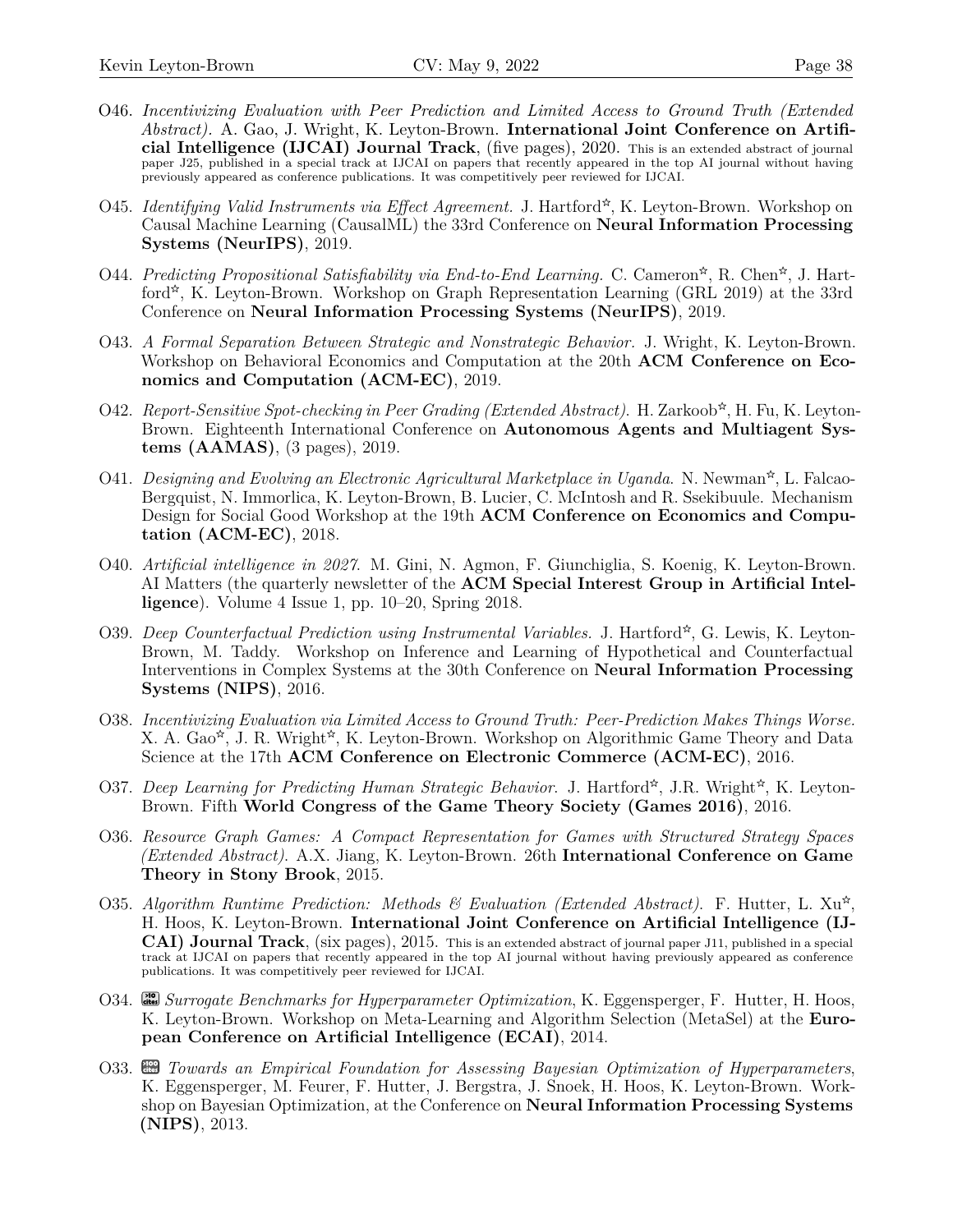- O32. *Advances in Algorithm Runtime Prediction*, F. Hutter, L. Xu, H. Hoos, K. Leyton-Brown. Second workshop on COmbining COnstraint solving with MIning and LEarning (COCOMILE) at the **Conference on Artificial Intelligence (AAAI)**, 2013.
- O31. **cites** An evaluation of sequential model-based optimization for expensive blackbox functions. F. Hutter, H. Hoos, K. Leyton-Brown. Workshop on Black Box Optimization Benchmarking (BBOB) at the **Genetic and Evolutionary Computation Conference (GECCO)**, pp. 1209–1216, 2013.
- O30. *Empirical Analysis of Plurality Election Equilibria*. D. Thompson<sup>\*</sup>, O. Lev, K. Leyton-Brown, J. Rosenschein. Fourth International **Workshop on Computational Social Choice (COM-SOC)**, (13 pages), 2012.
- O29. *Algorithm Configuration for Portfolio-based Parallel SAT-Solving*. H. Hoos, K. Leyton-Brown, T. Schaub, M. Schneider. Workshop on Combining Constraint Solving with Mining and Learning (CoCoMile) at the **European Conference on Artificial Intelligence (ECAI)**, (5 pages), 2012.
- O28. *Two-Sided Matching with Partial Information*. B. Rastegari, A. Condon, N. Immorlica, K. Leyton-Brown. Fourth **World Congress of the Game Theory Society (Games 2012)**, 2012.
- O27. *Beyond Equilibrium: Predicting Human Behavior in Normal Form Games*. J. Wright, K. Leyton-Brown. Fourth **World Congress of the Game Theory Society (Games 2012)**, 2012.
- O26. **cites >10** *Towards Optimal Patrol Strategies for Fare Inspection in Transit Systems*. A. Jiang, Z. Yin, C. Kietkintveld, K. Leyton-Brown, T. Sandholm, M. Tambe. **AAAI Spring Symposium** on Game Theory for Security, Sustainability and Health, 2012.
- O25. *Which Security Games are Hard to Solve?* M. Jain, K. Leyton-Brown, M. Tambe. **AAAI Spring Symposium** on Game Theory for Security, Sustainability and Health, 2012.
- O24. **cites** Bayesian Optimization With Censored Response Data, F. Hutter<sup>\*</sup>, H. Hoos, K. Leyton-Brown. Workshop on "Bayesian Optimization, Experimental Design, and Bandits" at the **Conference on Neural Information Processing Systems (NIPS)**, 2011.
- O23. **Example** *Hydra-MIP: Automated Algorithm Configuration and Selection for Mixed Integer Programming***,** L.  $Xu^*$ , F. Hutter<sup>\*</sup>, H. Hoos, K. Leyton-Brown. Eighteenth RCRA workshop on "Experimental Evaluation of Algorithms for Solving Problems with Combinatorial Explosion" at the **International Joint Conference on Artificial Intelligence (IJCAI)**, (15 pages), Barcelona, 2011.
- O22. *Linear Solvers for Nonlinear Games: Using Pivoting Algorithms to Find Nash Equilibria in n-*Player Games. J. Wright<sup>\*</sup>, A. Jiang<sup>\*</sup>, K. Leyton-Brown. **SIGecom Exchanges**, volume 10, number 1, pages 6–8, March 2011.
- O21. Polynomial Computation of Exact Correlated Equilibrium in Compact Games. A. Jiang<sup>\*</sup>, K. Leyton-Brown. **SIGecom Exchanges**, volume 10, number 1, pages 9–12, March 2011.
- O20. *Computational Methods for Position Auctions*. D. Thompson<sup>\*</sup>, K. Leyton-Brown. **NECTAR (new scientific and technical advances in research) track at the AAAI Conference on Artificial Intelligence (AAAI-10)**, pp. 1694–1697, 2010.  $\lesssim 12/48 = 25\%$  This is a short-paper summary of paper [C26,](#page-30-0) published in a special track at AAAI on influential papers from specialist conferences. It contains all new text and was competitively peer reviewed for AAAI.
- O19. *Tractable Computational Methods for Finding Nash Equilibria of Perfect-Information Position* Auctions. D. Thompson<sup>\*</sup>, K. Leyton-Brown. Workshop on Ad Auctions at the 2008 **ACM Conference on Electronic Commerce (ACM-EC)**, (10 pages), Chicago, 2008.
- O18. *Using Empirical Methods to Compare Multiagent Learning Algorithms*. E. Zawadzki<sup>\*</sup>, A. Lipson<sup>\*</sup>, K. Leyton-Brown. Third **World Congress of the Game Theory Society (Games)**, (abstract), Evanston, 2008.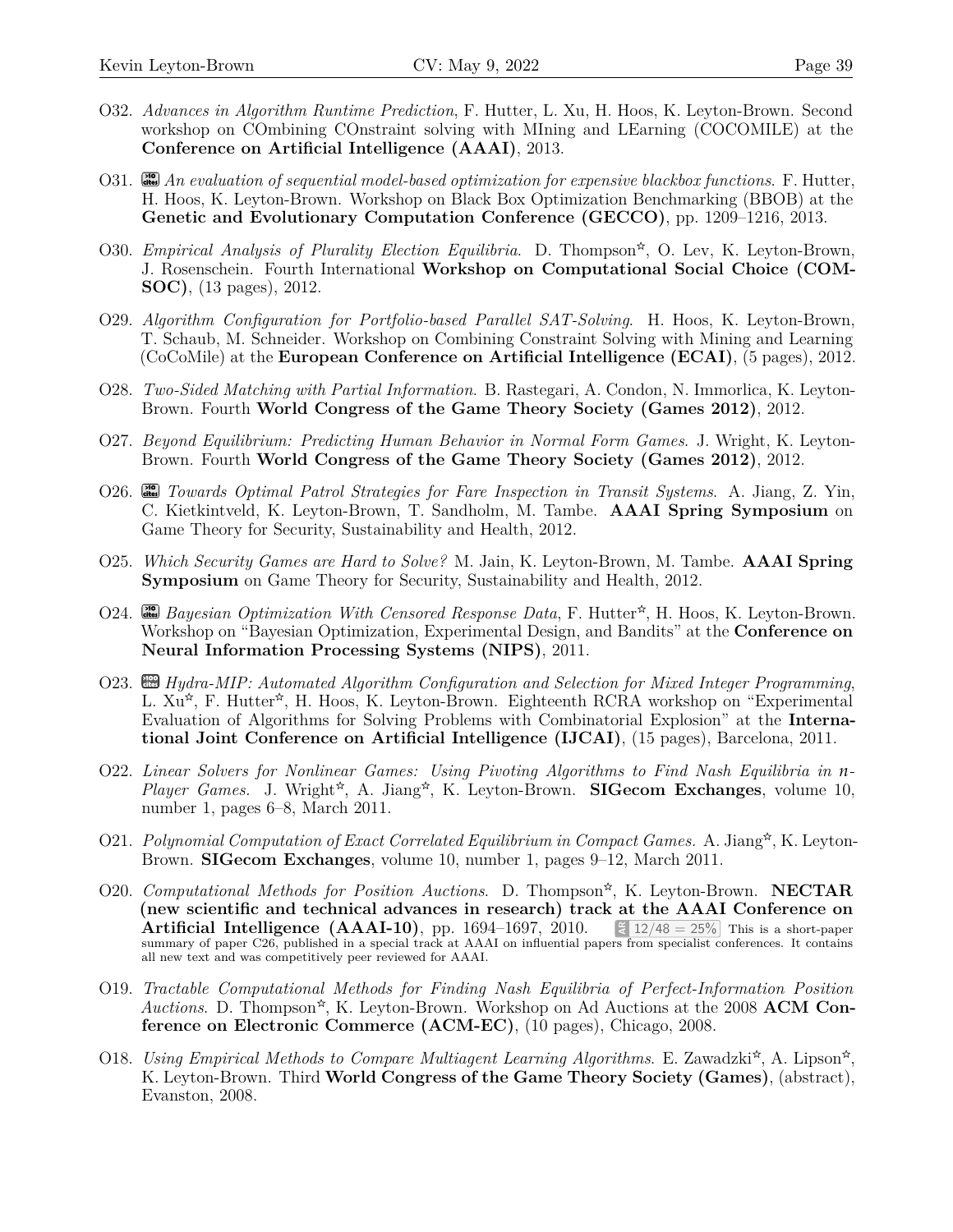- O17. *Revenue Monotonicity: New Results for Deterministic and Randomized Mechanisms*. B. Rastegari<sup>\*</sup>, A. Condon, K. Leyton-Brown. Third **World Congress of the Game Theory Society (Games)**, (abstract), Evanston, 2008.
- O16. Action-Graph Games. A. Jiang<sup>\*</sup>, N. Bhat, K. Leyton-Brown. Third **World Congress of the Game Theory Society (Games)**, (abstract), Evanston, 2008.
- O15. *Deterministic, Dominant Strategy Auction Design for Agents with Costly Private Information*. D. Thompson<sup>\*</sup>, K. Leyton-Brown. Third **World Congress of the Game Theory Society (Games)**, (abstract), Evanston, 2008.
- O14. Revenue Monotonicity in Combinatorial Auctions. B. Rastegari<sup>\*</sup>, A. Condon, K. Leyton-Brown. **SIGecom Exchanges**, volume 7, number 1, (3 pages: electronic journal), December 2007.
- O13. *Empirically Testing Decision Making in TAC SCM*. E. Zawadzki<sup>☆</sup>, K. Leyton-Brown. Fifth Workshop on Trading Agent Design and Analysis at the **Association for the Advancement of Artificial Intelligence (AAAI)**, pp. 45–54, Vancouver, 2007.
- O12. *Valuation Uncertainty and Imperfect Introspection in Second-Price Auctions.* D. Thompson<sup>\*</sup>, K. Leyton-Brown. **DIMACS Workshop on Auctions with Transaction Costs**, (16 pages), Piscataway, 2007.
- O11. *Performance Prediction and Automated Tuning of Randomized and Parametric Algorithms: An* Initial Investigation. F. Hutter<sup>\*</sup>, Y. Hamadi, H. Hoos, K. Leyton-Brown. Workshop on Learning for Search at the **American Association for Artificial Intelligence (AAAI)**, Boston, (6 pages), 2006.
- O10. *n-Body Games.* A. Jiang<sup>\*</sup>, K. Leyton-Brown. In Workshop on Game Theory, Machine Learning and Reasoning under Uncertainty at the Neural Information Processing Systems Conference (NIPS-05), Vancouver, (17 pages), 2005.
- O9. **cites** *Estimating Bidders' Valuation Distributions in Online Auctions*. A. Jiang<sup>\*</sup>, K. Leyton-Brown. In Game Theory and Decision Theory (GTDT) Workshop at the **International Conference on Artificial Intelligence (IJCAI)**, (16 pages), Edinburgh, 2005.
- O8. *Action-Graph Games, and an Algorithm for Computing their Equilibria*. N. Bhat, K. Leyton-Brown. Fifteenth **International Conference on Game Theory at Stony Brook**, (abstract), July 2004.
- O7. *Action-Graph Games, and an Algorithm for Computing their Equilibria*. N. Bhat, K. Leyton-Brown. In Second **World Congress on Game Theory (Games)**, (abstract), Marseille, 2004.
- O6. *Understanding Game-Theoretic Algorithms: The Game Matters*. E. Nudelman<sup>☆</sup>, J. Wortman<sup>☆</sup>, Y. Shoham, K. Leyton-Brown. In Second **World Congress on Game Theory (Games)**, (abstract), Marseille, 2004.
- O5. *Diffusing Focused Loads in Networks using Pricing*. K. Leyton-Brown, R. Porter<sup>☆</sup>, S. Venkataraman<sup>\*</sup>, B. Prabhakar. SPIE conference on Scalability and Traffic Control in IP networks, at **International Society for Optical Engineering (SPIE) ITCom**, (abstract), Denver, 2001.
- O4. *Bidding Clubs: Institutionalized Collusion in Auctions.* K. Leyton-Brown, Y. Shoham, M. Tennenholtz. In First **World Congress of The Game Theory Society (Games)**, (abstract), Bilbao, Spain, 2000.
- 1 holtz. In First **World Congress of The Game Theory Society (Games)**, (abstract), Bilbao, O3. *An Algorithm for Multi-Unit Combinatorial Auctions.* K. Leyton-Brown, Y. Shoham, M. Tennen-Spain, 2000.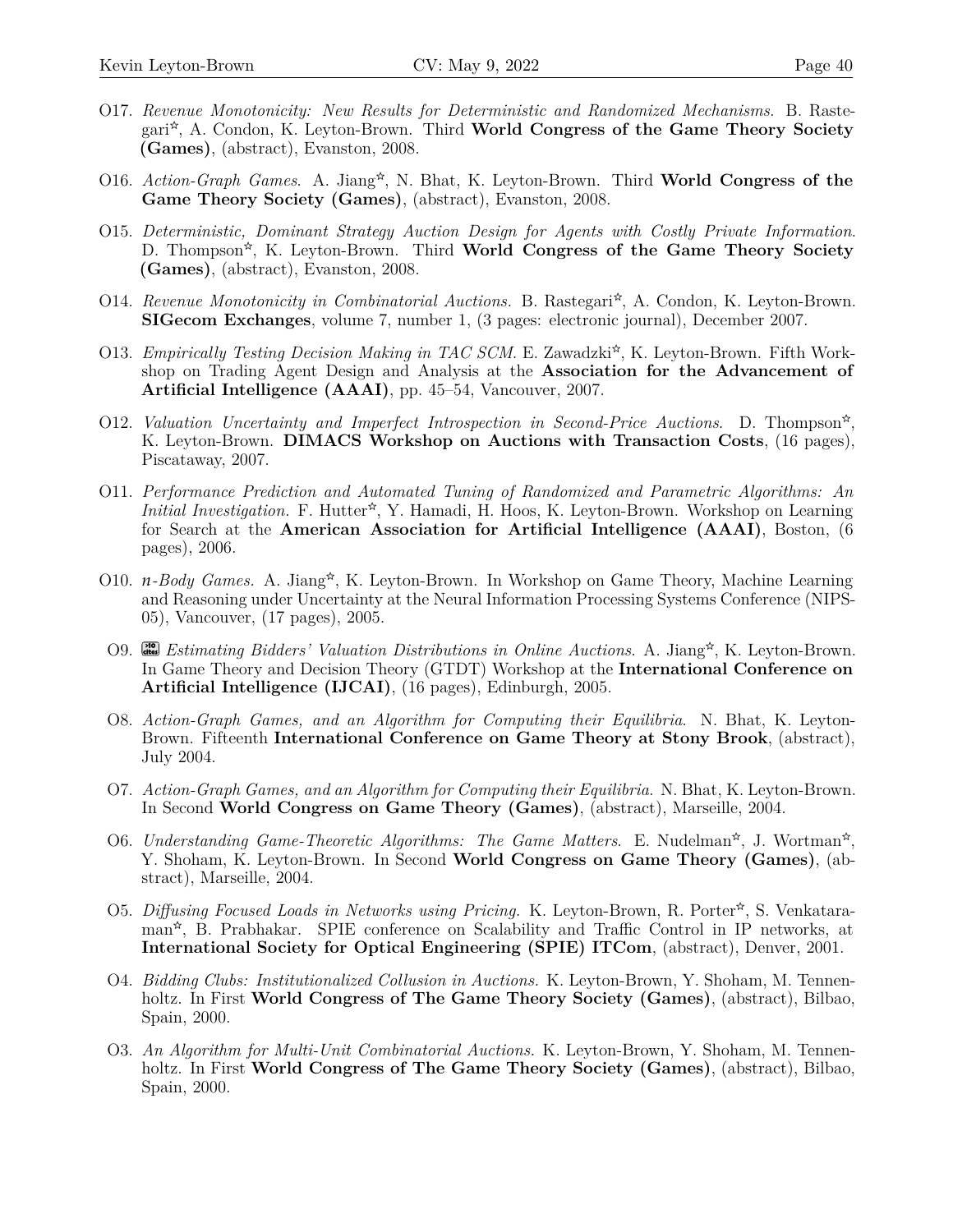- O2. *The Role of Cytochrome Oxidase Blobs in the Development of Ocular Dominance and Orientation Maps.* D.G. Jones, K. Leyton-Brown. In **Society for Neuroscience Abstracts**, volume 24, p. 813, 1998.
- O1. *The Role of Cytochrome Oxidase Blobs in the Development of Ocular Dominance and Orientation Maps.* D.G. Jones, K. Leyton-Brown, D. DiFilippo, C. Moti Persad. In Thirty-Ninth Annual Meeting of the **Association for Research in Vision and Opthalmology (ARVO)**, p. S326, Orlando, March 1998.

## **2. NON-REFEREED PUBLICATIONS**

- *(a) Non-Refereed Journals*
- NJ3. *Introduction to the Special Issue on EC'12*. K. Leyton-Brown, P. Ipeirotis. ACM Transactions on Economics and Computation (TEAC), Volume 3, Issue 1, p. 1, March 2015.
- NJ2. *Introduction to the Special Issue on EC'08 and '09*. M. Feldman, K. Leyton-Brown. Games and Economic Behavior (GEB), Special Issue on Best Papers from 2008 and 2009 ACM Electronic Commerce Conferences, volume 86, p. 339, July 2014.
- NJ1. **cites** Introduction to the Special Issue on Algorithmic Game Theory and Artificial Intelligence. E. Elkind, K. Leyton-Brown. Artificial Intelligence Magazine, volume 31, number 4, pp. 9–12, Winter 2010. While the special issue proposal itself was peer reviewed, the final text of the introduction was not, and so I list it here.
- *(b) Non-Refereed Conference Proceedings*

In some cases, these non-refereed publications also correspond to invited talks, and thus also appear in the corresponding section under "Scholarly and Professional Activities" above. I have given such items the designation "invited oral presentation."

- NC21. *TRUSTS: Scheduling Randomized Patrols for Fare Inspection in Transit Systems.* Z. Yin, A. Jiang, M.P. Johnson, M. Tambe, K. Leyton-Brown, T. Sandholm, J.P. Sullivan, C. Kiekintveld. Annual Meeting of the Society for Risk Analysis (SRA), San Francisco, December 2012.
- NC20. **cites >10** *SATzilla2012: Improved Algorithm Selection Based on Cost-sensitive Classification Models.* L. Xu, F. Hutter, J. Shen, H. Hoos, K. Leyton-Brown. International Conference on Theory and Applications of Satisfiability Testing (SAT), SAT Challenge 2012: Solver Descriptions, 2012.
- NC19. *Detailed SATzilla Results from the Data Analysis Track of the 2011 SAT Competition.* L.  $Xu^{\star}$ , F. Hutter<sup>\*</sup>, H. Hoos and K. Leyton-Brown. In Fourteenth International Conference on Theory and Applications of Satisfiability Testing, SAT 2011 Competition: Data Analysis Track ([http:](http://www.cril.univ-artois.fr/SAT11) [//www.cril.univ-artois.fr/SAT11](http://www.cril.univ-artois.fr/SAT11)),  $2011$ .
- NC18. *Computational Analysis of Perfect-Information Position Auctions.* D. Thompson<sup>☆</sup>, K. Leyton-Brown. INFORMS Invited Session on Rich Preference Models in Advertising Auctions, IN-FORMS Annual Meeting, p. 206, San Diego, October 2009. Invited oral presentation
- NC17. **as** *SATzilla2009:* an *Automatic Algorithm Portfolio for SAT*. L. Xu<sup>☆</sup>, F. Hutter<sup>☆</sup>, H. Hoos and K. Leyton-Brown. In Twelfth International Conference on Theory and Applications of Satisfiability Testing, SAT 2009 Competition: Solver Descriptions, 2009.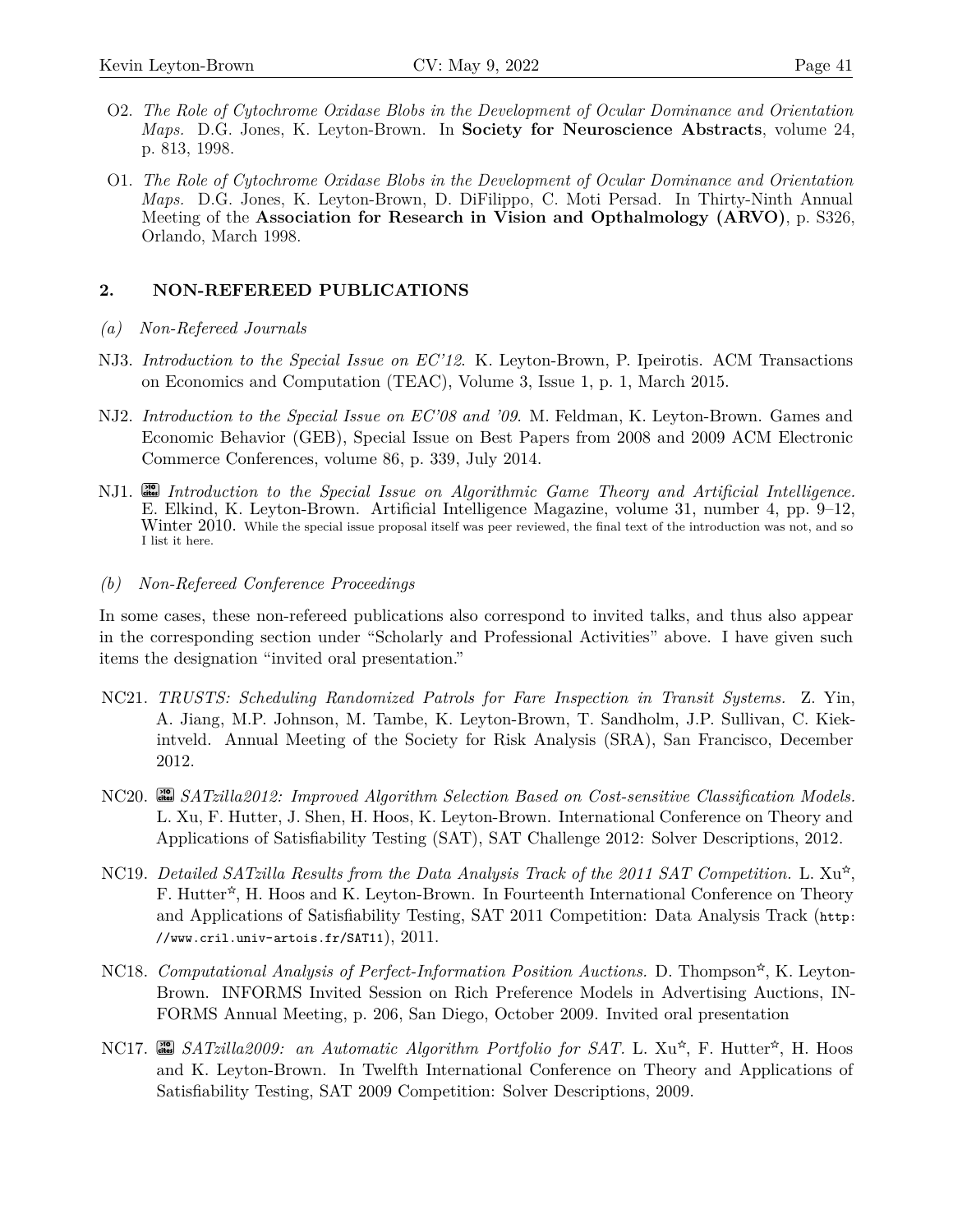- NC16. *Computing Pure Nash Equilibria in Action Graph Games.* A. Jiang<sup>\*</sup>, K. Leyton-Brown. IN-FORMS Sponsored Session on Networks, Game Theory, and Computation, INFORMS Annual Meeting, p. 239, Washington D.C., October 2008. Invited oral presentation.
- NC15. *Deterministic, Dominant Strategy Auctions for Deliberative Agents: A Characterization and* an Impossibility Result. D. Thompson<sup>\*</sup>, K. Leyton-Brown. INFORMS Invited Session on Extending Auction Theory: Computational Perspectives, INFORMS Annual Meeting, p. 310, Washington D.C., October 2008.
- NC14. *Computational Methods for Analyzing Complex Markets: Solving Ad Auctions.* D. Thompson<sup>☆</sup>, K. Leyton-Brown. INFORMS Invited Session on Auctions and Mechanism Design, INFORMS Annual Meeting, p. 354, Washington D.C., October 2008. Invited oral presentation.
- NC13. Revenue Monotonicity in Combinatorial Auctions. B. Rastegari<sup>\*</sup>, A. Condon, K. Leyton-Brown. INFORMS Auctions Sponsored Session, INFORMS Annual Meeting, p. 112, Seattle, November 2007.
- NC12. Auctions for Deliberative Agents. D. Thompson<sup>\*</sup>, K. Leyton-Brown. INFORMS Auctions Sponsored Session, INFORMS Annual Meeting, p. 112, Seattle, November 2007.
- NC11. Revenue Monotonicity in Combinatorial Auctions. B. Rastegari<sup>\*</sup>, A. Condon, K. Leyton-Brown. Dagstuhl seminar 07271 on Computational Social Systems and the Internet, Dagstuhl proceedings 07271, Schloss Dagstuhl, (6 pages), Germany, July 2007. Invited oral presentation.
- NC10. *Game-Theoretic Analysis of Network Quality-of-Service Pricing*. D. Thompson, A. Jiang<sup>\*</sup>, K. Leyton-Brown. In BC.NET 2007 Conference, (poster), Vancouver, 2007.
- NC9. *Bidding Agents for Online Auctions with Hidden Bids.* A. Jiang\*, K. Leyton-Brown. INFORMS Computing Society/Auctions and Computer Science Sponsored Session, INFORMS Annual Meeting, p. 276, Pittsburgh, November 2006. Invited oral presentation.
- NC8. *Empirical Hardness Models for Uniform-Random and Structured SAT.* K. Leyton-Brown, L. Xu<sup>☆</sup>, H. Hoos, E. Nudelman<sup>\*</sup>, Y. Shoham. INFORMS Computing Society/Constraint and Integer Programming Sponsored Session, INFORMS Annual Meeting, p. 200, San Francisco, November 2005. Invited oral presentation.
- NC7. *Game-Theoretic Graphical Models for Congestion.* K. Leyton-Brown, N. Bhat, M. Tennenholtz. Dagstuhl seminar 05011 on Computing and Markets, Dagstuhl proceedings 05011, Schloss Dagstuhl, (6 pages), Germany, January 2005. Invited oral presentation.
- NC6. **an** *SATzilla: An Algorithm Portfolio for SAT*. E. Nudelman<sup>☆</sup>, A. Devkar<sup>☆</sup>, Y. Shoham, K. Leyton-Brown, H. Hoos. In Seventh International Conference on Theory and Applications of Satisfiability Testing, SAT 2004 Competition: Solver Descriptions, pp. 13–14, Vancouver, May 2004.
- NC5. *Satzilla 0.9*. E. Nudelman<sup>\*</sup>, K. Leyton-Brown, G. Andrew<sup>\*</sup>, C. Gomes, J. McFadden<sup>\*</sup>, B. Selman, Y. Shoham. In Sixth International Conference on Theory and Applications of Satisfiability Testing, SAT 2003 Competition: Solver Descriptions, Portofino, Italy, 2003.
- NC4. *Designing Incentive Mechanisms for Diffusing Focused Loads on Network Systems.* K. Leyton-Brown, R. Porter\*, S. Venkataraman\*, B. Prabhakar. In Seventeenth IEEE Computer Communications Workshop, (abstract) Santa Fe, October 2002.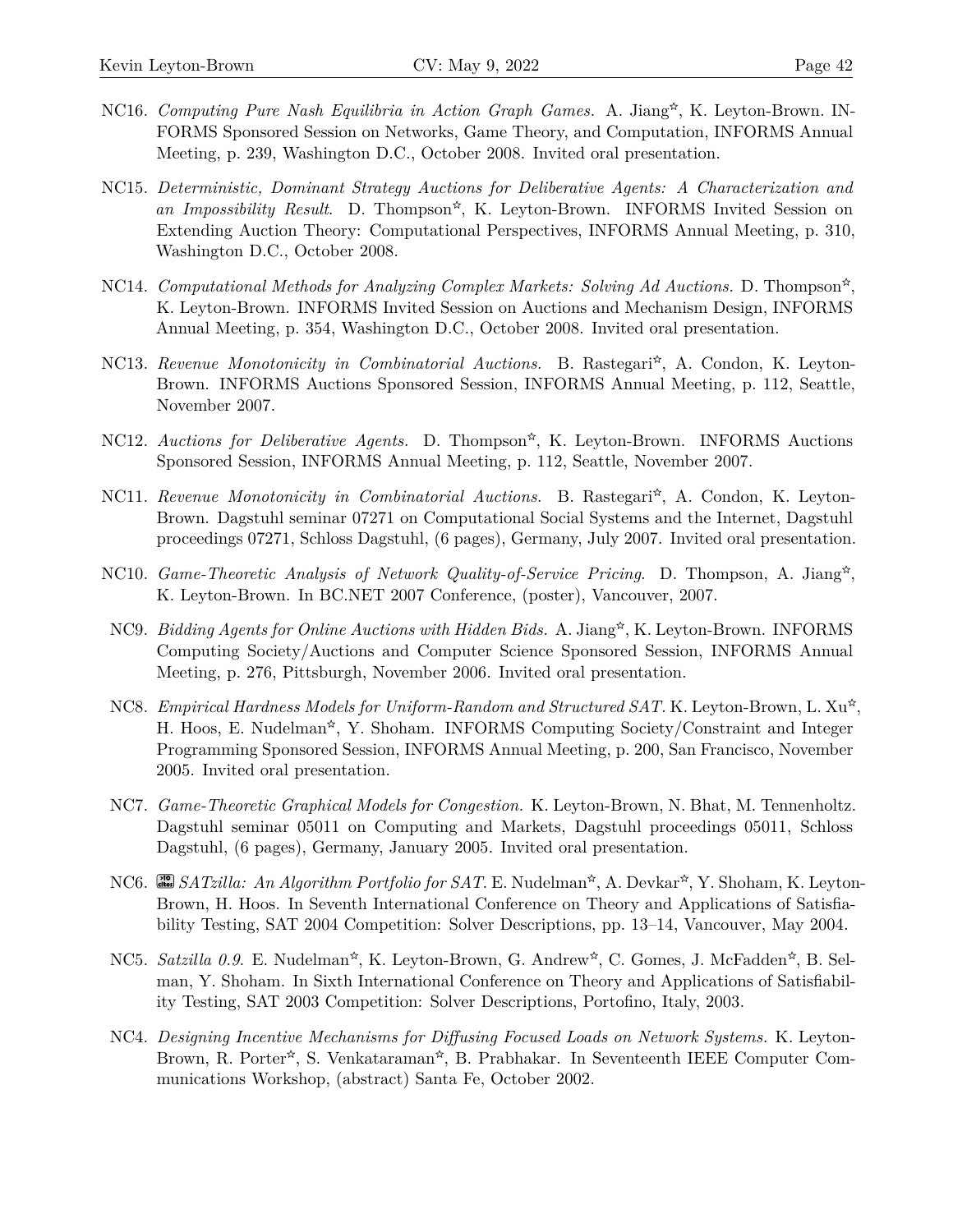- NC3. *Learning the Empirical Hardness of Optimization Problems: the case of combinatorial auctions.* K. Leyton-Brown, E. Nudelman<sup>\*</sup>, Y. Shoham. Dagstuhl seminar 02241 on Electronic Market Design, Schloss Dagstuhl, (abstract), Germany, June 2002. Invited oral presentation.
- NC2. *Response to Prof. Milgrom and Prof. Ausubel's Comments on the Second Wye River Package Bidding Conference.* K. Leyton-Brown. Published on the Federal Communication Commission's Combinatorial Bidding Conference 2001 website, (9 pages), January 2002.
- NC1. *An Algorithm for Multi-Unit Combinatorial Auctions.* K. Leyton-Brown, Y. Shoham, M. Tennenholtz. In Seventeenth International Symposium on Mathematical Programming (ISMP-00), p. 167, Atlanta, August 2000. Invited oral presentation.
- *(c) Other*
- NO30. *MRKL Systems: A modular, neuro-symbolic architecture that combines large language models, external knowledge sources and discrete reasoning.* E. Karpas, O. Abend, Y. Belinkov, B. Lenz, O. Lieber, N. Ratner, Y. Shoham, H. Bata, Y. Levine, K. Leyton-Brown, D. Muhlgay, N. Rozen, E. Schwartz, G. Shachaf, S. Shalev-Shwartz, A. Shashua, M. Tenenholtz. Posted on arXiv as [arXiv:2205.00445](https://arxiv.org/abs/2205.00445), 2022.
- NO29. *Standing on the Shoulders of Giant Frozen Language Models*. Y. Levine, I. Dalmedigos, O. Ram, Y. Zeldes, D. Jannai, D. Muhlgay, Y. Osin, O. Lieber, B. Lenz, S. Shalev-Shwartz, A. Shashua, K. Leyton-Brown, Y. Shoham. Posted on arXiv as [arXiv:2204.10019,](https://arxiv.org/abs/2204.10019) 2022.
- NO28. *Matching Papers and Reviewers at Large Conferences.* K. Leyton-Brown, Mausam, Y. Nandwani, H. Zarkoob\*, C. Cameron\*, N. Newman\*, D. Raghu. Posted on arXiv as [arXiv:2202.12273](https://arxiv.org/abs/2202.12273), 2022.
- NO27. *The Spotlight: A General Method for Discovering Systematic Errors in Deep Learning Models*. G. d'Eon<sup>\*</sup>, J. d'Eon, J. Wright, K. Leyton-Brown. Posted on arXiv as [arXiv:2107.00758](https://arxiv.org/abs/2107.00758), 2021.
- NO26. *The Perils of Learning Before Optimizing*. C. Cameron<sup>\*</sup>, J. Hartford<sup>\*</sup>, T. Lundy<sup>\*</sup>, K. Leyton-Brown. Posted on arXiv as [arXiv:2106.10349,](https://arxiv.org/abs/2106.10349) 2021.
- NO25. *Mechanical TA 2: A System for Peer Grading with TA Support.* H. Zarkoob<sup>☆</sup>, F. Abdolhosseini, K. Leyton-Brown. Posted on arXiv as [arXiv:cs/2101.10078,](https://arxiv.org/abs/2101.10078) 2021.
- NO24. *Exemplar Guided Active Learning.* J. Hartford<sup>\*</sup>, K. Leyton-Brown, H. Raviv, D. Padnos, S. Lev, B. Lenz. Posted on arXiv as [arXiv:cs/2011.01285](https://arxiv.org/abs/2011.01285), 2020.
- NO23. *PMI-Masking: Principled masking of correlated spans.* Y. Levine, B. Lenz, O. Lieber, O. Abend, K. Leyton-Brown, M. Tennenholtz, Y. Shoham. Posted on arXiv as [arXiv:cs/2010.01825](https://arxiv.org/abs/2010.01825), 2020.
- NO22. *Learning under Invariable Bayesian Safety*. G. Bahar, O. Ben-Porat, K. Leyton-Brown, M. Tennenholtz. Posted on arXiv as [arXiv:cs/2006.04497](https://arxiv.org/abs/2006.04497), 2020.
- K. Leyton-Brown. Posted on arXiv as [arXiv:stat/2006.11386,](https://arxiv.org/abs/2006.11386) 2020. NO21. *Valid Causal Inference with (Some) Invalid Instruments*. J. Hartford<sup>\*</sup>, V. Veitch, D. Sridhar,
- NO20. *Smarter Parking: Using AI to Identify Parking Inefficiencies in Vancouver*. D. Graham<sup>☆</sup>, S. K. Sarraf\*, T. Lundy\*, A. MohammadMehr\*, S. Uppal\*, T. Y. Lee\*, H. Zarkoob\*, S. D. Kominers, K. Leyton-Brown. Posted on arXiv as [arXiv:cs/2003.09761,](https://arxiv.org/abs/2003.09761) 2020.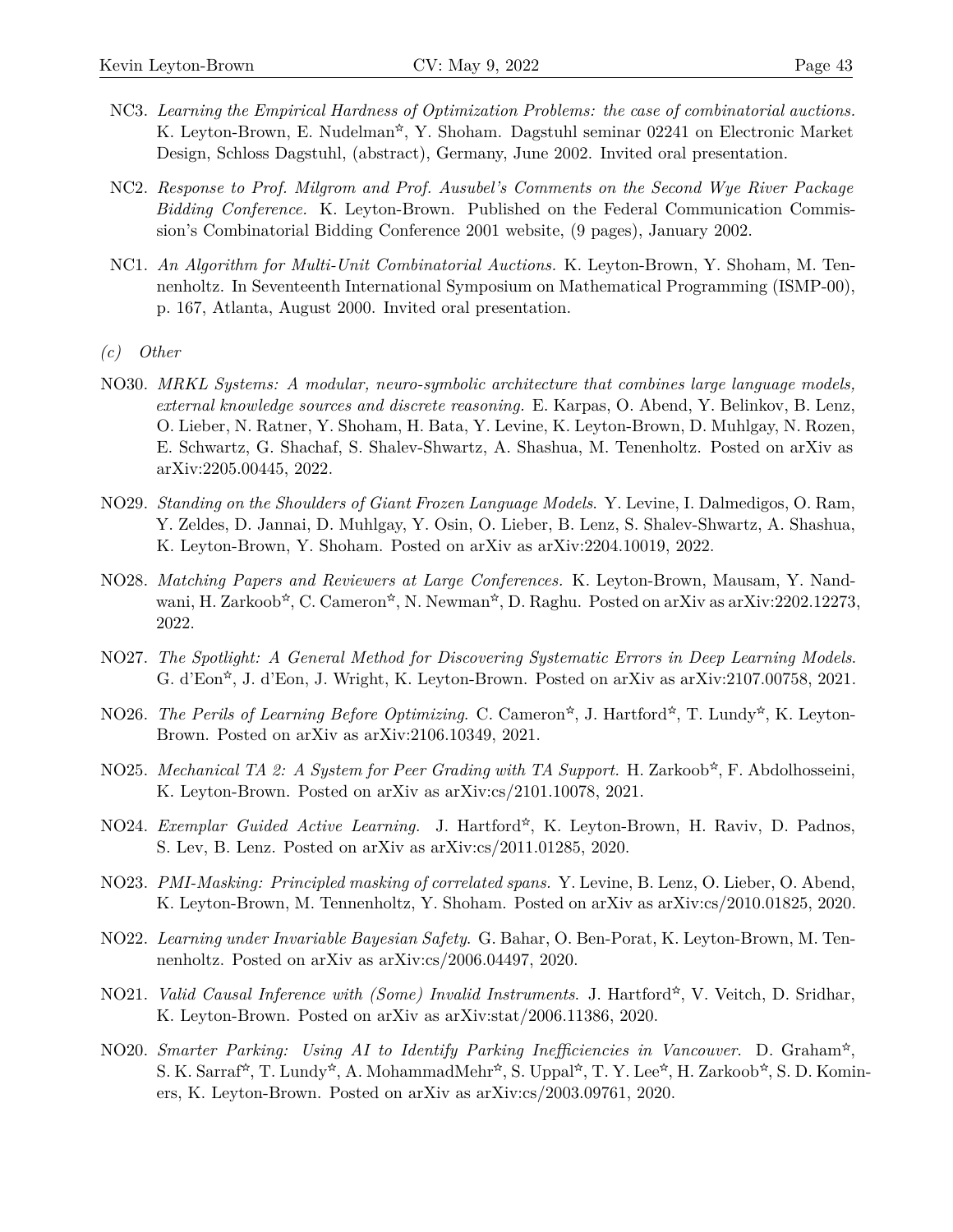- NO19. *A Retrospective on the CP 2006 paper "Performance Prediction and Automated Tuning of Randomized and Parametric Algorithms"*. F. Hutter, Y. Hamadi, H. Hoos, K. Leyton-Brown. CP Anniversary Volume: a "virtual volume" celebrating the first 25 years of the Constraint Programming (CP) conference by publishing new commentary on the most highly cited paper published in each year. Published online at <https://freuder.wordpress.com/cp-anniversary-project>, 2019.
- NO18. Report-Sensitive Spot-Checking in Peer-Grading Systems. H. Zarkoob<sup>☆</sup>, H. Fu, K. Leyton-Brown. Posted on arXiv as [arXiv:cs/1906.05884,](https://arxiv.org/abs/1906.05884) 2019.
- NO17. *Procrastinating with Confidence: Near-Optimal, Anytime, Adaptive Algorithm Configuration*. R. Kleinberg, K. Leyton-Brown, B. Lucier, D. Graham<sup>\*</sup>. Posted on arXiv as [arXiv:cs/1902.05454](https://arxiv.org/abs/1902.05454), 2019.
- NO16. *Formalizing the Boundary Between Strategic and Nonstrategic Reasoning.* J. Wright, K. Leyton-Brown. Posted on arXiv as [arxiv:cs/1812.11571](https://arxiv.org/abs/1812.11571), 2018.
- NO15. *OASC-2017:* \*Zilla Submission. C. Cameron<sup>\*</sup>, H. Hoos, K. Leyton-Brown, F. Hutter. Open Algorithm Selection Challenge, pp. 15–18, 2017.
- NO14. **cm** *Artificial Intelligence and Life in 2030*. P. Stone, R. Brooks, E. Brynjolfsson, R. Calo, O. Etzioni, G. Hager, J. Hirschberg, S. Kalyanakrishnan, E. Kamar, S. Kraus, K. Leyton-Brown, D. Parkes, W. Press, A. Saxenian, J. Shah, M. Tambe, A. Teller. One Hundred Year Study on Artificial Intelligence: Report of the 2015-2016 Study Panel, Stanford University, Stanford, CA, 2016.
- NO13. *Incentivizing Evaluation via Limited Access to Ground Truth: Peer-Prediction Makes Things Worse.* A. X. Gao<sup>\*</sup>, J. R. Wright<sup>\*</sup>, K. Leyton-Brown. Posted on arXiv as [arxiv:cs/1612.09596,](http://arxiv.org/abs/1612.09596) 2016.
- NO12. <sup>2</sup> *Counterfactual Prediction with Deep Instrumental Variables Networks.* J. Hartford<sup>☆</sup>, G. Lewis, K. Leyton-Brown, M. Taddy. Posted on arXiv as [arxiv:stat/1606.07042,](http://arxiv.org/abs/1606.07042) 2016.
- NO11. *ASlib: A Benchmark Library for Algorithm Selection*. B. Bischl, P. Kerschke, L. Kotthoff<sup>☆</sup>, M. Lindauer, Y. Malitsky, A. Fréchette<sup>\*</sup>, H. Hoos, F. Hutter<sup>\*</sup>, K. Leyton-Brown, K. Tierney, J. Vanschoren. Posted on arXiv as [arxiv:cs/1506.02465](http://arxiv.org/abs/1506.02465), 2015.
- NO10. *The Configurable SAT Solver Challenge (CSSC)*. F. Hutter<sup>\*</sup>, M. Lindauer, A. Balint, S. Bayless, H. Hoos, K. Leyton-Brown. Posted on arXiv as [arxiv:cs/1505.01221](http://arxiv.org/abs/1505.01221), 2015.
- NO9. **cm** *ParamILS: An Automatic Algorithm Configuration Framework*. F. Hutter<sup>☆</sup>, T. Stützle, K. Leyton-Brown, H. Hoos. Posted on arXiv as [arxiv:cs/1401.3492,](https://arxiv.org/abs/1401.3492) 2014.
- NO8. *Bayesian Optimization with Censored Response Data.* F. Hutter<sup>\*</sup>, H. Hoos, K. Leyton-Brown. Posted on arXiv as [arXiv:cs/1310.1947](http://arxiv.org/abs/1310.1947), 2013.
- NO7. *Predicting Human Behavior in Unrepeated, Simultaneous-Move Games.* J. Wright<sup>☆</sup>, K. Leyton-Brown. Posted on arXiv as [arXiv:cs/1306.0918](http://arxiv.org/abs/1306.0918), 2013.
- NO6. **cm** Features for SAT. L. Xu<sup>\*</sup>, F. Hutter<sup>\*</sup>, H. Hoos, K. Leyton-Brown. Posted as a Technical Report at [http://www.cs.ubc.ca/labs/beta/Projects/SATzilla/Report\\_SAT\\_features.pdf](http://www.cs.ubc.ca/labs/beta/Projects/SATzilla/Report_SAT_features.pdf), 2012.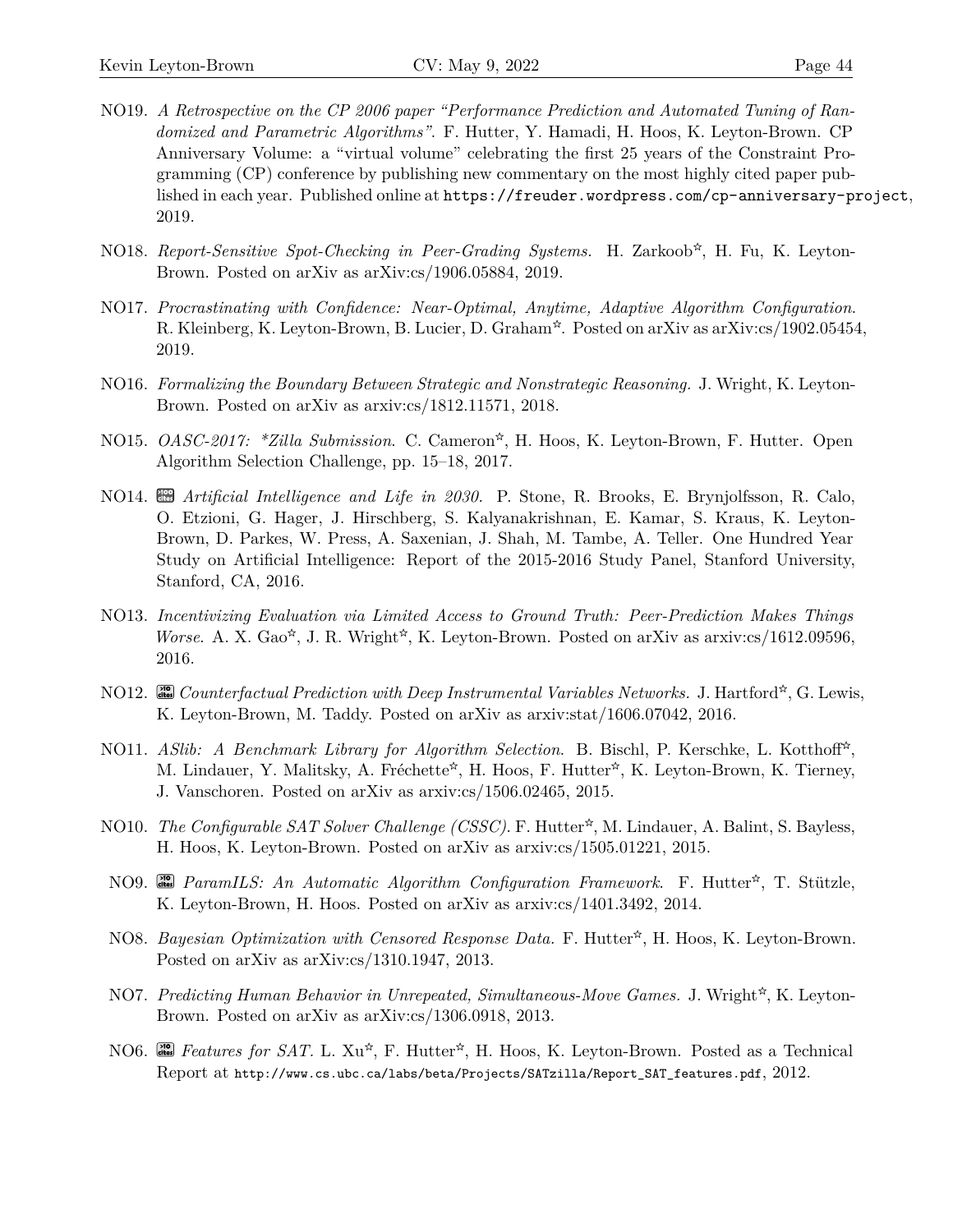- NO5. **cites >10** *Sequential Model-Based Optimization for General Algorithm Configuration (Extended Ver*sion). F. Hutter<sup>\*</sup>, H. Hoos, K. Leyton-Brown. (24 pages). University of British Columbia Computer Science Technical Report TR-2010-10 (<https://www.cs.ubc.ca/cgi-bin/tr/2010/TR-2010-10>), October 2010.
- NO4. <sup>[20</sup>] *Empirically Evaluating Multiagent Learning Algorithms*. E. Zawadzki<sup>☆</sup>, A. Lipson<sup>☆</sup>, K. Leyton-Brown. (40 pages). Posted on arXiv as [arXiv:cs/1401.8074](http://arxiv.org/abs/1401.8074), 2008.
- NO3. *Collusion in Unrepeated, First-Price Auctions with an Uncertain Number of Participants.* K. Leyton-Brown, M. Tennenholtz, N. Bhat, Y. Shoham. UBC CS Technical Report TR-2008-10, 2008. Posted on arXiv as [arXiv:cs/0201017](http://arxiv.org/abs/0201017).
- NO2. **cm** *A Tutorial on the Proof of the Existence of Nash Equilibria*, A. Jiang\* and K. Leyton-Brown, UBC CS Technical Report TR-2007-25, (10 pages), November 2007.
- NO1. **cites >10** *Resource Allocation in Competitive Multiagent Systems*. K. Leyton-Brown. PhD Thesis, Stanford University, Department of Computer Science. August 2003.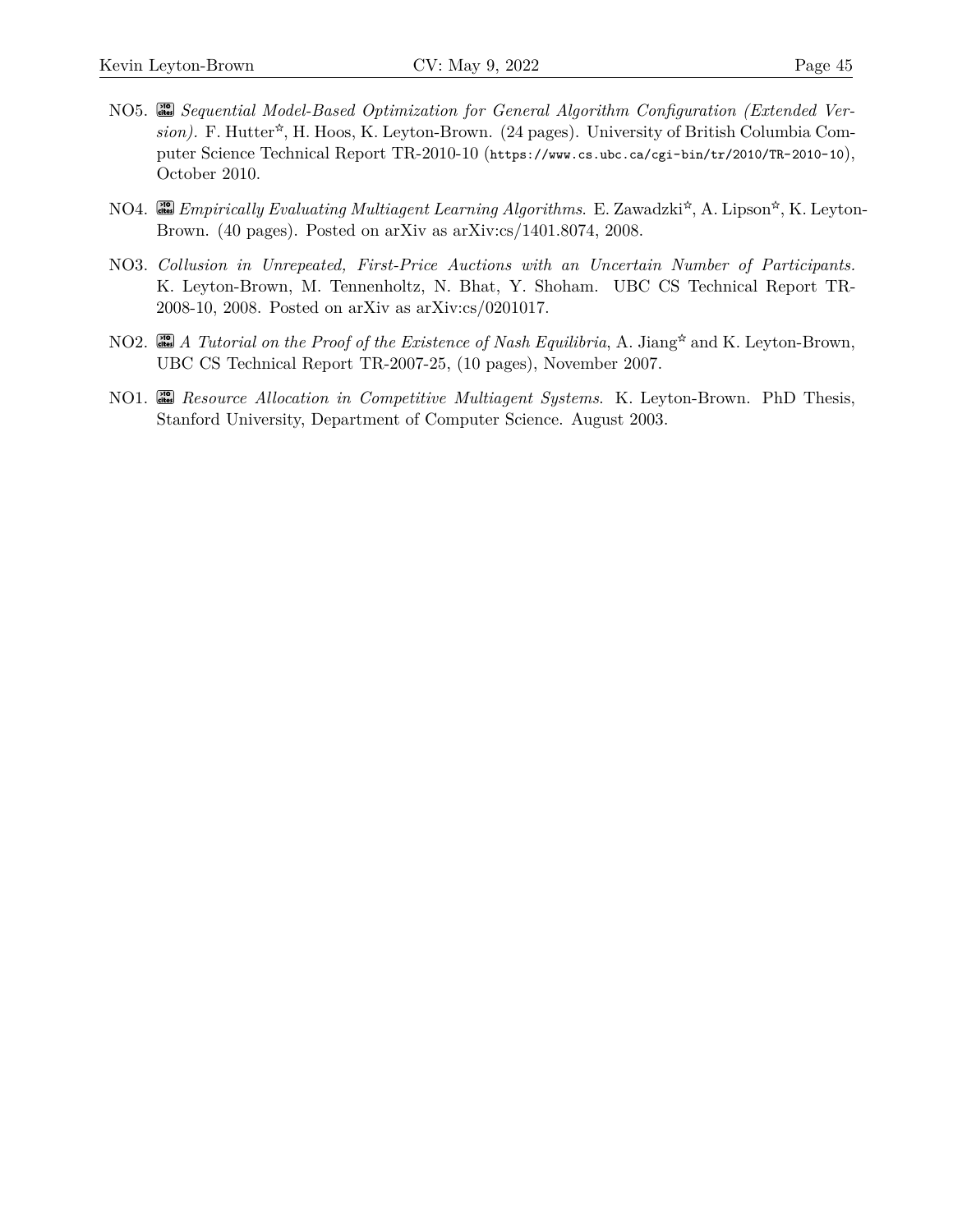## **3. BOOKS**

- *(a) Authored*
- B2. **cites >1000** *Multi-Agent Systems: Algorithmic, Game Theoretic, and Logical Foundations*. Y. Shoham, K. Leyton-Brown. Cambridge University Press, 2009. 504 pages. [http://www.masfoundations.](http://www.masfoundations.org) [org](http://www.masfoundations.org).
- B1. **Exsentials of Game Theory.** K. Leyton-Brown, Y. Shoham. Morgan & Claypool Publishers, San Rafael, CA, 2008. 104 pages. <http://www.gtessentials.org>.
- *(b) Edited Books and Journal Volumes*
- BE6. *Proceedings of the Thirty-Fifth AAAI Conference on Artificial Intelligence.* K. Leyton-Brown, Mausam (editors). Virtual conference, February 2–9, 2021. 18 volumes; 16,128 pages. AAAI Press, Palo Alto, California USA.
- BE5. *Special Issue on EC'12, Part 2*. K. Leyton-Brown, P. Ipeirotis. ACM Transactions on Economics and Computation (TEAC), volume 3, issue 2, April 2015.
- BE4. *Special Issue on EC'12, Part 1*. K. Leyton-Brown, P. Ipeirotis. ACM Transactions on Economics and Computation (TEAC), volume 3, issue 1, March 2015.
- BE3. *Special Issue on Best Papers from 2008 and 2009 ACM Electronic Commerce Conferences*. M. Feldman, K. Leyton-Brown, Games and Economic Behavior (GEB), volume 86, July 2014.
- BE2. *Special Issue on Algorithmic Game Theory*. E. Elkind, K. Leyton-Brown. Artificial Intelligence Magazine, volume 31, number 4, 2010.
- BE1. *Proceedings of the Thirteenth ACM Conference on Electronic Commerce.* P. Ipeirotis, K. Leyton-Brown (editors). Valencia, Spain, June 4–8, 2012. 73 articles; 1002 pages. ACM, New York, NY, USA.
- *(c) Chapters*
- BC8. *Automated Configuration and Selection of SAT Solvers*. H. Hoos, F. Hutter, K. Leyton-Brown. Chapter 12 in *Handbook of Satisfiability, Second Edition*, A. Biere, M. Heule, H. van Maaren, T. Walsh (editors), Volume 336 of Frontiers in Artificial Intelligence and Applications, IOS Press, 2021.
- BC7. *Auto-WEKA: Automatic Model Selection and Hyperparameter Optimization in WEKA.* L. Kotthoff, C. Thornton, H. Hoos, F. Hutter, K. Leyton-Brown. Chapter 4 in *Automated Machine Learning*, F. Hutter, L. Kotthoff, J. Vanschoren (editors), pages 81–95, Springer, 2019.
- BC6. *Selection and Configuration of Parallel Portfolios.* M. Lindauer, H. Hoos, F. Hutter, K. Leyton-Brown. Chapter 15 in *Handbook of Parallel Constraint Reasoning*, Youssef Hamadi, Lakhdar Sais (editors), pages 581–614, Springer, 2017.
- BC5. *Solving the Station Repacking Problem.* A. Fréchette, N. Newman, K. Leyton-Brown. Chapter 38 in *Handbook of Spectrum Auction Design*, M. Bichler and J. K. Goeree (editors), Cambridge University Press, pp. 813–827, 2017.
- BC4. *Mechanism Design and Auctions*. K. Leyton-Brown, Y. Shoham. Chapter 7 in *Multiagent Systems*, G. Weiss (editor), pages 285–327, MIT Press, 2013.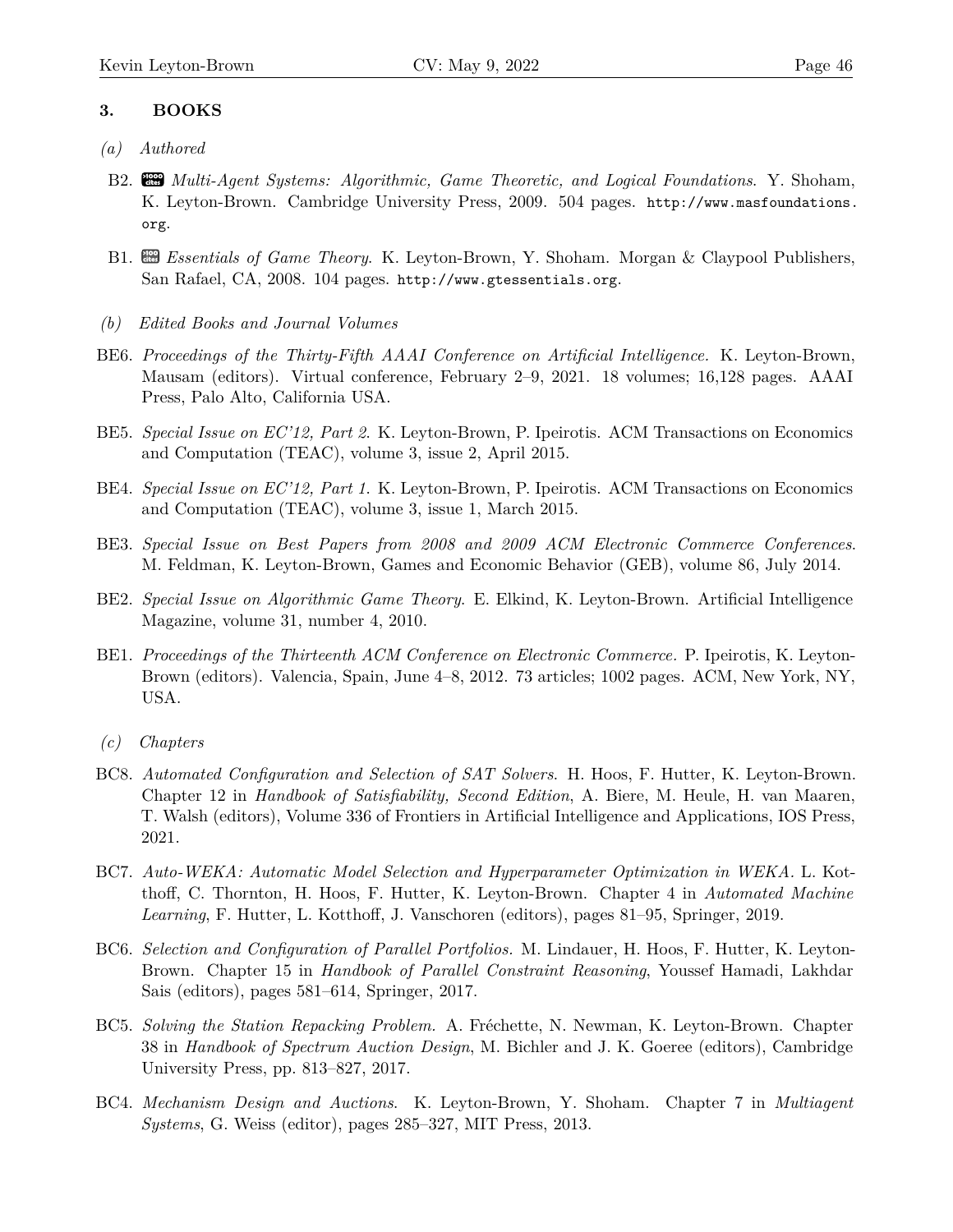- BC3. **cites** Sequential Model-Based Parameter Optimization: an Experimental Investigation of Auto*mated and Interactive Approaches*. F. Hutter, T. Bartz-Beielstein, H. Hoos, K. Leyton-Brown, K. Murphy. Chapter 15 in *Empirical Methods for the Analysis of Optimization Algorithms*, T. Bartz-Beielstein, M. Chiarandini, L. Paquete, M. Preuss (editors), pages 361–411. Springer, 2010.
- BC2. **cites >10** *A Test Suite for Combinatorial Auctions*. K. Leyton-Brown, Y. Shoham. Chapter 18 in *Combinatorial Auctions*, P. Cramton, Y. Shoham, R. Steinberg (editors), pages 451–478. MIT Press, 2006.
- BC1. **combinatorial** *Auctions*. K. Leyton-Brown, E. Nudelman<sup>☆</sup>, Y. Shoham. Chapter 19 in *Combinatorial Auctions*, P. Cramton, Y. Shoham, R. Steinberg (editors), pages 479–504. MIT Press, 2006.

#### **4. PATENTS**

P1. *System and Method for Interacting with a Plurality of Search Engines.* K. Leyton-Brown, A. Devar, M. Klaas. Worio Inc, filed June 2008; pending.

### **5. SPECIAL COPYRIGHTS**

#### **6. ARTISTIC WORKS, PERFORMANCES, DESIGNS**

#### **7. OTHER WORKS: SOFTWARE RELEASED PUBLICLY**

- S26. **Problem Generator for 5G Network Resource Assignment** (with C. Cameron, H. Hoos, B. McCormick; 2019) Rather than dedicating hardware to specific network functions, 5G networks will dynamically allocate virtualized functions to servers from a generic pool based on network traffic. This software package generates realistic instances of such 5G network resource allocation problems. Its main achievements are providing a language for encoding-agnostic problem specification; modeling realistic network topologies and network functions; and modeling realistic distributions of network traffic.
- S25. **The Positronic Economist: A Computational System for Analyzing Economic Mechanisms.** (with D. Thompson, N. Newman; 2014–2017) Computational mechanism analysis is a recent approach to economic analysis in which a mechanism design setting is analyzed entirely by a computer. For games with non-trivial numbers of players and actions, the approach is only feasible when these games can be encoded compactly. The Positronic Economist is a software system with two parts: (1) a Python-based language for succinctly describing mechanisms; and (2) a system that takes such descriptions as input, automatically identifies computationally useful structure, and produces a compact Action-Graph Game.

#### S24. **Kudu: an electronic market for agricultural trade in Uganda.**

- **Kudu Mobile App 1.0** (with N. Newman, L. Carvajal, A. Raina; 2018–2020) The funding for our pilot ended, meaning we could no longer operate a call center. We hence built an Android app that can be used by traders directly. It supports making and browsing active trades; viewing them on a map; filtering them by geographic area, crop, price, quantity, and recency; authenticating phone numbers and calling counterparties.
- *Kudu Platform 2.0* (with N. Newman, R. Ssekibuule, J. Quinn; 2017–2018) This substantial rewrite of the platform refocused the market around the operations of a call center that iteratively confirms matches between buyers and sellers in the context of globally optimal allocations, and also included numerous other improvements to the market's operation.
- *Kudu Platform 1.0* (with R. Ssekibuule, J. Quinn, N. Newman; 2011–2017) This market matches farmers selling crops with traders interested in purchasing them, based on SMS messages from both parties and performing daily market clears.
- S23. **ASLib: a benchmark library for algorithm selection.** (with B. Bischl, P. Kerschke, L. Kotthoff, M. Lindauer, Y. Malitsky, A. Fréchette, H. Hoos, F. Hutter, K. Tierney, J. Vanschoren;  $2015$ –) The algorithm selection community lacks a standard format or repository for test data, making it difficult to share and compare different approaches effectively. This software provides a standardized format for representing algorithm selection scenarios and a repository that contains a growing number of data sets from the literature.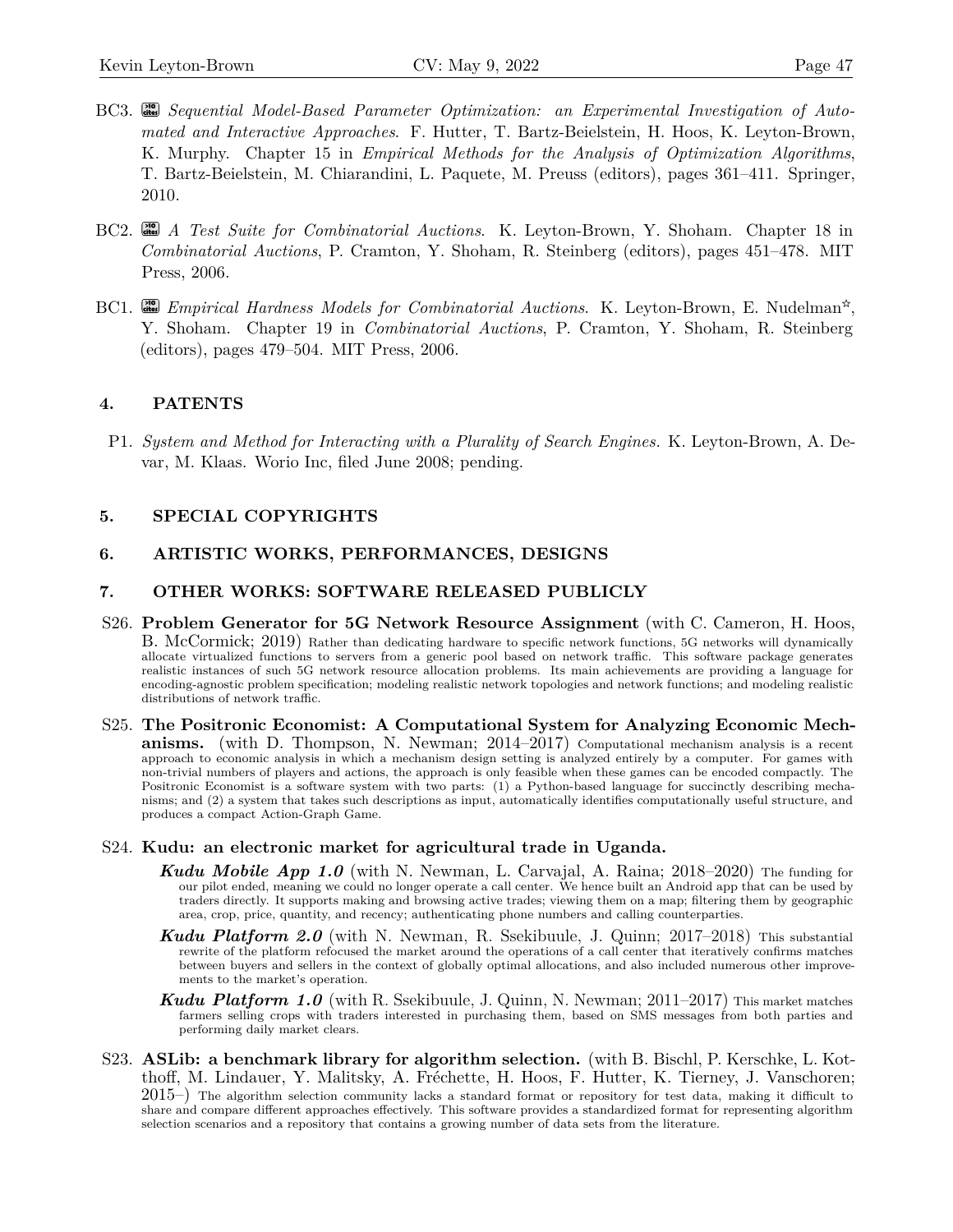- S22. **Mechanical TA: Partially Automated High-Stakes Peer Grading.** Mechanical TA differs from many other peer review systems by involving human teaching assistants (TAs) to assure review quality. Human TAs both evaluate the peer reviews of students who have not yet demonstrated reviewing proficiency and spot check the reviews of students who have. Mechanical TA also features "calibration" reviews, allowing students quickly to gain experience with the peer-review process.
	- *Mechanical TA 2.1* (with H. Zarkoob, L. Podina, G. d'Eon; 2020–) This release reoriented the grade assignment system, the grading of graders, and the spot checking system all to use Bayesian inference approaches rather than simply taking medians as in the previous versions.
	- *Mechanical TA 2.0* (with F. Abdolhosseini, H. Zarkoob, A. Gao, D. Ma; 2017–2019) This release reimplemented MTA in python, making it substantially easier to use, revamping the user interface, and making the platform more easily extensible by others.
	- *Mechanical TA 1.0* (with J. Wright, C. Thornton, M. Gamis; 2012–2015) The original implementation of MTA was written in PHP, and was designed to support only CPSC 430. We gradually scaled it up to a system that could also be used in other courses and released it publicly in 2015.
- S21. **SATFC: a SAT-based feasibility checker for spectrum repacking.** (with N. Newman, A. Fréchette, P. Cernek, E. Chen, G. Saulnier-Comte, N. Arnosti; 2014–) SATFC solves radio-spectrum repacking feasibility problems arising in the reverse auction of the FCC's broadcast incentive auction held in 2016. It leverages a SAT formulation, domain-specific heuristics, a parallel portfolio of SAT solvers tuned for the types of instances observed in auction simulations, and a novel caching strategy.
- S20. **ACLib: a benchmark library for algorithm configuration.** (with F. Hutter, M. Lopez-Ibanez, C. Fawcett, M. Lindauer, H. Hoos, T. Stützle.; 2013–) The algorithm configuration problem is, given a parameterized algorithm *A*, a set of problem instances *S*, and a performance metric *m* (e.g., mean runtime), to find a parameter setting of *A* that minimizes *m* across *S*. AClib defines a set of standard benchmarks for algorithm configuration in order to provide a solid foundation for empirical science in the field.
- S19. **AutoWEKA: Combined Selection and Hyperparameter Optimization for Machine Learning.**
	- AutoWeka 2.0 (with L. Kotthoff, F. Hutter, H. Hoos; 2015–) This release adds two main features: (1) support for regression algorithms; (2) integration into the WEKA GUI. It also fixes bugs, improves tests and documentation, and updates the software to work with the latest versions of WEKA and Java.
	- *AutoWeka 1.0* (with C. Thornton, F. Hutter, H. Hoos; 2012–2013) The open source WEKA package combines many different machine learning algorithms, making it easy to use them off the shelf. However, each of these algorithms have their own hyperparameters that can drastically change their performance, and there are a staggeringly large number of possible alternatives overall. Auto-WEKA considers the problem of simultaneously selecting a learning algorithm and setting its hyperparameters, going beyond previous methods that address these issues in isolation. Auto-WEKA does this using a fully automated approach, leveraging recent innovations in Bayesian optimization.
- S18. **HAL: a framework for the automated design and analysis of high-performance algorithms.** (with C. Nell, C. Fawcett, H. Hoos; 2010–2012) An experimental management and analysis platform for empirical algorithmics, particularly targeting meta-algorithmics. HAL has been designed to facilitate the easy and correct use of a broad range of standardized, advanced empirical analysis and design methods; to design and perform computational experiments, including large-scale analysis and design tasks involving substantial amounts of computation on potentially large clusters of machines; and to support the development and critical assessment of novel empirical analysis and design techniques.
- S17. **SMAC and ROAR: sequential model-based optimization for general algorithm configuration.** (with F. Hutter, H. Hoos, K. Murphy; 2009–) Model-based active learning methods for the automatic, black-box configuration of algorithm parameters.
- S16. **Benchmark Generator for Security Games.** (with M. Jain, M. Tambe; 2012) This Java-based generator allows researchers to generate synthetic security game problems from the computationally hardest region where the deployment-to-saturation ratio is 0.5, for a variety of different problem domains. It also provides tools for computing Strong Stackelberg Equilibria of these games using both GLPK and CPLEX.
- S15. **Support Enumeration Method for Nash Equilibrium Computation in Action-Graph** Games. (with D. Thompson; S. Leung; 2011–12) A novel method for computing and enumerating Nash equilibria of games encoded concisely in the Action Graph Games representation.
- S14. **Bayesian Action-Graph Games.** (with A. Jiang, 2010–2011) An extension of the Action Graph Games representation to Bayesian games. The software enables the efficient computation of expected utility and of Bayes–Nash equilibria.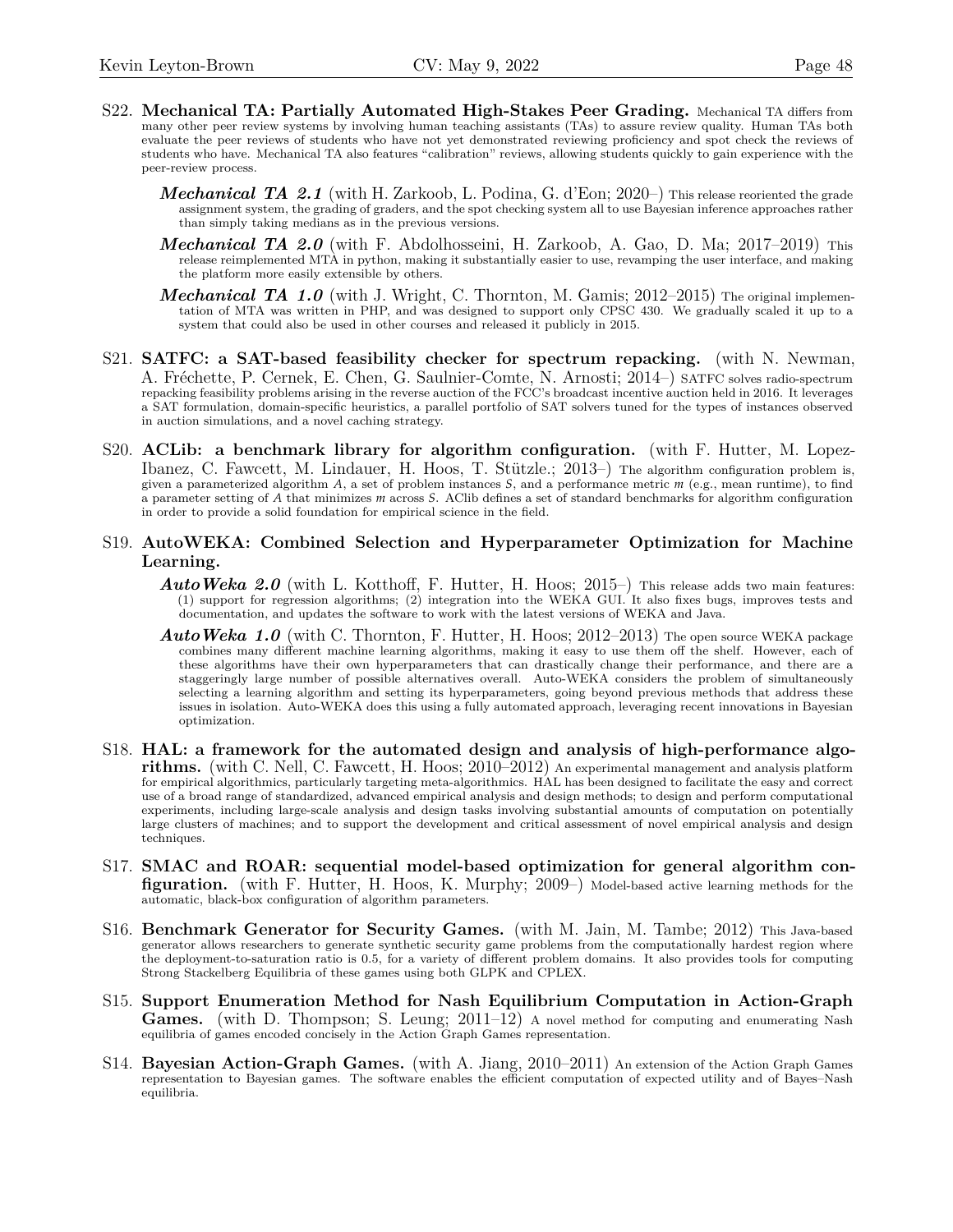- S13. **Hydra: automatically configuring algorithms for portfolio-based selection.** (with L. Xu, F. Hutter, H. Hoos, 2010–) The software automatically builds an algorithm portfolio out of a single, highlyparameterized algorithm, targeting a given instance distribution and performance metric.
- S12. **Computational Analysis of Position Auctions.** (with D. Thompson; 2009.) Software for representing position auctions as AGGs and finding their (possibly mixed-strategy) equilibria.
- S11. **SATzilla: An algorithm portfolio for the satisfiability problem.**
	- *SATzilla-2012 (with L. Xu, F. Hutter, J. Shen, H. Hoos; 2012)* An updated version of the solver that used a new Java implementation of cost-sensitive decision forests, new features, and new algorithms. It won three tracks in the 2012 SAT Challenge and placed second in the remaining track.
	- *SATzilla-2011 (with L. Xu, F. Hutter, H. Hoos; 2011)* A new version of the solver that uses cost-sensitive decision forests rather than linear regression models. It also includes new instance features and new component algorithms. It was the sole entry in the 2011 SAT competition Data Analysis Track.
	- *SATzilla-2009 (with L. Xu, F. Hutter, H. Hoos; 2009)* New additions to the software include: prediction of feature computation time; new instance features; new component algorithms. In the 2009 SAT competition it placed <sup>1st</sup> in the Industrial (Applications) (sat), Crafted (unsat) and Random (sat+unsat) categories, and 2<sup>nd</sup> in the Crafted (sat+unsat) and Random (unsat) categories.
	- *SATzilla-2007 (with L. Xu, F. Hutter, H. Hoos; 2007–8)* This is a thoroughly updated version of the algorithm portfolio described below, with new techniques and a mostly-new team of collaborators. This algorithm portfolio combines 19 complete and local-search SAT solvers. In the 2007 SAT competition it placed 1<sup>st</sup> in the Random (sat + unsat), Handmade (sat + unsat) and Handmade (unsat) categories, 2nd in the Handmade (sat) category and  $3^{\text{rd}}$  in the Random (unsat) category.
	- *SATzilla-2004 (with E. Nudelman, A. Devkar, Y. Shoham, H.Hoos, 2004)* This is an updated version of SATzilla; it included new solvers and local search features. In the 2004 SAT competition, it placed 3rd in both the Crafted (sat + unsat) and Crafted (unsat) categories.
	- *SATzilla-2003 (with E. Nudelman, G. Andrew, C. Gomes, J. McFadden, B. Selman and Y. Shoham, 2002-03)* This is a C++ program that uses empirical hardness models to choose among state-of-theart complete SAT solvers and preprocessors (2clseq [Bacchus]; Jerusat [Nadel]; Limmat [Biere]; OKsolver [Kullmann]; relsat [Bayardo]; Satz-Rand [Kautz, Li]; SATO [Zhang]; zChaff [Zhang]) on a per-instance basis. In the 2003 SAT competition, it placed  $2<sup>nd</sup>$  in the Random instances track,  $2<sup>nd</sup>$  in the Handmade instances (satisfiable only) track, and  $3^{rd}$  in the Handmade instances track. SATzilla was the only solver to achieve good performance in more than one track.

#### S10. **SATenstein: an automatically configurable local search SAT solver**.

- *SATenstein-2015 (with P. Cernek, A.R. KhudaBukhsh, H. Hoos; 2015)* Updated to include the DCCA and Sparrow SAT solvers, to compile properly on 64-bit machines, and to fix various bugs.
- *SATenstein-2010 (with A.R. KhudaBukhsh, L. Xu, H. Hoos; 2009–2010)* A generalized, highly parameterized solver framework that can be configured to instantiate a broad range of existing high-performance  $SLS$ -based SAT solvers, and also over  $10^{23}$  novel algorithms.
- S9. **ParamILS: automated algorithm tuning.** (with F. Hutter, T. Stützle, H. Hoos, 2008–2010) This iterative local search algorithm can be used as an entirely automated approach for tuning an algorithm's parameters to optimize its runtime. We've applied it to state-of-the-art SAT solvers and to CPLEX.
- S8. **Action-Graph Games: code and generators.** (with A. Jiang, N. Bhat; 2007–2010) Action-Graph Games (AGGs) are a compact representation for game theory. This C++ code can be used to compute expected utility in action-graph games, find their Nash equilibria through GAMUT solvers, and generate AGGs for computational experiments.
- S7. **Empirical hardness models.** (with E. Nudelman, L. Xu, F. Hutter; 2002–2007) This code allows the user to build models that predict an algorithm's runtime based on cheaply-computable features describing a given instance.
- S6. **MALT: A Platform for the Empirical Testing of Multiagent Reinforcement Learning Algorithms.** (with A. Lipson, E. Zawadzki; 2005, 2008) This is a Matlab program that allows largescale experimentation with multiagent reinforcement learning algorithms. The platform also supports visualization of the experimental results, and is easily extensible.
- S5. **GAMUT: A test suite for game theoretic algorithms.** (with E. Nudelman, J. Wortman, Y. Shoham; 2004) This is an extensible Java package that generates games from one or more classes described in the game theoretic literature. It is intended to be used as input for the empirical testing of game theoretic algorithms, e.g., computation of Nash equilibria; multiagent reinforcement learning.